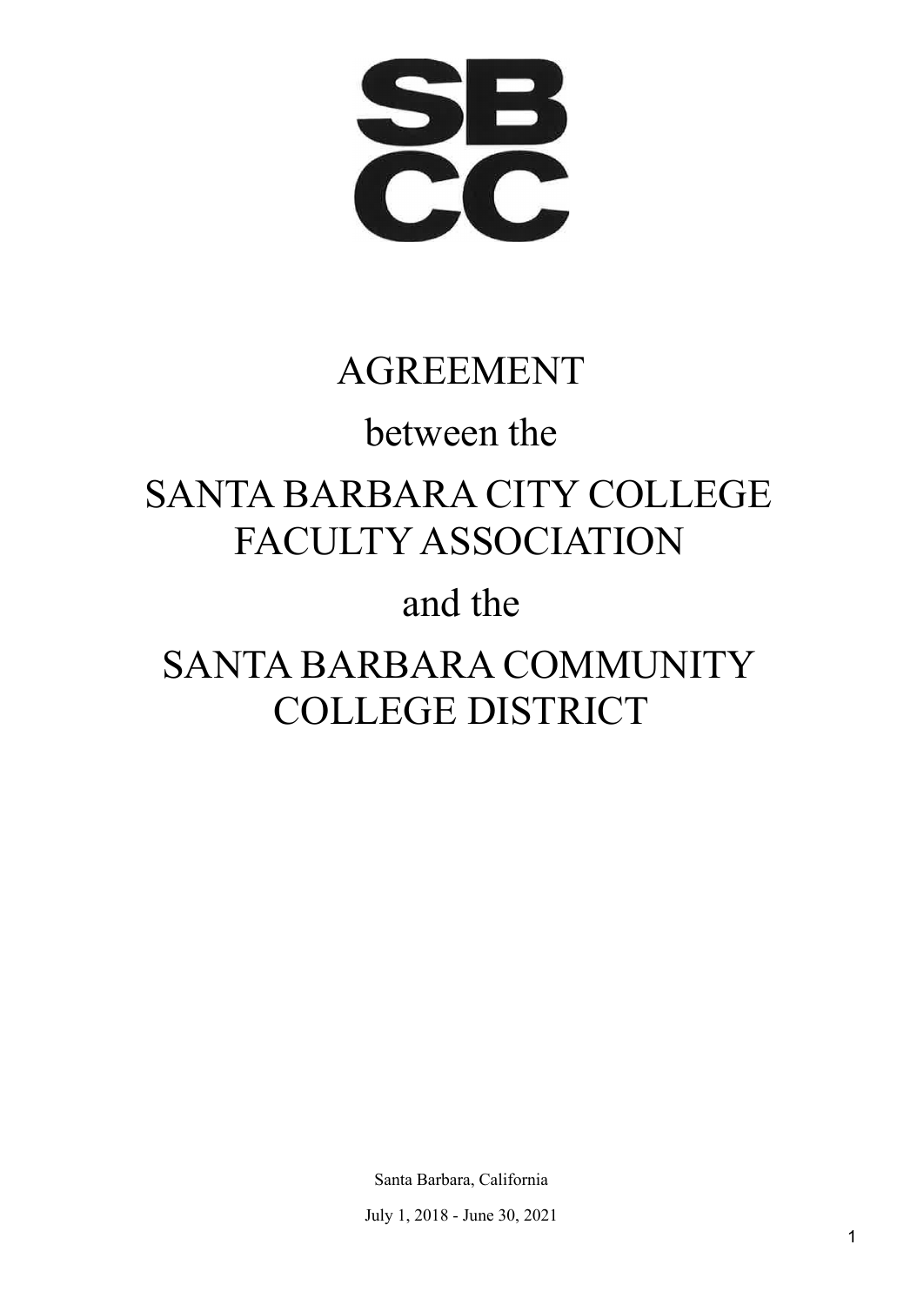# ARTICLE 1: RECOGNITION

1.1 BARGAINING UNIT MEMBERS:

# ARTICLE 2: COMPENSATION

- 2.1 TIME SURPLUS PAYMENT
- 2.2 CREDIT CONTRACT AND REGULAR FACULTY
- 2.3 CREDIT PART-TIME FACULTY SALARY
- 2.4 CONTRACT AND REGULAR COSMETOLOGY FACULTY SALARY SCHEDULE
- 2.5 PART-TIME COSMETOLOGY INSTRUCTOR SALARY SCHEDULE
- 2.6 PART-TIME INSTRUCTOR CHILDREN'S CENTER SALARY SCHEDULE
- 2.7 LEAVES
- 2.8 SALARY SCHEDULES
- 2.9 REOPENING RIGHTS DURING TERM OF CONTRACT

2.10 GUIDELINES FOR ADMINISTRATION OF THE CONTRACT AND REGULAR FACULTY SALARY SCHEDULE

- 2.11 DOCTORAL BONUS FOR CONTRACT AND REGULAR FACULTY
- 2.12 STEP ADVANCEMENT
- 2.13 NON-TEACHING FACULTY COMPENSATION
- 2.14 ACADEMIC SENATE COMPENSATION
- 2.15 COMPENSATION FOR DISTRICT REQUESTED NON-TEACHING ASSIGNMENTS PERFORMED DURING THE SUMMER
- 2.16 INSTRUCTOR LOAD
- 2.17 SALARY CLASS ADVANCEMENT GUIDELINES ON CREDIT CONTRACT AND REGULAR FACULTY SALARY SCHEDULES (Schedules 10 and 13)

2.18 GUIDELINES FOR ADMINISTRATION OF CREDIT PART-TIME INSTRUCTORS SALARY SCHEDULE

2.19 GUIDELINES FOR ADMINISTRATION OF CHILDREN'S CENTER CONTRACT AND REGULAR INSTRUCTOR SALARY SCHEDULE

2.20 GUIDELINES FOR ADMINISTRATION OF PART-TIME CHILDREN'S CENTER INSTRUCTORS SALARY SCHEDULE

- 2.21 SUMMER SESSION PAY
- 2.22 UNDERPAYMENTS OR OVERPAYMENTS

2.23 GUIDELINES FOR ADMINISTRATION OF LECTURE AND LABORATORY **COMPENSATION** 

- 2.24 EDUCATIONAL SUPPORT FACULTY EXTENDED WORK YEAR
- 2.25 THE PARTIES AGREE TO NEGOTIATE TO PROVIDE FOR A PROCESS...
- 2.26 FLEX OBLIGATION

# ARTICLE 3: HEALTH AND WELFARE BENEFITS

- 3.1 CONTRACT AND REGULAR AND PART-TIME EMPLOYEES
- 3.2 EARLY RETIREMENT INCENTIVE PROGRAM
- 3.3 CATASTROPHIC ILLNESS LEAVE DONATION PROGRAM AND OTHER LEAVE OPTIONS IN CASES OF LONG TERM SICK/DISABILITY
- 3.4 PART-TIME FACULTY SICK LEAVE AND JURY DUTY
- 3.5 [AUDIT/ENROLLMENT](/h.8f47hz3s26eh)
- 3.6 PART-TIME FACULTY PARTICIPATION IN TAX SHELTERED ANNUITY PROGRAM (TSAs)
- 3.7 SICK LEAVE AND BENEFITS WHILE ON SABBATICAL LEAVE
- 3.8 PART-TIME FACULTY ELECTION REGARDING SDI COVERAGE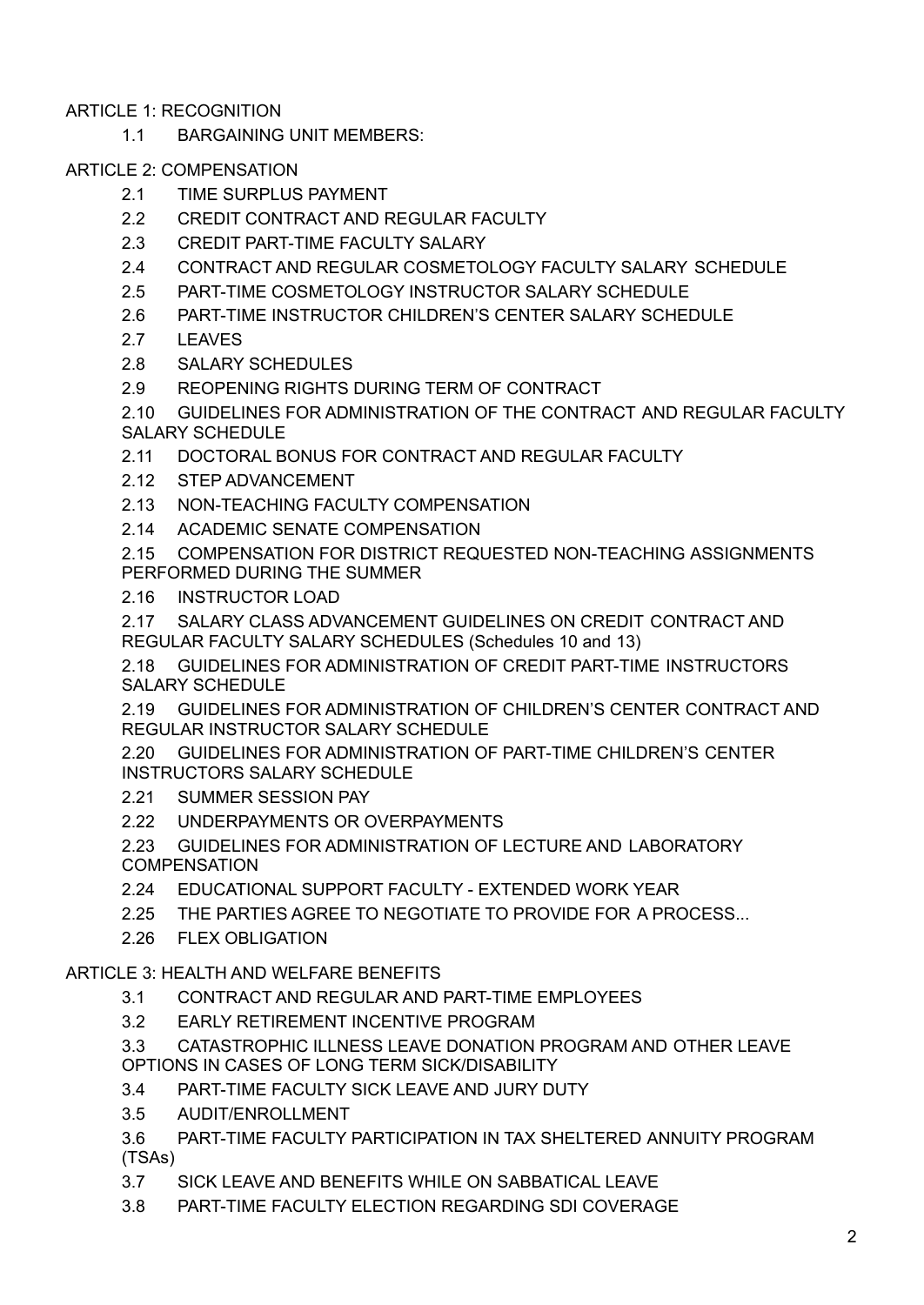# 3.9 LEAVE AND BEREAVEMENT

## 3.10 OTHER TYPES OF LEAVES FOR FULL-TIME FACULTY

ARTICLE 4: ASSOCIATION RIGHTS

## ARTICLE 5: MAINTENANCE OF MEMBERSHIP

### ARTICLE 6: GRIEVANCE PROCEDURE

- 6.1 [DEFINITIONS](/h.jku21vol1xc5)
- 6.2 REPRESENTATION
- 6.3 INFORMAL LEVEL
- 6.4 FORMAL LEVEL

ARTICLE 7: PERSONNEL FILE INSPECTION

#### ARTICLE 8: PAYROLL

- 8.1 PAY PERIODS
- 8.2 PAYROLL DEDUCTIONS
- 8.3 PART-TIME FACULTY AUTOMATIC DEPOSIT OF PAYCHECKS

ARTICLE 9: REDUCTION IN STAFF

- ARTICLE 10: DISCIPLINE
- ARTICLE 11: REDUCED WORKLOAD PROGRAM

#### ARTICLE 12: PROCEDURES FOR PART-TIME FACULTY REASSIGNMENT RIGHTS

- 12.1 BASIC SCHEDULING PRIORITIES
- 12.2 ASSIGNMENT OF PART-TIME FACULTY
- 12.3 SENIORITY REHIRE PREFERENCE (SRP)
- 12.4 BREAKS IN SERVICE
- 12.5 DISTRIBUTION OF CLASS(ES)/ASSIGNMENTS
- 12.6 OTHER
- 12.7 NEW HIRES
- 12.8 CONFLICTS
- 12.9 SUMMER SCHOOL ASSIGNMENT

ARTICLE 13: COMPLETION OF MEET AND NEGOTIATION

ARTICLE 14: TERM

APPENDIX A: HEALTH AND WELFARE BENEFITS

APPENDIX B: PART-TIME FACULTY INSURANCE

APPENDIX C: DOMESTIC PARTNERS

APPENDIX D: LIST OF COMPARISON COLLEGES

APPENDIX E: SALARY TABLES SALARY TABLE 9 SALARY TABLE 11

> SALARY TABLE 12 SALARY TABLE 13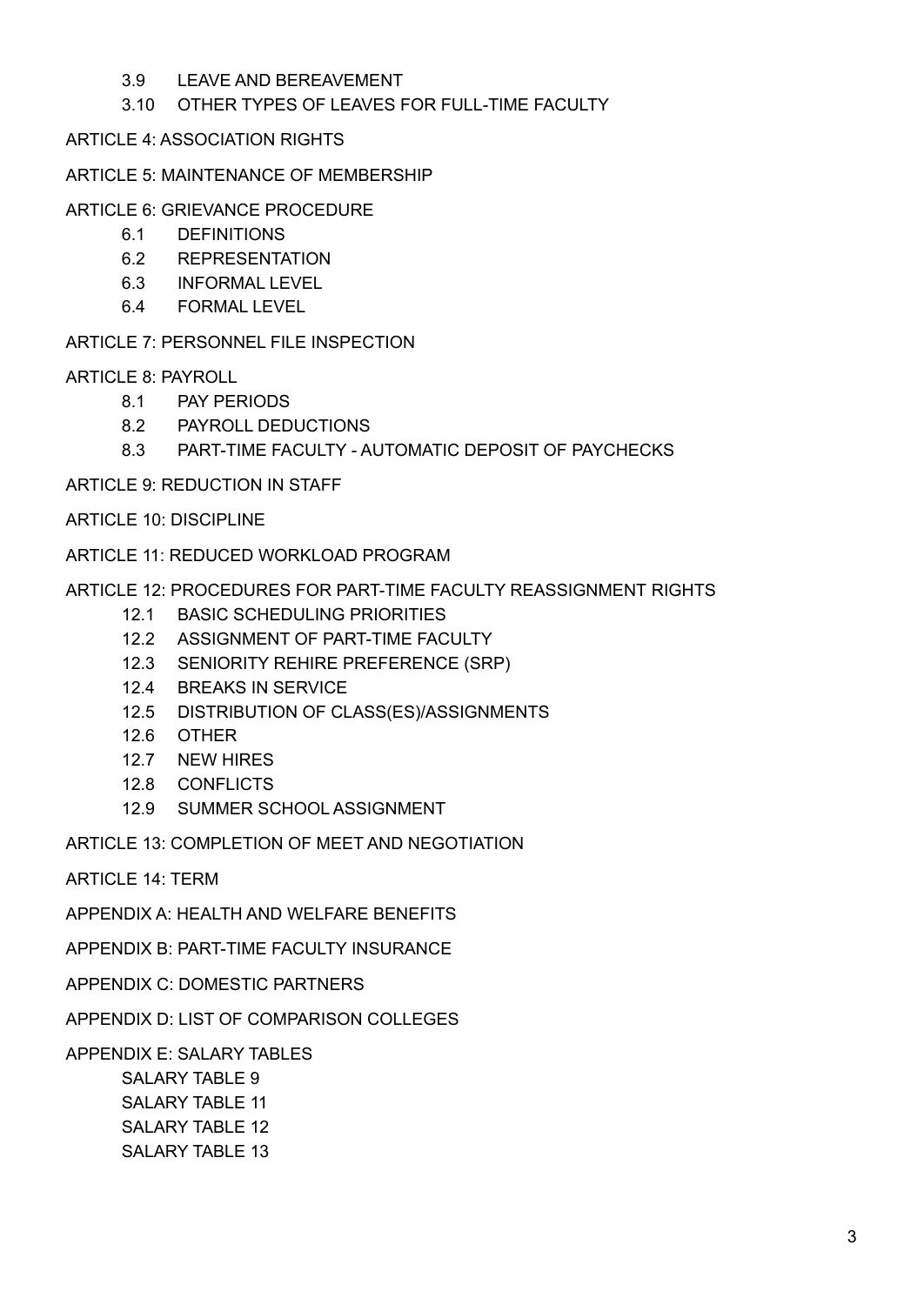# ARTICLE 1: RECOGNITION

The District hereby acknowledges that the Association is the exclusive bargaining representative for that unit of employees set forth in the Public Employment Relations Board Certification of Representation, as amended, as follows:

#### 1.1 BARGAINING UNIT MEMBERS:

- a. All regular contract, tenured and tenure-track faculty employed by the District (including those faculty previously identified as regular, certificated faculty); and
- b. All temporary, full-time contract faculty employed in the Credit Division of the District; and
- c. All part-time faculty employed in the Credit Division of the District

# ARTICLE 2: COMPENSATION

General Allocation

- 2.1 ONE TIME SURPLUS PAYMENT
	- 2.1.1 Not applicable to this contract.

## 2.2 CREDIT CONTRACT AND REGULAR FACULTY

2.2.1 Compensation is determined following the guidelines of this article.

#### 2.3 CREDIT PART-TIME FACULTY SALARY

- 2.3.1 Instructional Credit part-time faculty salary Schedule 11 will be derived from Salary Schedule 10, class II, steps 1 through 9 using the following formula for each step: STEP divided by 525 (historically derived when the traditional semester was 17.5 weeks: lecture TLUs (15) times weeks per year (35) times 70%). As an example, for the 2018/19 academic year the lecture hourly rate for step 1 would be: \$ 63,071 divided by 525 times 70% equals \$ 84.09 per hour.
- 2.3.2 Non-instructional part-time faculty (Schedule 9) will be paid in accordance with the current formula (i.e., 7/8 of class 2, steps 1-9 (as appropriate), divided by 1225 (historically derived when the traditional semester was 17.5 weeks: 35 hours per week times 35 weeks per year). As an example, for the 2018/19 academic year the hourly rate for class II, step I would be: \$63,071 divided by 1225 times 87.5% equals \$45.05 per hour.

## 2.4 CONTRACT AND REGULAR COSMETOLOGY FACULTY SALARY SCHEDULE

- 2.4.1 Contract and regular cosmetology faculty will be placed (and paid pursuant to their placement) on the credit faculty salary schedule (Schedule 10) Cosmetology instructors will be paid at their daily rate for their extended work year. If a cosmetology instructor works beyond the extended work year, e.g., during summer, the instructor will be paid at the summer session rate (Schedule 15).
- 2.4.2 The work week is 35 hours. The District will continue to have flexibility in scheduling Cosmetology faculty throughout the week, including Saturdays.

### 2.5 PART-TIME COSMETOLOGY INSTRUCTOR SALARY SCHEDULE

2.5.1 Part-time cosmetology instructors will be placed (and paid pursuant to their placement) on the Part-time Hourly Counselors, Librarians and other Non Instructional Faculty Salary Schedule (Schedule 9). Schedule 9 will be paid in accordance with the current formula (i.e., 7/8 of class II, steps 1-9 (as appropriate), divided by 1225 (35 hours per week time 35 weeks per year). As an example, for the 2018/19 academic year the hourly rate for class II, step 1 would be: \$63,071 divided by 1225 times 87.5% equals \$45.05 per hour.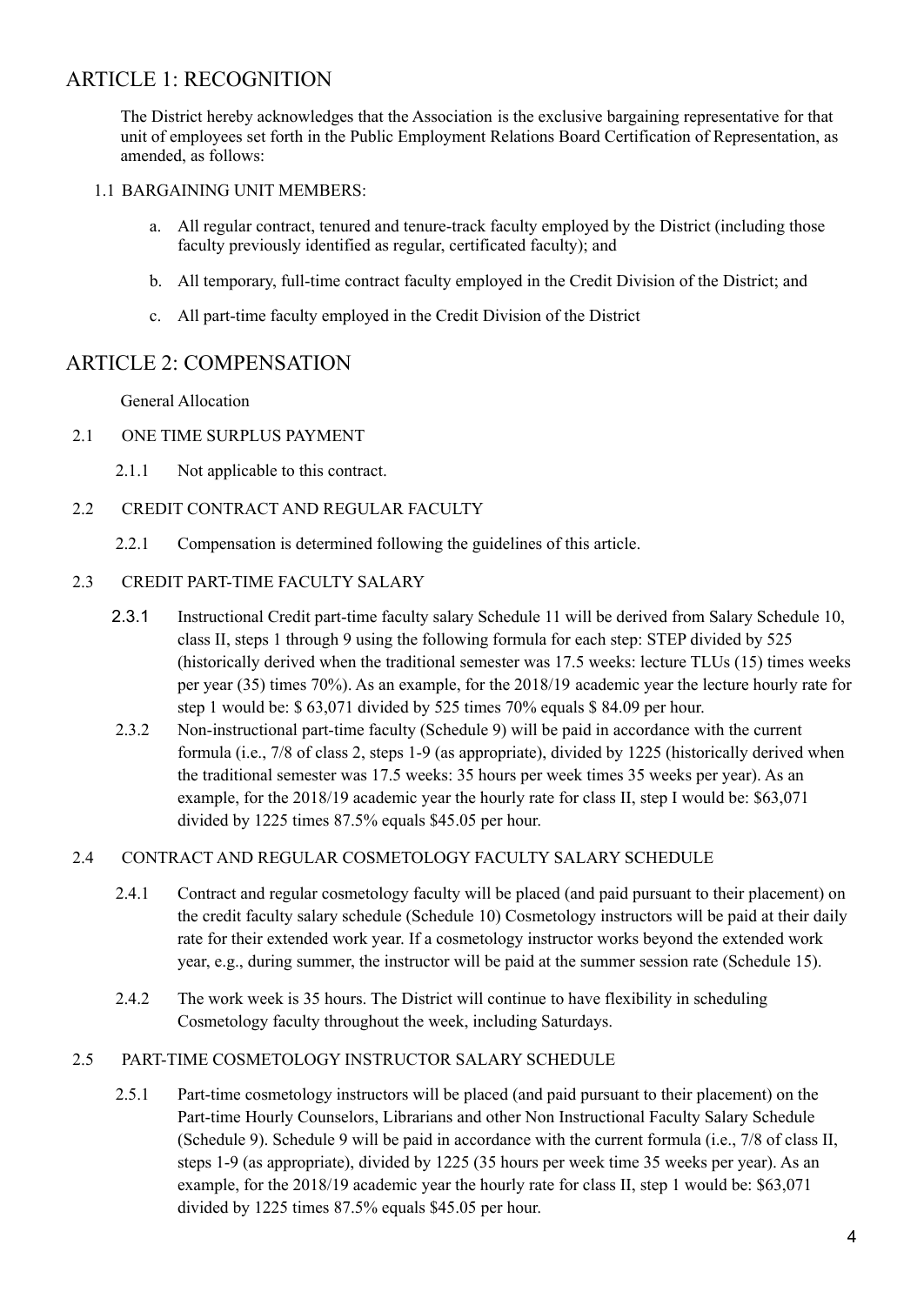#### 2.6 PART-TIME INSTRUCTOR CHILDREN'S CENTER SALARY SCHEDULE

2.6.1 The part-time rate will be determined as 80% of the regular Children's Center faculty schedule (Schedule 13). The formula will be based on a work year of 1400 hours. The formula to be applied will be to divide the regular schedule (Schedule 13) by 1400 hours and then multiply by 80% to obtain the part-time rate.

#### 2.7 SABBATICAL LEAVES

- 2.7.1 A total of four full academic year sabbaticals will be funded each year.
- 2.8 SALARY SCHEDULES
	- 2.8.1 Current Schedules

Current unit salary schedules are attached as follows:

- a. Credit Educational Support Overload/Summer/Part-Time Faculty Salary Schedule (Schedule 9)
- b. Full-Time Faculty Salary Schedule (Schedule 10)
- c. Credit Instructional Overload/Summer/Part-Time Faculty Salary Schedule (Schedule 11)
- d. Orfalea Early Learning Center Full-Time Salary Schedule (Schedule 13)

#### 2.9 REOPENING RIGHTS DURING TERM OF CONTRACT

- 2.9.1 The Faculty Association and the District each have the right to reopen the contract on salaries, benefits and two additional items of their choice in years 2 and 3 of the contract.
- 2.10 GUIDELINES FOR ADMINISTRATION OF THE CONTRACT AND REGULAR FACULTY SALARY **SCHEDULE** 
	- 2.10.1 General Placement on the Credit Contract and Regular Salary Schedule (Schedule 10) shall be determined by the District according to the following criteria after receipt of appropriate verification of training and experience.
	- 2.10.2 Definition of Classes for Hires

CLASS I

- a. Bachelor's Degree, or less
- b. Associate Degree plus 6 years full-time related experience for instruction in the vocational disciplines

#### CLASS II

- c. Master's Degree
- d. Bachelor's Degree plus 2 years full-time related experience, for instruction in the vocational disciplines.

#### CLASS III

- e. Master's Degree plus 45 upper division or graduate units beyond a Bachelor's Degree. The units must be in a discipline relevant to the assignment with the District or to pedagogy/instruction.
- f. Bachelor's Degree plus 15 units plus 2 years full-time related experience, for instruction in the vocational disciplines.

CLASS IV

g. Master's Degree plus 60 upper division or graduate units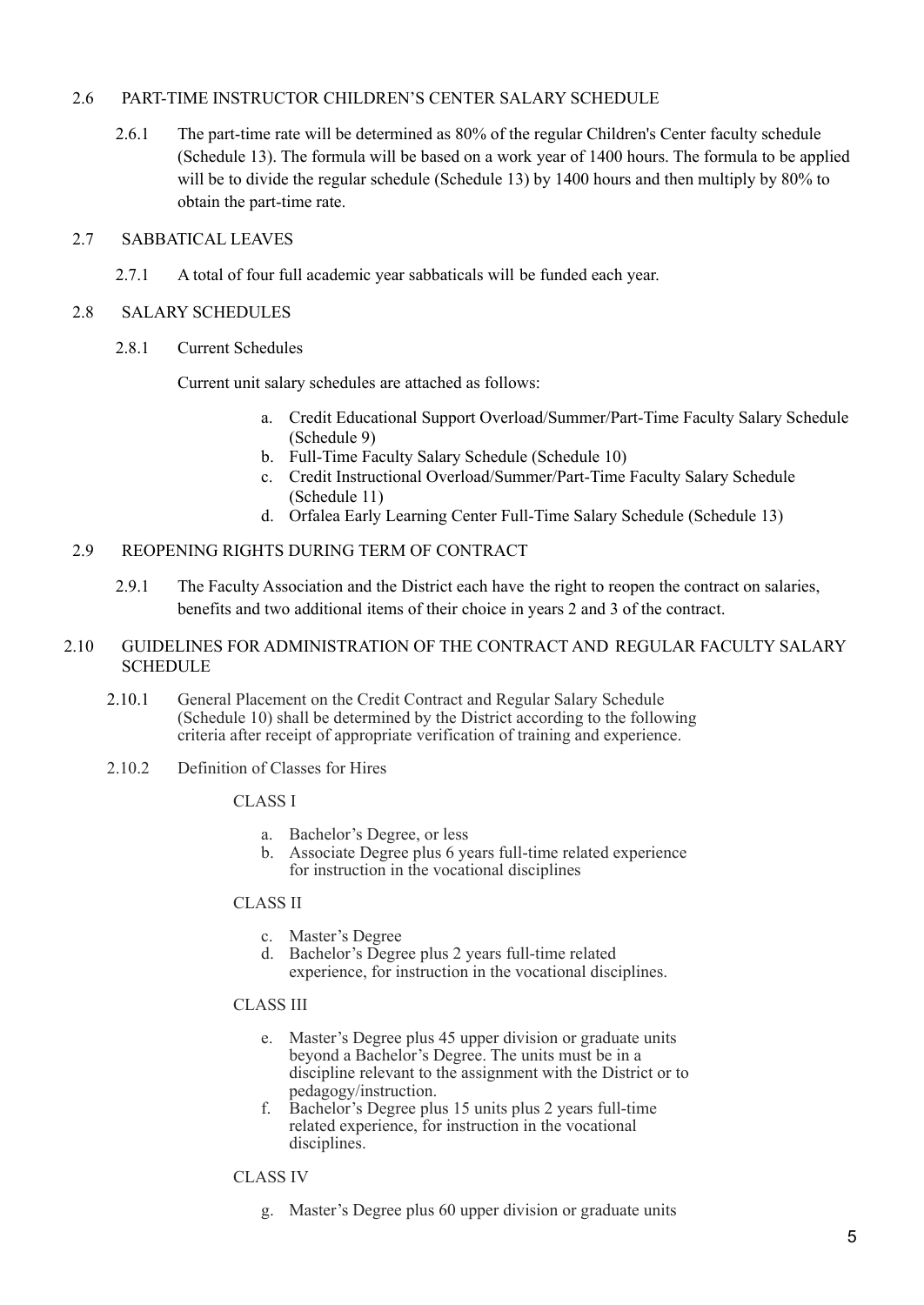beyond a Bachelor's Degree. The units must be in a discipline relevant to the assignment with the District or to pedagogy/instruction.

h. Bachelor's Degree plus 30 units plus 2 years full-time related experience, for instruction in the vocational disciplines.

#### CLASS V

- i. Master's Degree plus 75 upper division or graduate units beyond Bachelor's Degree. The units must be in a discipline relevant to the assignment with the District or to pedagogy/instruction.
- j. Bachelor's Degree plus 45 units plus 2 years full-time related experience, for instruction in the vocational disciplines.
- k. Doctorate Degree (as defined in Article 2.11 doctoral bonus)

#### 2.10.3 Definition of "Units":

A "unit" is defined as a semester unit of credit from an accredited college or university. For credit beyond the Bachelor's or Master's Degrees, only upper division or graduate course credit which is relevant to the assignment with the District or to pedagogy/instruction is acceptable. Relevancy is determined by the Vice President of Human Resources, in consultation with the Department Chair, Area Dean, and Executive Vice President, Educational Programs. Six (6) units of lower division coursework may be accepted for salary class transfer when approved by the Academic Policies Committee (see section 2.17.2(a)).

#### 2.10.4 Initial Step Placement

- 2.10.4.1 For initial placement of certificated personnel on the Contract and Regular Faculty Salary Schedule, the following criteria are used:
	- a. The maximum credit granted for out-of-District experience is ten (10) years. The maximum entering step is No. 11. For Temporary Contract Certificated personnel, the maximum entering step is No. 7.
	- b. Salary step placement will be based upon one (1) year of full-time high school, college or university teaching or service experience as equal to one (1) step on the salary schedule, subject to the provisions of this section.
	- c. Step placement for faculty members who have previous credit part-time college or university teaching or service experience will be one (1) step for each thirty (30) credit semester units of teaching (or 1,225 hours for certificated non-teaching work) not to exceed a maximum of seven (7) steps credited based upon total part-time experience. Credit for such part time experience shall be recognized only if the applicant presents verified documentation of such experience to the Human Resources Department within thirty  $(30)$  days of the beginning employment date. Failure to meet the above requirements shall result in forfeiture of credit for part-time experience. Note: credit for intermittent substitute teaching or service experience cannot be included.
	- d. Teaching experience is granted full credit up to the maximum allowable (over 60% assignment for 75% of the school year).
	- e. Teaching as a full-time teaching assistant at a four-year institution (15-20) hours weekly teaching load) is granted half credit to a maximum of two (2) full years of full-time teaching.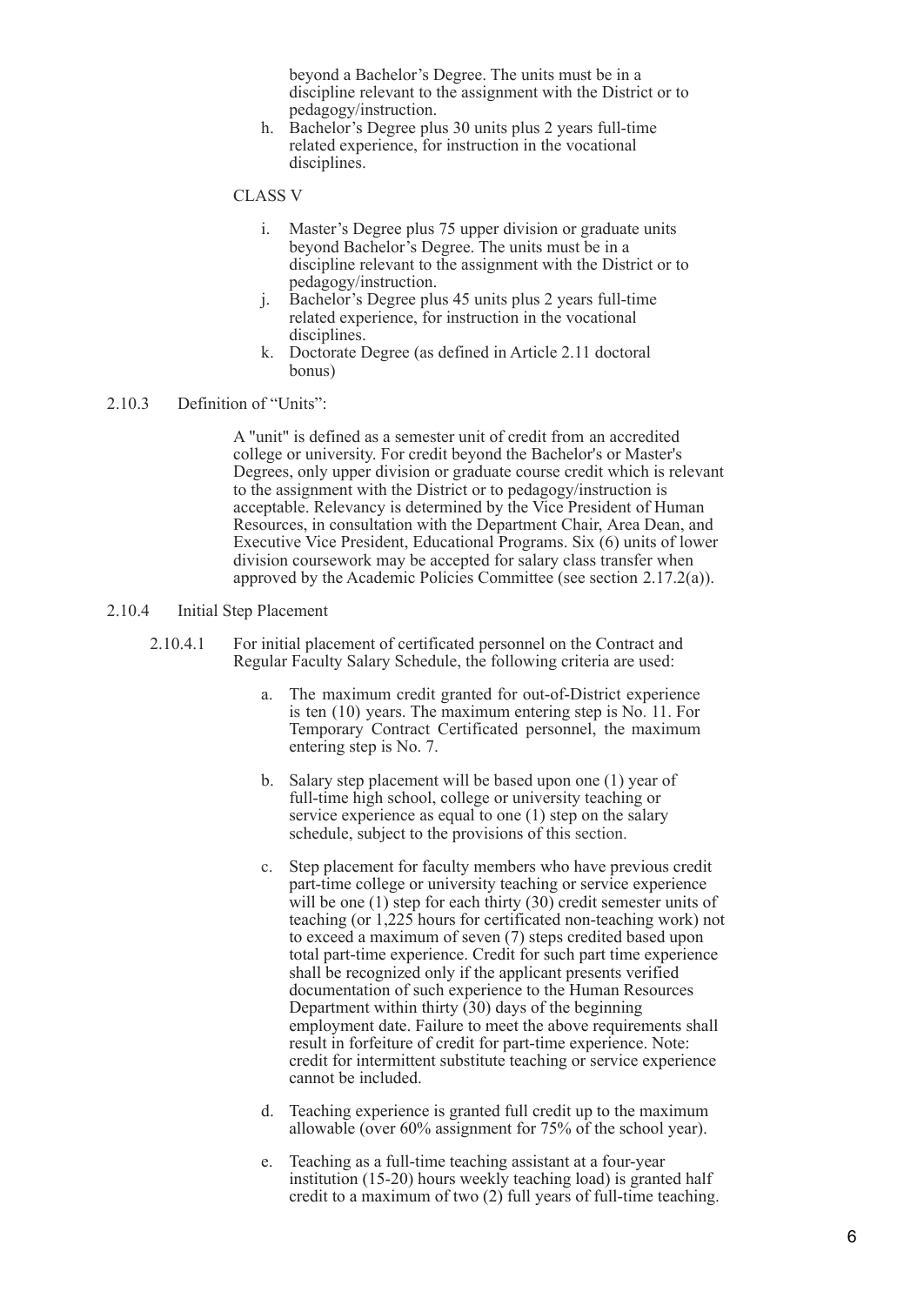- f. Full-time experience in an occupational industrial field other than teaching, but in a field relevant to the teaching assignment, may be granted half credit; one step credit for each two  $(2)$  years of full-time experience.
- g. Relevancy of the experience of the teaching assignment is determined by the Vice President of Human Resources in consultation with the Department Chair, Area Dean, and Executive Vice President, Educational Program.
- 2.10.4.2 As required by Education Code Section 87815, a divisor will be used in calculating salaries for contract instructors serving less than a full school year.
- 2.10.4.3 The amounts shown on the Contract Instructors' Salary schedule are annual salaries for the contract school year. Amounts for extra contractual assignments are added to the annual contract.
- 2.10.5 New hires will be provided with all relevant information related to their coursework and experience that was or was not included in their initial salary placement.

#### 2.11 DOCTORAL BONUS FOR CONTRACT AND REGULAR FACULTY

- 2.11.1 Full-time certificated contract and regular employees with a doctorate earned and received from a fully accredited institution will receive an additional five percent (5.0%) of Class I, Step 1 of the Contract Salary Schedule 10 annually.
- 2.11.2 The institution must have been accredited for at least five years prior to the time the doctorate was earned and received. A fully accredited institution is an institution of higher education accredited by a United States recognized regional accrediting association, or the Committee of State Bar Examiners of the State Bar of California or the American Medical Association [AMA] and all other accrediting bodies as recognized by the US Department of Education.
- 2.11.3 Employees with a foreign degree must be evaluated for an equivalency.

#### 2.12 STEP ADVANCEMENT

- 2.12.1 Service increments are embedded in salary schedules.
- 2.12.2 A faculty member shall be granted one step for each year of creditable service to the District (75 percent or more of the days in the contract college year over 50% assignment) until the maximum salary for the class is reached. For contract and regular faculty, salary steps are granted as one step per year. Only one step is allowed per year. For part-time faculty members, one salary step is granted for completion of every two semesters of work.
- 2.12.3 A faculty member who accepts a full-time equivalent interim or acting administrative or classified assignment with the District will be granted creditable service equivalent to what they would have received in their faculty assignment during that same period of time.
- 2.12.4 A certificated employee who is granted a military, exchange, or sabbatical leave shall be granted the same service increments as if in regular certificated service. Personal leave, without pay, does not count toward service increments.
- 2.12.5 Any credit contract or regular certificated employee of the college who, during the final year of full-time service achieves a new increment milestone and has had their request for retirement approved by the Board, shall, at the mid-year, be given full credit for actual service completed and have the new payment put into effect at that time.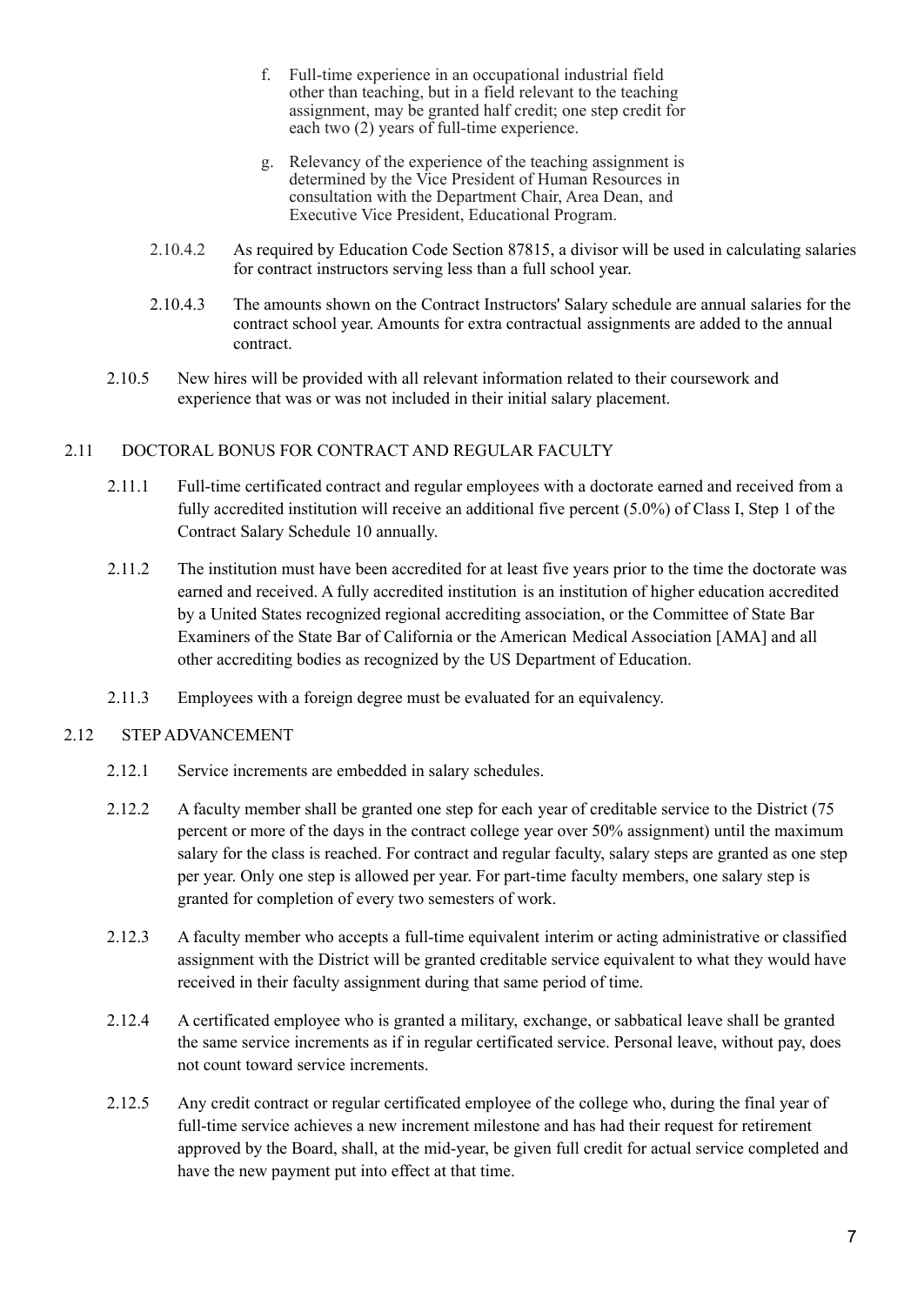#### 2.13 NON-TEACHING FACULTY COMPENSATION

#### 2.13.1 Computation of Compensation

- a. Stipends for faculty in leadership positions and other non-teaching responsibilities shall be as identified in former District Policy 1913.1 and as listed in former Board Policy Appendix C titled "Ongoing Reassigned Time" of the Faculty Leadership Stipend Worksheet. The formula for determining compensation for non-instructional departmental and institutional leadership is set forth in former District Policy 1913.1 and the Department Chair Stipend Worksheet and the Faculty Leadership Stipend Worksheet. In essence, the formula involves multiplying the load factor for each position by the dollar multiplier set forth below. Department Chair load factors related to the number of full or part-time faculty in a department; the number of classified personnel in a department; or the number of department TLUs shall be computed and updated annually by the Office of Educational Programs each fall semester for the academic year. Department chair stipends shall be paid in equal monthly installments from October until June of each academic year. Other stipends will be paid in equal monthly installments from September through June of each academic year. Department chairs whose departments offer courses in both Summer Sessions will receive an additional compensation calculated by adding the total TLUs of Session I and Session II, dividing those TLUs by two (to average both sessions), and multiplying that amount by \$50. If an additional winter intersession is added, leadership compensation would be increased by twenty percent.
- b. The dollar multiplier for department chair stipends is equal to 0.5125% of Class II Step I of the full-time faculty salary schedule 10.
- c. The dollar multiplier for non-instructional and institutional leadership (except for hourly and assistant coaches and the department chair stipend) is equal to 0.35% of Class II Step I of the full-time faculty schedule 10.
- d. The dollar multiplier for hourly coaches is equal to 0.261% of class II, Step 1 of the full-time faculty salary schedule 10.
- e. Those positions compensated by extra days or base load assignments are set forth in Appendix C titled "Ongoing Reassigned Time" of the Faculty Leadership Stipend **Worksheet**
- f. In lieu of receiving all or part of the leadership and/or non-teaching compensation in the form of a stipend, the faculty member may, in conformance with District Policy, use stipend proceeds to:
	- 1. Reduce their faculty load by purchasing release time at the prevailing hourly instructor TLU cost.
	- 2. Share compensation with department faculty for shared or delegated leadership or support service responsibilities.
	- 3. Hire additional student worker assistance.
- 2.13.2 Any increases in the number of stipends or the amount of a stipend, (including but not limited to, changes in the factors or weight of the factors used to determine stipends) not addressed in the formulas set forth in subsection 2.13.1(b), (c) and (d) above, or requests for funding for new leadership positions, will be evaluated and considered for funding through the Program Review process.
- 2.13.3 Except as set forth above, any increases in stipends will be prospective only (i.e., no retroactivity).
- 2.13.4 Faculty Stipends for Professional Development, Projects and Meetings
	- 2.13.4.1 Beginning July 1, 2017, faculty stipends will be linked to Schedule 9, Step 9. The amount for non-instructional and institutional leadership (except for hourly and assistant coaches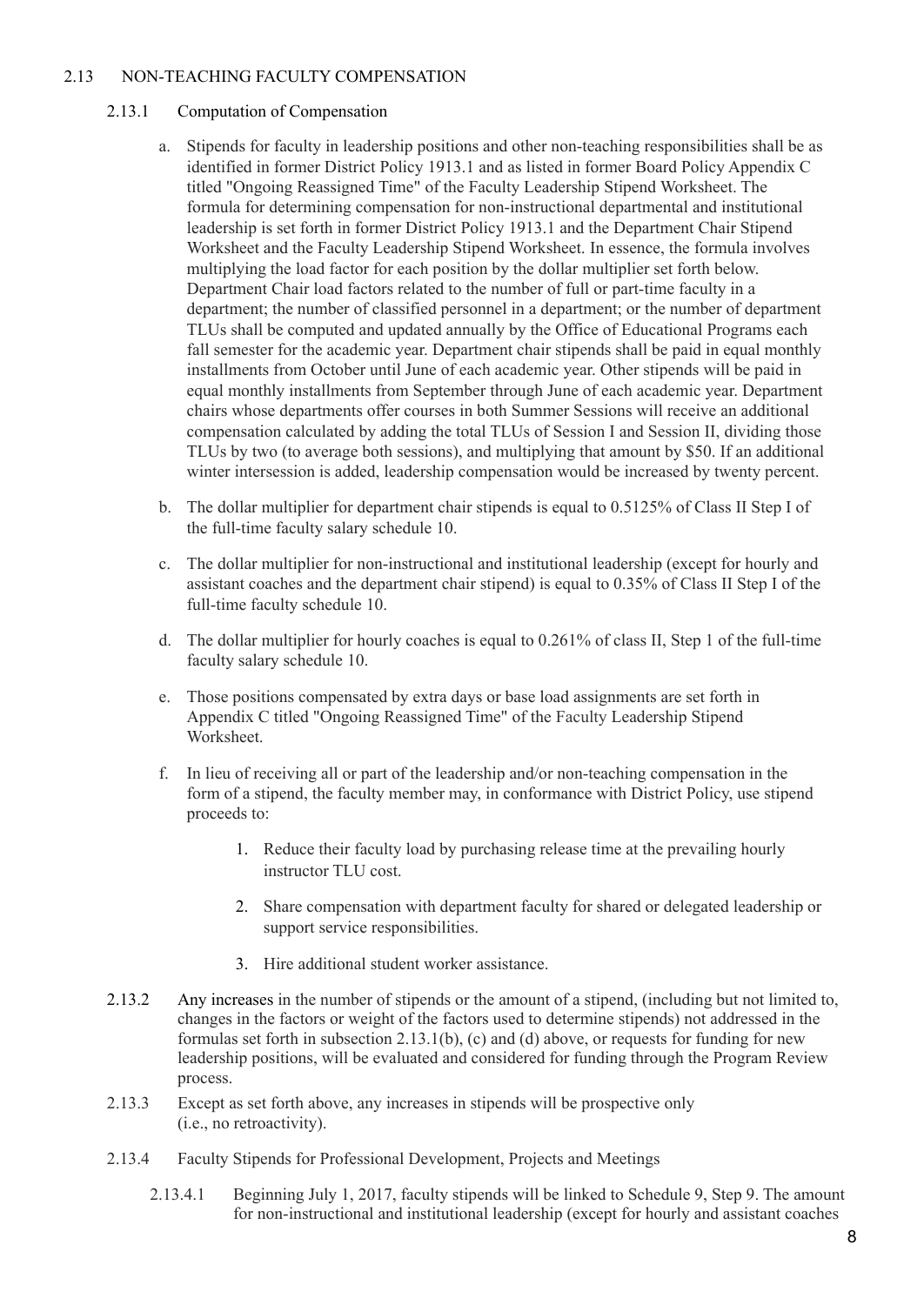and the department chair stipend) is based on Schedule 9, step 9 (non-Ph.D.)

- 2.13.4.2 The administration may provide stipends for part-time faculty when they are asked to attend meetings or take part in projects or participate in professional development activities that are outside of their contractual obligations. To evaluate these stipends in terms of working hours, the rates will be linked to schedule 9, step 9.
- 2.13.5 Faculty Compensation for Noncredit Curriculum Work
	- 2.13.5.1 A stipend will be paid to the department chair at the non-teaching contractual rate for a flat rate of one hour per course or program for providing comments in Curricunet and submitting as reviewed in the noncredit workflow. This stipend will be paid after submitted as "reviewed" in the noncredit workflow on a semester by semester basis.

#### 2.14 ACADEMIC SENATE COMPENSATION

- 2.14.1 Faculty members of the Academic Senate shall be compensated according to a TLU schedule mutually agreed upon by the Academic Senate and the Superintendent/President. The total TLUs in the schedule allocated for faculty involvement in shared governance shall be 48 TLUs per semester.
- 2.14.2 The District agrees to provide a stipend not to exceed \$3,000 to the Academic Senate President for summer assignments based on the nature of the activities to be performed during the summer. The Superintendent/President, in consultation with the President of the Academic Senate, will determine the amount of the stipend for the agreed upon assignments to be completed during the summer.

#### 2.15 COMPENSATION FOR DISTRICT REQUESTED NON-TEACHING ASSIGNMENTS PERFORMED DURING THE SUMMER

- 2.15.1 Faculty members of the Academic Senate selected to participate in summer Academic Senate meetings and/or summer College Planning Council meetings will be compensated at their hourly lab rate for the time spent attending these meetings.
- 2.15.2 Faculty members who are asked by the college administration to perform non-teaching assignments during the summer months will be compensated for the completion of that assignment. The conditions of the assignment and the amount of compensation for its completion shall be agreed upon by the faculty member and the Executive Vice President of Educational Programs in consultation with the Faculty Association President or designee prior to beginning work on the assignment. Any such agreements will be set in writing and signed by the EVP and the FA President. Faculty stipends will be linked to Schedule 9, Step 9. The amount for non instructional and institutional leadership (except for hourly and assistant coaches and the department chair stipend) is based on Schedule 9, step 9 (non-Ph.D.)

## 2.16 INSTRUCTOR LOAD

#### 2.16.1 Banking of TLUs

2.16.1.1 Contract Faculty will be allowed to bank up to 15 TLUs per year. A single banking system will be used to bank overloads and/or summer session TLU's. The banked TLU overload can be used to offset an underload, applied pro rata toward a sabbatical leave, for Family Leave (section 3.9.3), and/or can be paid to the instructor at their departure or retirement from the college (following IRS regulations).

The following changes are made to the District's Instructor Load Policies:

#### 2.16.2 Underload and Overload (Unbalanced Loads)

2.16.2.1 Balancing Underload: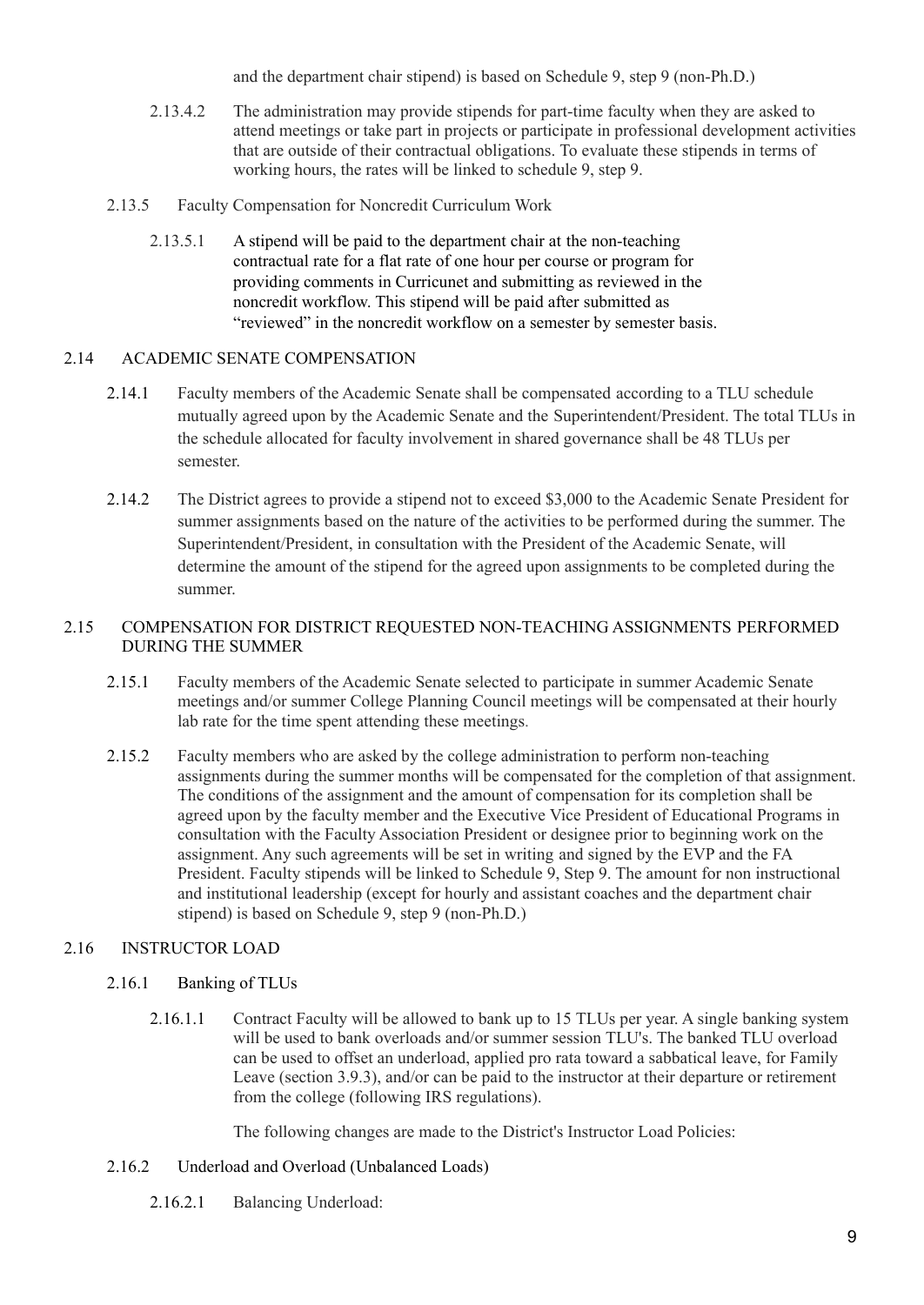An underload shall be made up preferably in the following semester, but a maximum of 3 semesters will be allowed for balancing. Balancing will be done by assignment of compensatory overload(s). Banked TLUs from prior semesters and summer sessions can be used to balance under loads. If banked TLUs are unavailable, an underload can also be made up during the trailing or leading summer sessions within the three semester period.

#### 2.16.3 Compensation for Sabbatical Leaves

- a. Faculty members on sabbatical leave for one semester shall receive 85 percent of their normal salary, and those on leave for one year shall receive 75 percent of their normal salary.
- b. Banked overload TLUs accumulated during the fall, spring and summer session terms may be applied toward a sabbatical leave so that an instructor may receive full pay while on sabbatical. To receive full pay while on a one semester sabbatical leave, 3.5 overload TLUs must be accumulated by the end of the semester prior to the sabbatical leave. To receive full pay while on a one-year sabbatical leave, 12 overload TLUs must be accumulated by the end of the year prior to the sabbatical leave.
- c. Educational Support faculty will be allowed to accumulate additional TLU's beyond their assigned contract (which includes extended days) to apply toward a fully paid sabbatical. For ESD faculty each 40.5 hours worked beyond their assigned contract shall equal (one) TLU.
- d. By March of the year in which a sabbatical leave for the following academic year is approved, the faculty member must notify the appropriate Vice President of the approved sabbatical and the intent to apply accumulated overload TLUs to the sabbatical, and shall present a record of accumulated overload TLUs. The Vice President shall notify Human Resources of augmented sabbaticals that have been approved for the purpose of contract preparation and the amount by which the sabbatical shall be augmented.

#### 2.17 SALARY CLASS ADVANCEMENT GUIDELINES ON CREDIT CONTRACT AND REGULAR FACULTY SALARY SCHEDULES (Schedules 10 and 13)

#### 2.17.1 Procedure for Requesting Salary Class Advancement

- a. Advancement from one class to the next, after initial placement, is based upon plans of advancement developed by the Academic Policies Committee and approved by the Committee and the District. Salary Class Advancements are made only once each academic year, effective Fall Semester.
- b. Applications for Salary Class advancement are made available in the Human Resources Office.
- c. Applications for Salary Class Advancement shall be completed and submitted to the Academic Policies Committee on or before March 15<sup>th</sup> for any plan which is to be completed and recognized by the following academic year.
- d. An official transcript or grade cards must be presented to verify each course used for Salary Class Advancement.
- e. Verification (transcripts) shall be filed with Human Resources at least one week prior to the first working day of the Fall semester for a Salary Class Advancement to be effective during that academic year.
- f. Verification of the doctorate to qualify for the doctoral bonus shall be filed with Human Resources at least one week prior to the first working day of the Fall semester for the doctoral bonus to be effective during that academic year.

#### 2.17.2 Course Work Applicable to Salary Class Advancement

Upper division and graduate units and courses may be applied to Salary Class Advancement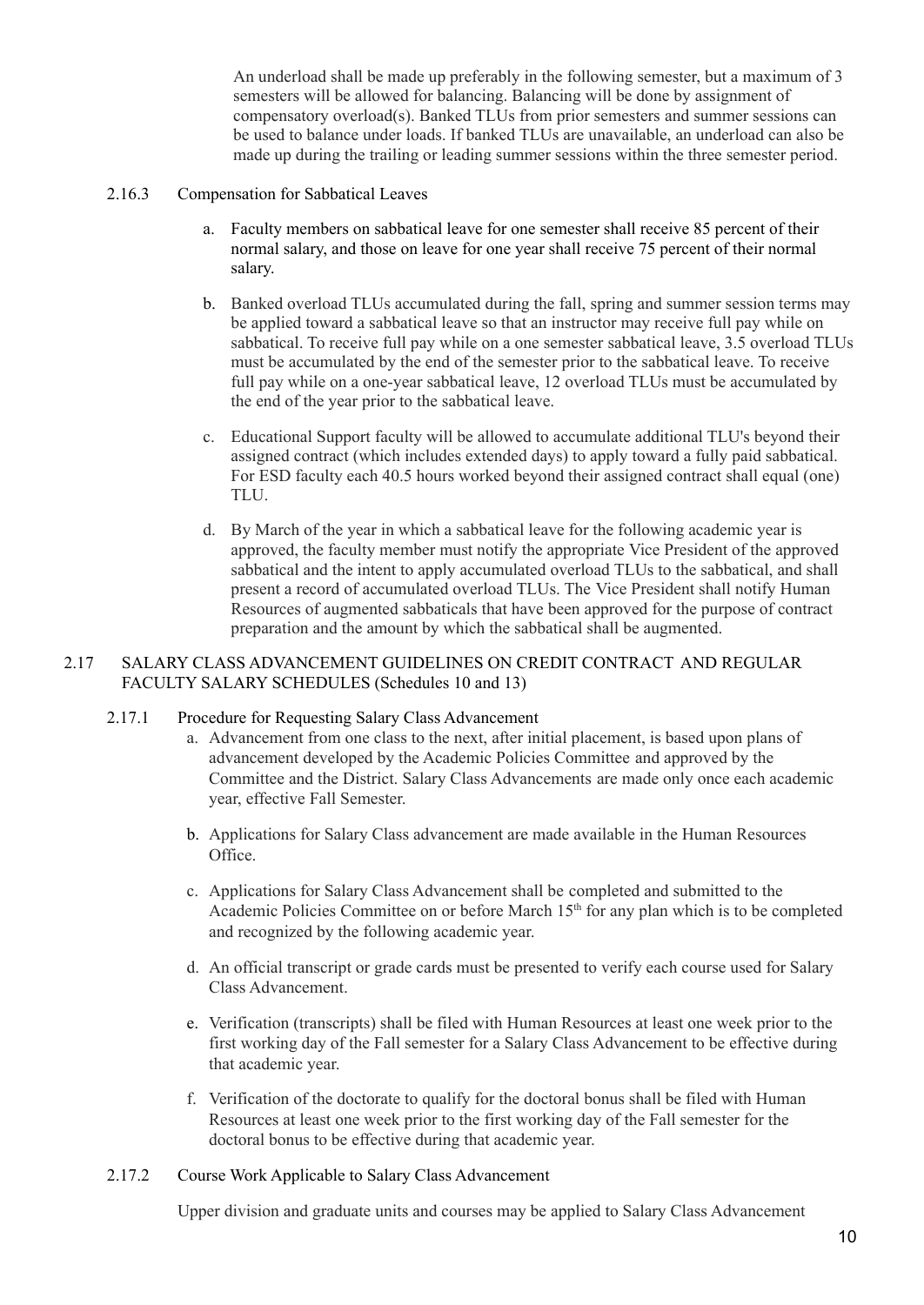under the following categories:

- a. All units in one's major field will be counted; no duplication is allowed.
- b. All units taken toward obtaining an educational credential may be counted.
- c. All units outside one's major field but directly related to one's teaching or educational support field.
- d. All units outside one's major field but required for a Master's or Doctor's Degree.
- e. One-third of the allowable units per class advancement may be in general education elective courses.
- f. Other courses must be approved by the Academic Policies Committee. Prior approval on courses in which a unit member plans to enroll should be obtained in order that they are assured their units will be applicable for advancement on the salary schedule.
- g. Six units of lower division coursework are permitted one time during a faculty member's District career if directly applicable to applicant's major or emerging trends in pedagogy that are directly related to the faculty member's primary assignment, and if approved by the Academic Policies Committee according to 2.l 7.2(a) of this Contract. These six (6) lower division coursework units are applicable only for class advancement.

#### 2.17.3 Non-Course Professional Work and Activity

- 2.17.3.1 This is a measuring instrument for determining semester unit equivalents for non-course professional work and activity. The purpose of the instrument is to provide more options to faculty members at Santa Barbara City College for their own enrichment and advancement along professional growth lines.
- 2.17.3.2 The areas that constitute officially recognized professional development and growth are Education, Research and Creative Activity and Professional Activities. Other areas for professional development are available, but these are approved as those translatable for salary advancements.
	- a. The measuring instrument may be used for advancement to Class II, III, IV and V on the current salary schedule. The measuring instrument is also to apply only to credit regular certificated employees.
	- b. Faculty shall carry any proposal to the Academic Policies Committee as to the suitability of proposed work and activity with respect to actual professional growth.
	- c. Non-course work shall apply for class advancement only and not for initial salary placement at the time of hiring.
	- d. Applications for class advancements as a result of approved non-course credit shall be made in accordance with the District's Salary Class Advancement Policy and Procedures (Section 2.17.2), and must first be approved by the applicant's department, Division Dean and Vice President prior to submission to the Academic Policies Committee.
	- e. Recommendations regarding the suitability and approval of non-course work shall be made by the Academic Policies Committee to the Executive Vice President, Educational Programs. Decisions made under this policy are final and shall not be subject to employee appeal or the grievance procedures of this agreement.
	- f. Non-Course Measuring Instrument. In the areas to follow, all items are to be documented by the applicant: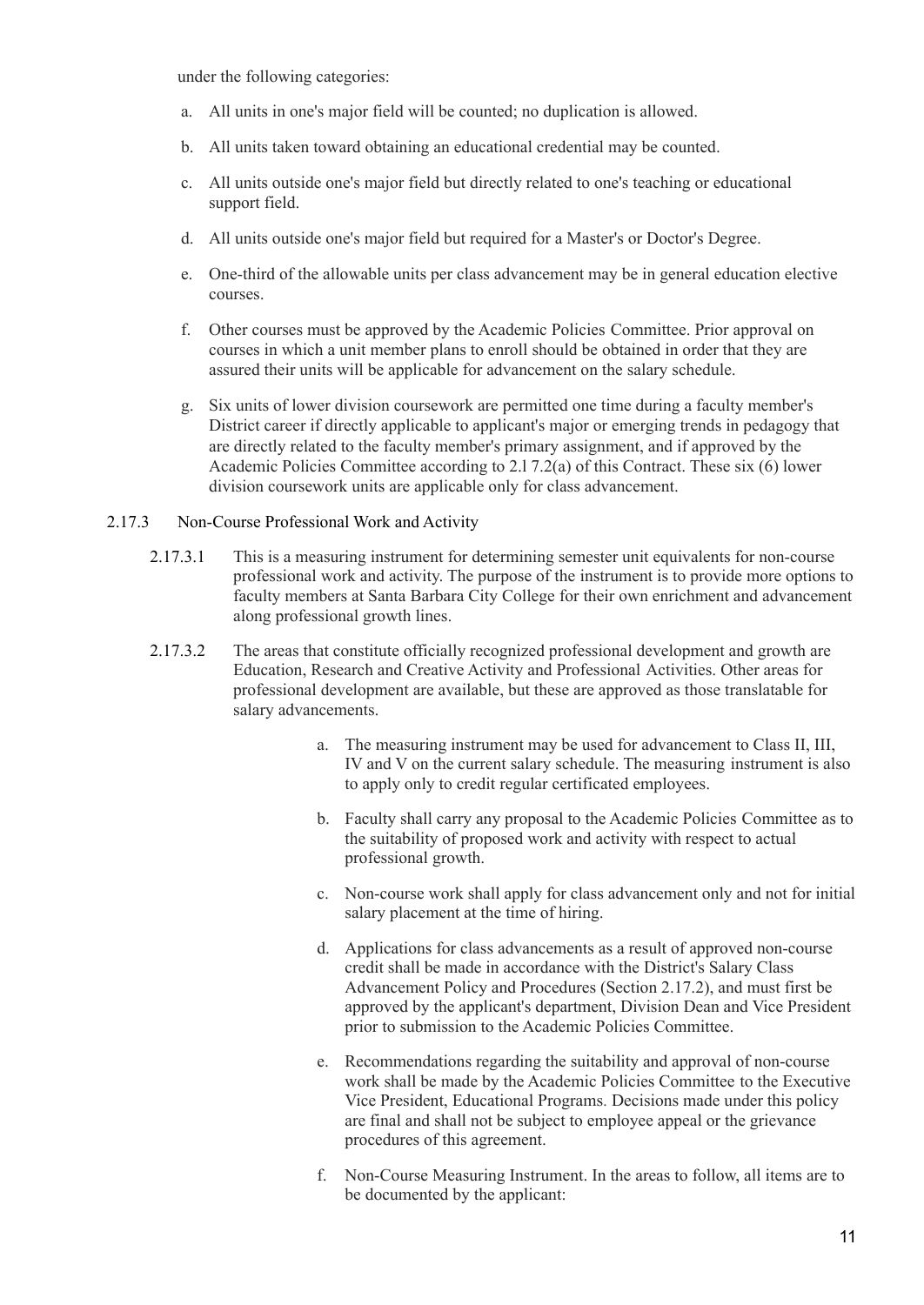#### 17.3.2.1. Research and Creative Activity

1. Original research, academic, or professional article published in a peer reviewed journal or reputable professional journal with an editorial board that reviews and selects articles for publication and be listed in a reputable publication's directory, e.g., Magazines for Libraries, Katz and Katz.

Units awarded:  $0.5 - 5$  Limit: 6 units career maximum.

2. An original, peer-reviewed textbook, workbook, or manual for classroom use, depending upon scope, including validated zero-cost text development.

Units awarded:  $0.5 - 5$  Limit: 6 units career maximum.

3. An original creative work published in a discipline-appropriate publication or publicly presented as a performance, showing, commissioned or juried display of art, film, musical composition, audio or video work. Self-published books shall not be considered.

Units awarded:  $0.5 - 5$  Limit: 6 units career maximum.

- 17.3.2.1.1. The total career maximum for units from Research and Creative Activities shall be 6 units.
- 17.3.2.2. Professional Activities
	- 17.3.2.2.1. The presentation of a scholarly paper or other original professional material at a conference, workshop or seminar, which shows evident research and is not merely extemporaneous in nature and is directly related to the applicant's teaching field, is given 1/2 unit.

Limit: 3 units career maximum.

#### 2.18 GUIDELINES FOR ADMINISTRATION OF CREDIT PART-TIME INSTRUCTORS SALARY **SCHEDULE**

#### 2.18.1 Part-Time Faculty Parity Pay

- 2.18.1.1 Parity will be defined as 75% of the work commitment of full-time credit instructors. The 75% figure represents the portion of the full-time credit Faculty commitment devoted to teaching, grading, student advisement and preparing for classes. Parity is a goal established by the Chancellor's Office to be determined through negotiations however, it is not yet fully achieved.
- 2.18.1.2 A full-time credit instructor's load is defined by the hours per week of student contact, and a part-time credit instructor's load is defined as no more than 67% of the hours per week of student contact considered a regular assignment for full-time credit instructors.
- 2.18.1.3 The District and the Faculty Association share a mutual interest in maintaining faculty salaries (full-time and part-time) at least at the median of the agreed to comparison colleges, and to reach a parity goal of 75% of Schedule 10 for instructional part-time faculty as funding allows. See Appendix G for the list of agreed upon comparison colleges.

#### 2.18.2 Salary Placement

Salary placement on this salary schedule shall be determined by the District according to the following criteria.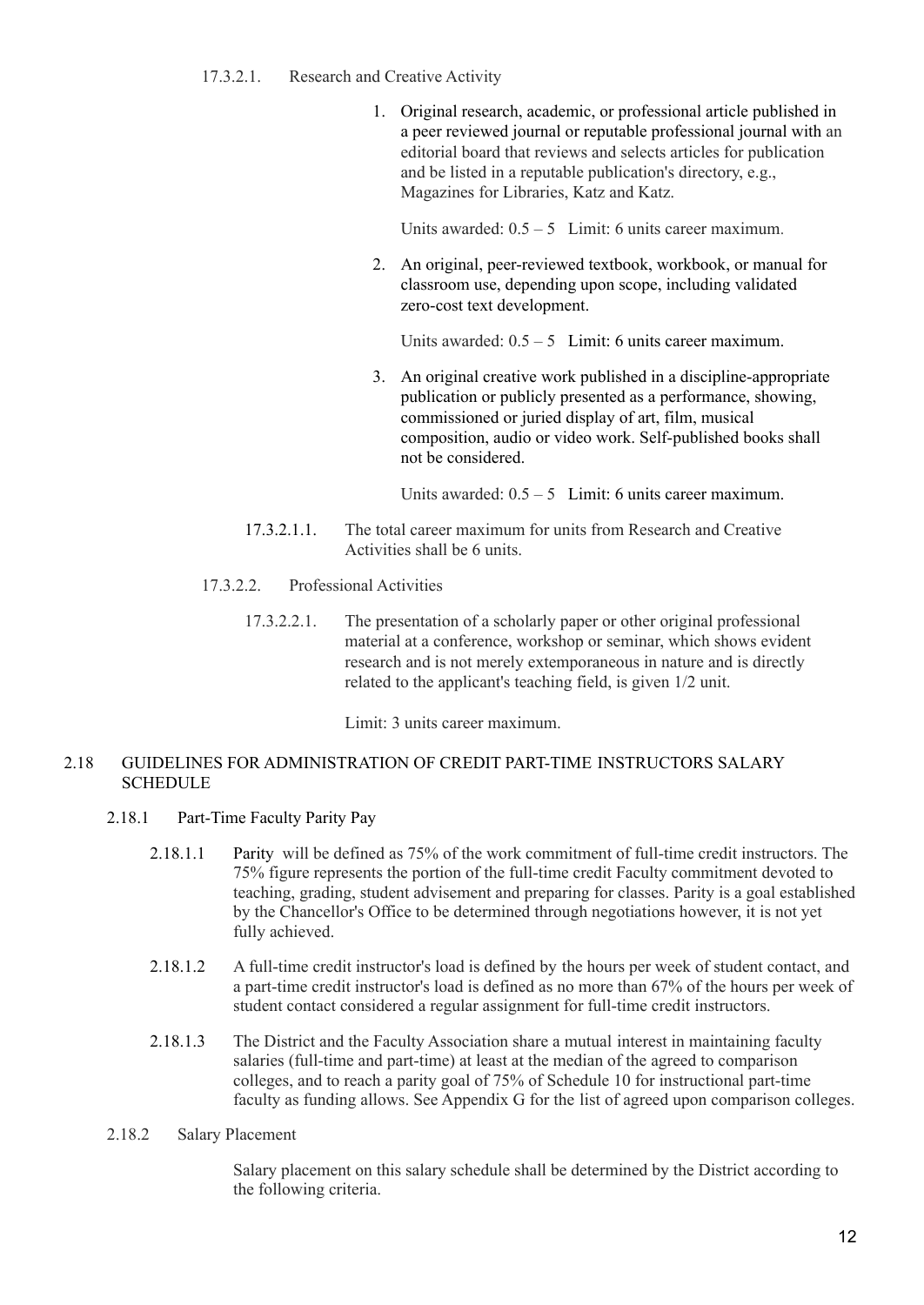2.18.2.1 New part-time faculty are placed on step one (1). For steps one through six continuing part-time faculty will advance one step on the salary schedule for each two semesters in the credit program.

> For entering steps seven (7) through nine (9) continuing part-time faculty will advance one step on the salary schedule for each four semesters taught in the credit program.

Part-time faculty advancement to the next higher step will become effective when these semesters have been completed whether at mid-year or at the beginning of a new school year.

A faculty member shall be awarded service credit towards advancement if the faculty is scheduled for a work assignment or to teach a class and is prevented from doing so due to the death of a dependent or spouse.

- 2.18.2.2 Salaries for hourly and short-term substitute (fewer than 6 weeks) non teaching certificated employees are computed on the basis of the hourly laboratory rate.
- 2.18.2.3 The formula for payroll computation for faculty is as follows: TLUs are converted to hours using a standard of 17.5 weeks per semester. The hours are multiplied by the pay rate for a total for the semester. This total is divided to produce five equal payments. (Substitute teaching less than 6 weeks is paid on a straight hourly basis).
- 2.18.2.4 Salary Schedules for part-time faculty who teach credit courses reflect compensation for student advisement.
- 2.18.2.5 Placement and Advancement of Part-time Instructors Who Have Previously Taught in the SBCC Noncredit Program
	- 18.2.5.1. Placement:

For the purposes of initial placement on the Credit Part-time Salary Schedule, part-time instructors teaching credit courses will advance one step for every 525 hours of teaching noncredit courses offered by the college. This is applicable only when the noncredit and credit hours are in the same discipline.

18.2.5.2. Advancement:

Credit part-time instructors would be advanced one step for every 15 credit TLUs/525 hours of noncredit instruction (15 TLUS x 35 hours per TLU =  $525$ ) hours) taught in the School of Extended Learning provided credit and noncredit hours are in the same discipline.

#### 2.18.3 Final Exams

- 2.18.3.1 Part-time faculty shall be paid at the lecture rate for final exams.
- 2.18.4 Doctoral Bonus for Part-time Faculty
	- 2.18.4.1 Part-time faculty with a doctorate earned and received from a fully accredited institution shall receive additional compensation, 5% of Class 1, Step l of Schedule 10. Part-time faculty with a foreign degree must be evaluated for an equivalency.
	- 2.18.4.2 The institution must have been accredited for at least five years prior to the time the doctorate was earned and received. A fully accredited institution is an institution of higher education accredited by a United States recognized regional accrediting association, or the Committee of State Bar Examiners of the State Bar of California or the American Medical Association [AMA]. Verification of the doctorate to qualify for the doctoral bonus shall be filed with Human Resources at least one week prior to the first working day of the Fall semester for the doctoral bonus to be effective during that college year.
- 2.18.5 Assistant Athletic Coaches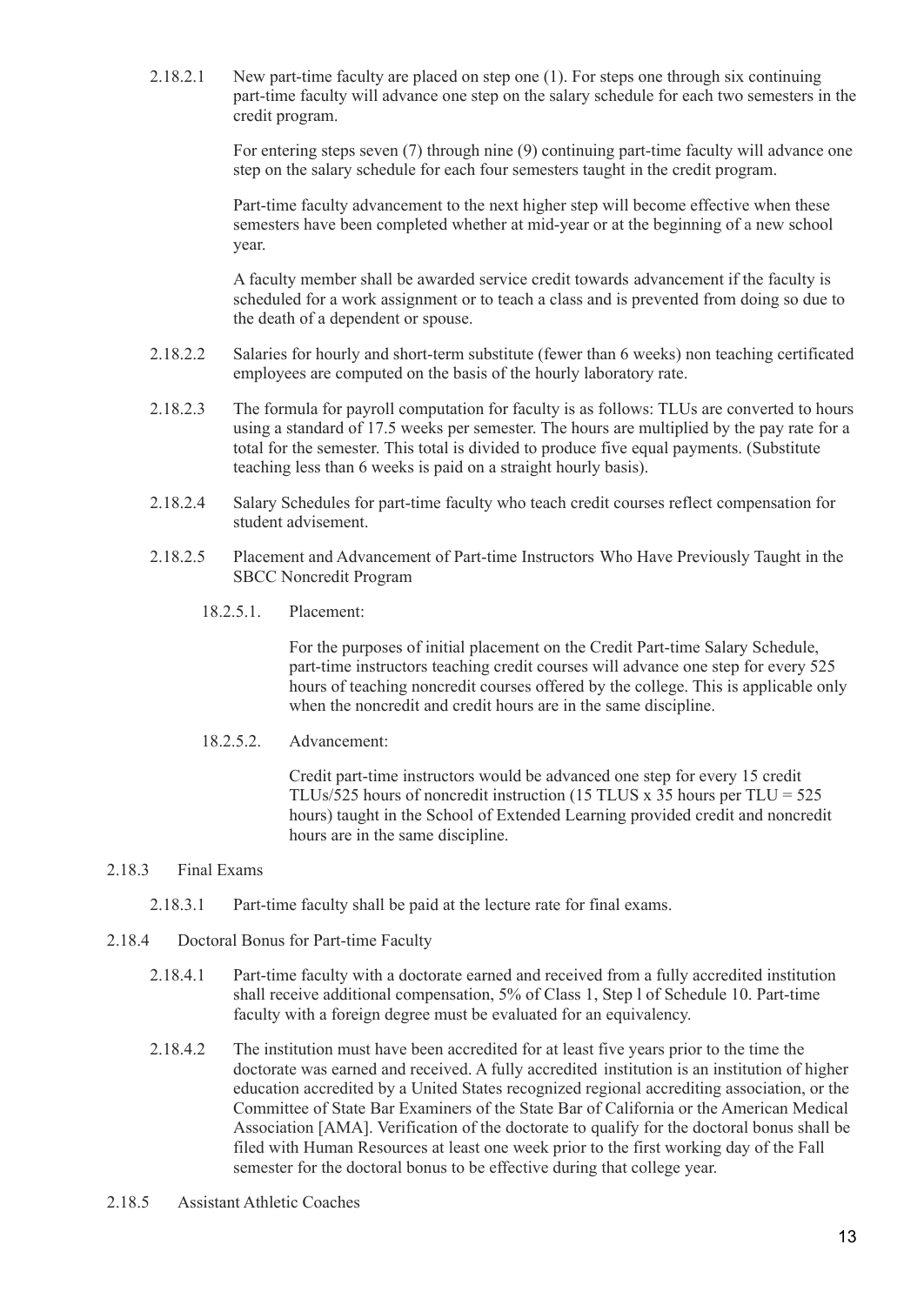2.18.5.1 The Assistant Athletic Coaches will receive a stipend relative to the duration of the season and level of responsibilities as defined in the three levels below. Assistant athletic coaches are paid an hourly rate consistent with the California state minimum wage.

Stipends paid to Assistant Athletic Coaches:

- 1. Level 1 One semester with no recruiting: 240 hours, 15 hours per week multiplied by 16 weeks at minimum wage (e.g. for 2020, 240 x  $$13 = $3,120$ .
- 2. Level 2 Two semesters plus recruitment of prospective student athletes: 480 hours, 15 hours per week multiplied by 32 weeks at minimum wage (e.g. for 2020, 480 x  $$13 = $6,240$ )
- 3. Level 3 Year round plus recruitment of prospective student athletes plus large team size or lengthy season: 800 hours, 25 hours per week multiplied by 32 weeks at minimum wage (e.g. for 2020, 800 x  $$13 = $10,400$ .

The above hours are the basis for agreements with these employees that lists their pay and hours worked from August 1 to July 31 of each year.

In order to track hours for all coaches, assistant coaches, and coordinator coaches; create an agreement to provide to those employees that lists their pay and hours worked from August 1 to July 31 of each year.

#### 2.19 GUIDELINES FOR ADMINISTRATION OF CHILDREN'S CENTER CONTRACT AND REGULAR INSTRUCTOR SALARY SCHEDULE

Salary placement on the Full-time Children's Center Contract and Regular Instructor Salary Schedule shall be determined by the District according to the following criteria.

#### 2.19.1 Definition of Classes

#### CLASS<sub>I</sub>

Instructors with a Regular Children's Center Instructional Permit (with less than a Bachelor's Degree)

CLASS II

Instructors with a Regular or Life Children's Center Instructional Permit (with a Bachelor's Degree)

CLASS III

Instructors with a Children's Center Supervision Permit with a Bachelor's Degree or higher

OR

Instructors with a Regular Kindergarten-Primary or General Elementary credential or Standard teaching credential with Specialization in Elementary Teaching, issued by the California State Board of Education.

The Director assigned full-time receives an additional \$500 per month. Head Instructors receive an additional \$109.20 per month.

#### 2.19.2 Initial Placement and Step Advancement

For initial placement of certificated personnel on the salary schedule, the following criteria are used for the evaluation of previous experience:

a) The maximum credit granted for out-of-District experience is six (6) years. The maximum entering step is 7.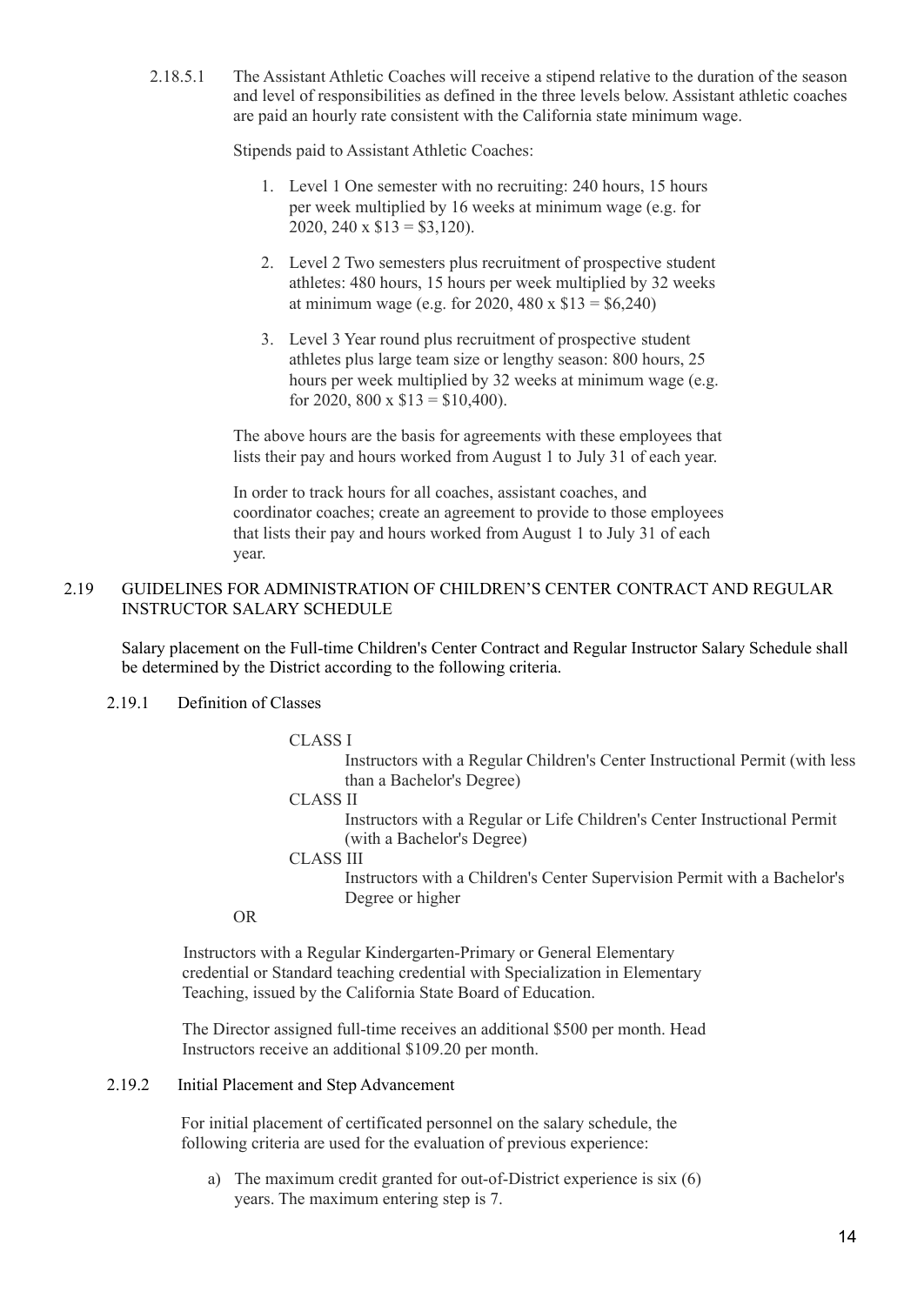Salary step placement will be based upon one (1) year of full-time teaching experience as equal to one (1) step on the salary schedule, subject to the provisions of this section.

Step placement for faculty members who have previous credit part time experience in the District will be one (1) step for each 1,456 work hours, not to exceed a maximum of two (2) steps credited based upon total part-time District experience. Credit for such part-time Santa Barbara City College experience shall be recognized only if the applicant presents verified documentation of such experience to Human Resources within thirty (30) days of the beginning employment date. Failure to meet the above requirements shall result in forfeiture of credit for part-time experience

- b) Teaching experience is granted full credit up to the maximum allowable (over 60% assignment for 75% of school year.)
- c) Each year of experience advances the candidate one (1) step on the schedule.

#### 2.20 GUIDELINES FOR ADMINISTRATION OF PART-TIME CHILDREN'S CENTER INSTRUCTORS SALARY SCHEDULE

Salary placement on this salary schedule shall be determined by the District according to the following criteria.

#### 2.20.1 Definition of Classes

Instructors are rated-in on Classes I through III of the Part-time Children's Center Faculty Salary Schedule in accordance with the same criteria as are applied for rating-in on Classes I through III of the Contract Children's Center Faculty Salary Schedule.

#### 2.20.2 Initial Placement and Step Advancement

Part-time instructors are placed on Step 1. A one-step advance is permitted for each complete year of teaching experience (75 percent or more of the days in the contract college year).

#### 2.21 SUMMER SESSION PAY

- 2.21.1 Summer Session Faculty/Instructors Salary (to a maximum of step 9)
	- 2.21.1.1 Contract/regular faculty teaching summer courses are placed on the same step on which they are placed currently on the Contract Faculty Salary Schedule (to a maximum of Step 9).
	- 2.21.1.2 Part-time faculty will be paid at the same rate as they are paid during the fall and spring semesters.
	- 2.21.1.3 This schedule does not apply to summer pay for any Children's Center faculty or instructors.
	- 2.21.1.4 These same provisions will apply respectively to regular and part-time faculty for compensation for any additional summer session or winter intersession.

### 2.22 UNDERPAYMENTS OR OVERPAYMENTS

2.22.1 Proper salary class and step placement and payment by stipend are joint responsibilities of the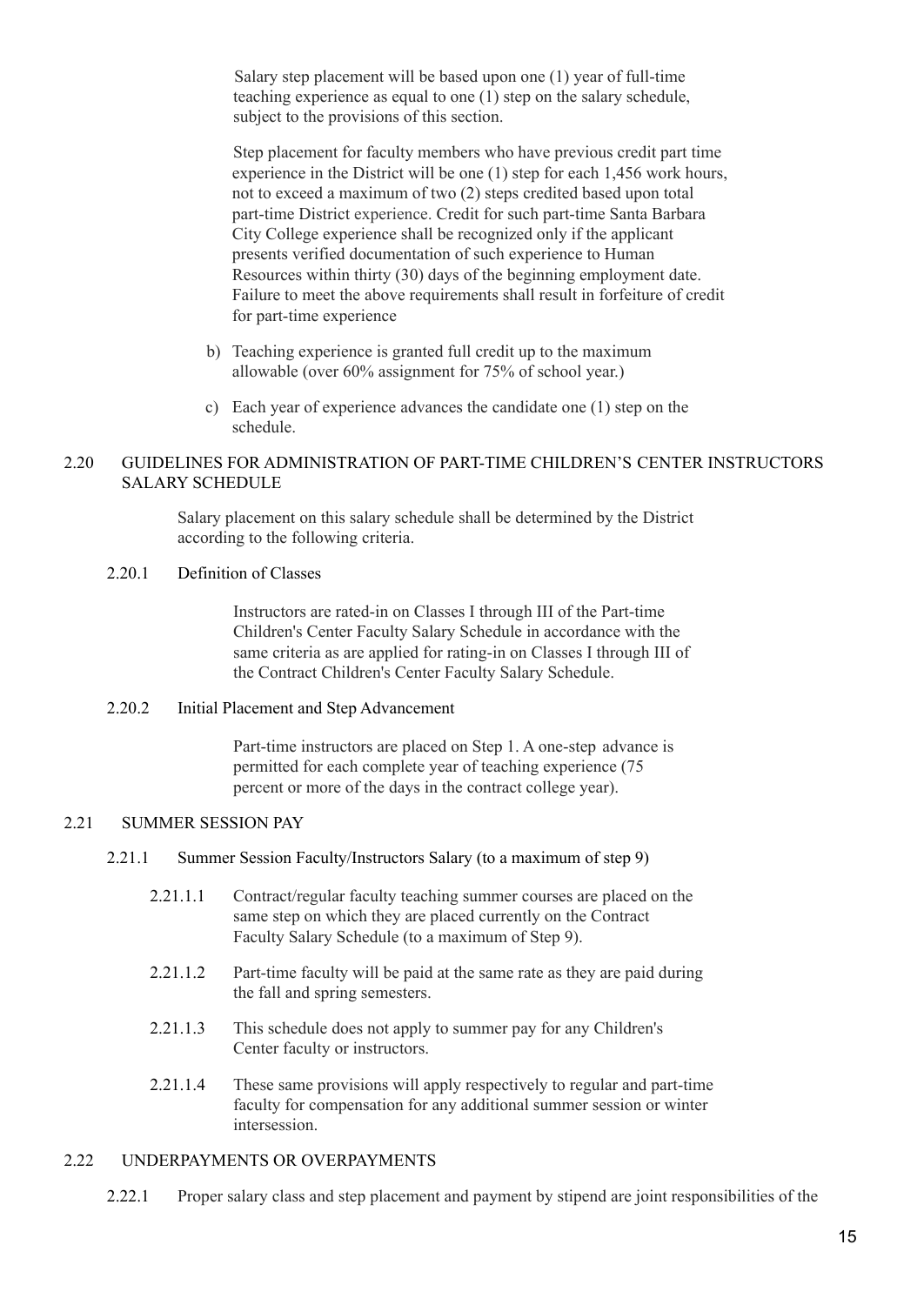employee and the District. Each instructor shall be responsible for maintaining up-to-date records of college courses completed and other work accomplished which apply toward salary class advancement. Should an instructor suspect that they are placed incorrectly on the salary schedule should immediately bring this to the attention of the District.

- 2.22.2 In the event that an incorrect salary placement or payment by stipend results in an underpayment. the District will issue a supplementary warrant for the amount due the instructor. Should the incorrect salary placement or payment by stipend result in an overpayment, the District is required to recover the full amount of such overpayment.
- 2.22.3 No action seeking recovery of salary based upon alleged erroneous placement on the salary schedule or incorrect payment by stipend shall be maintained unless a claim relating thereto had been filed with the District in accordance with Division 3.6 of Title 1 of the Government Code within one year after the accrual of the cause of action.

#### 2.23 GUIDELINES FOR ADMINISTRATION OF LECTURE AND LABORATORY COMPENSATION

2.23.1 Laboratory instruction teaching load units (TLUs) will be rated as follows:

1.25 lab hours per week per semester will be equal to 1.0 TLU in Fall 2011.

#### 2.24 EDUCATIONAL SUPPORT FACULTY - EXTENDED WORK YEAR

2.24.1 Faculty who are required to work beyond the regular 175 day work year will receive their daily rate of pay (proportional compensation) for such work.

Faculty who work such schedules include (but are not limited to) the following:

- 1. Educational Programs Director, Faculty Resource Center 20 extended days
- 2. Director, Learning Support Services 20 extended days
- 3. Counseling Counselors 20 extended days
- 4. Disability Services and Programs for Students Director and Counselors 20 extended days
- 5. Extended Opportunity Programs and Services Counselors 20 extended days
- 6. Library Director, Library 20 extended days
- 7. Health Services Director, Health and Wellness 20 extended days
- 8. Cosmetology Faculty 25 extended days
- 2.25 The parties agree to negotiate to provide for a process and compensation (if applicable) for faculty training on anti-racism, cultural awareness, sexual harassment prevention, gender equity, issues concerning marginalized communities, and communication strategies on difficult subjects.

#### 2.26 FLEX OBLIGATION

- 2.26.1 Full-Time Faculty FLEX Obligation
	- 2.26.1.1 FLEX obligation for all full-time faculty is 60-hours, comprised of 16 mandatory hours on the three in-service days plus 44 individual hours. Faculty with scheduled teaching/work assignments during mandatory professional development may, with department chairperson and Faculty Professional Development Coordinator approval, substitute equivalent hours by participating in workshops approved by the Faculty Professional Development Committee and scheduled for later in the semester. The obligation will be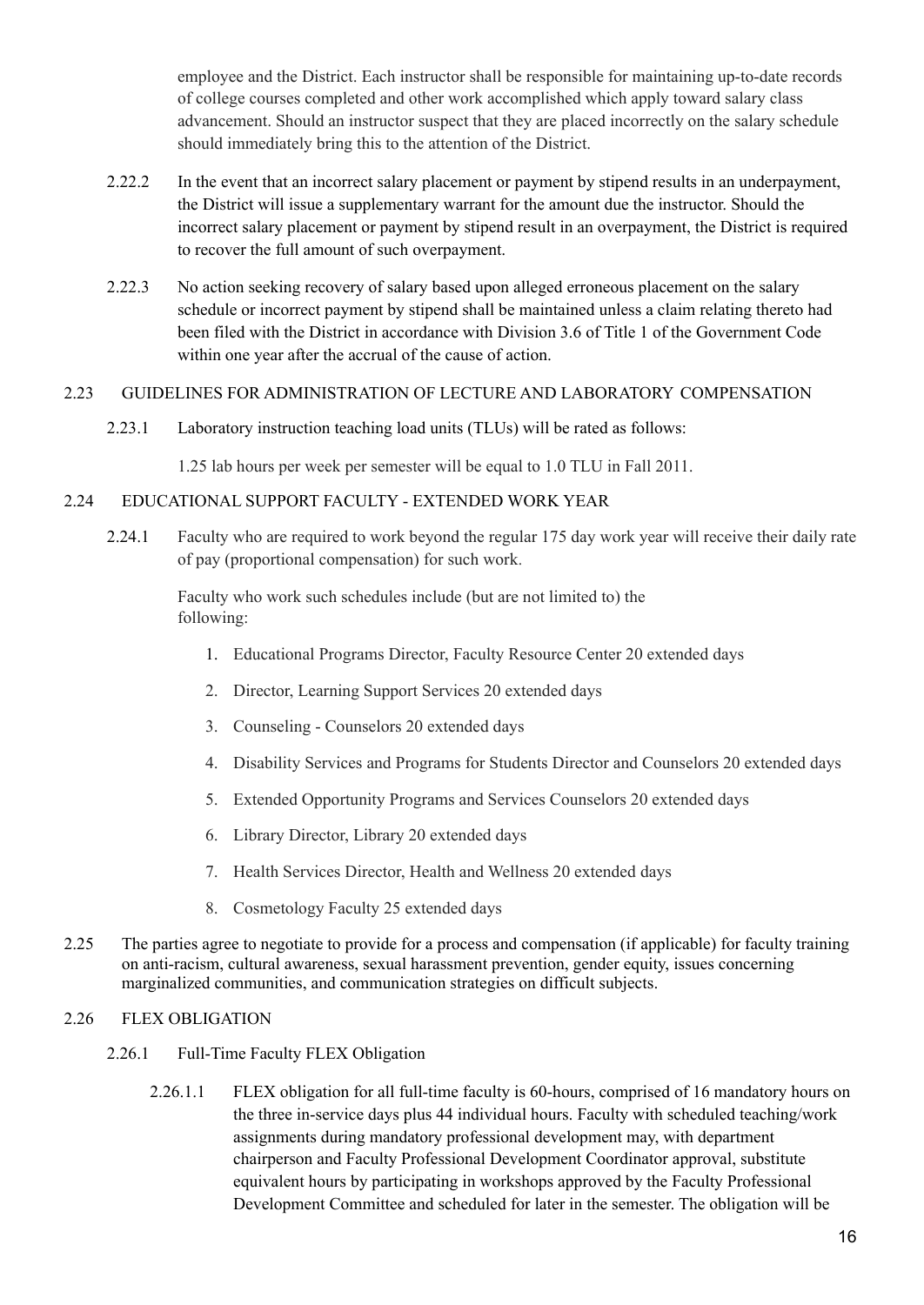reduced proportionally for those working a reduced contract or on approved leaves. Because the obligation is for 175 days total, there is not an additional obligation for those full-time faculty with an overload. This obligation must be completed each contract year between July 1 and June 30.

- 2.26.2 Part-Time Faculty FLEX Obligation
	- 2.26.2.1 FLEX obligation for instructional Part-Time faculty shall be a 1:1 calculation based upon the lecture hours or lab hours recorded in the Course Outline of Record for the course and coded into Banner as the "Contact Hours" for the section being taught.
	- 2.26.2.2 FLEX obligation for Educational Support Part-Time Faculty shall be a 1:1 calculation based on the number of TLU's worked per semester.
	- 2.26.2.3 All Part-Time faculty must complete their obligation within the contract semester.
- 2.26.3 There is no FLEX obligation for overload or Summer work respectively teaching assignments.

# ARTICLE 3: HEALTH AND WELFARE BENEFITS

#### 3.1 CONTRACT AND REGULAR AND PART-TIME EMPLOYEES

- 3.1.1 Employees. For the term of this contract, unit members eligible for benefits will receive Health and Welfare Benefits according to Appendix B attached hereto and under the plans described therein. The District will fund the 80% health insurance plan at the rates of the current fiscal year.
- 3.1.2 Unit members eligible for Health and Welfare benefits as described in Appendix B are contract and regular faculty members employed half-time or more for a full school year. Eligible unit members receive the district's benefit allocation when they are in paid status.
- 3.1.3 Certain part-time faculty who are unit members may be eligible for participation in a District part-time health plan as described in Appendix C. The currently stated amount of \$40,000 to fund the District allocation for Tier II eligible members of the part-time health plan will be reviewed annually and may be reopened. A basic dental plan will be added to the part-time health plan, subject to carrier approval. Eligibility requirements for participation and the District allocation for the dental plan will be identical with the requirements for the health plan.

Criteria for eligibility of part-time faculty who may participate are described in Appendix C.

- 3.1.4 Contract and regular certificated employees who retire at age 55 or older are permitted, as voluntary members, to join the District's medical and dental group, making their own contributions.
- 3.1.5 Participation will be available for domestic partners pursuant to Appendix D.
- 3.1.6 Spouse/Dependent Medical Coverage on Death of Active Employee or Retiree Not in Early Retirement Program
	- 3.1.6.1 Upon the death of an active employee who is enrolled in the District's medical and dental plans, the District will provide to the surviving spouse and eligible dependents, the deceased employee's District contribution until the date the deceased employee would have reached age 65 or for six months from the date of death, whichever is less.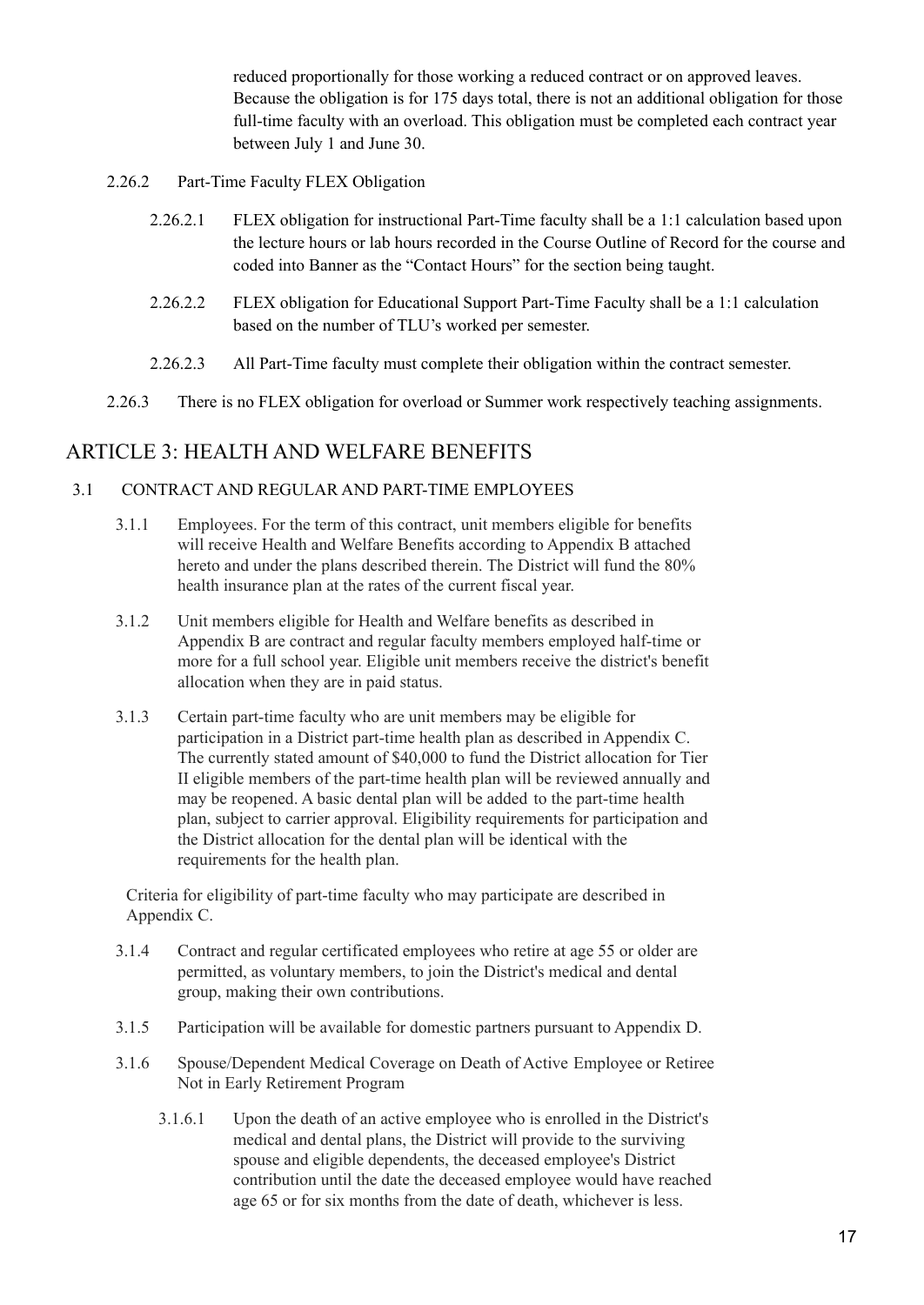Thereafter, a surviving spouse and/or eligible dependents who were enrolled in the District plans may remain in the District's medical and dental plans in accordance with the provisions of public law (COBRA). Domestic partners and their dependents are not eligible for continuation of benefits under COBRA.

- 3.1.6.2 Upon the death of a retiree who is enrolled in the District's medical and dental plans, eligible for benefits, a surviving spouse and/or dependents who were enrolled in the District's plans may remain in the District's medical and dental plans indefinitely, so long as they meet the eligibility rules and pay the premiums for such coverage.
- 3.1.7 For the term of this contract Health Benefits increases will be covered by the District if the COLA is greater or equal to the premium increase. This Agreement may be reopened if the premium increase is greater than the COLA increase.

#### 3.2 EARLY RETIREMENT INCENTIVE PROGRAM

- 3.2.1 As part of the District's Early Retirement Incentive Program, the District shall contribute to the retirees' medical and dental plan according to the following provisions:
	- a. The District will contribute the specified premium amount for the retiree's District group medical and dental plan up to a maximum of \$5,200 annually.
	- b. This sum shall be prorated for those normally assigned less than full-time at the time of retirement, in accordance with District policy.
	- c. District contributions shall continue until the retiree reaches age 65 or the date of the retiree's death, whichever is earlier.
	- d. A person must have rendered 15 years of service with the SBCCD and be at least age 55. Five years of that service requirement shall be immediately preceding retirement.
	- e. "Regular" service with the District is defined as service in paid status and shall exclude all part-time employment and non-tenured faculty hired pursuant to Education Code § 87470.
	- f. These provisions apply only to those employees who retire during the term of this agreement.
	- g. Upon the death of a retiree participating in the early retirement program, a surviving spouse and/or eligible dependents enrolled in the District's health insurance program at the time of the employee's death shall continue to receive district contributions toward insurance coverage for a six (6) month period from the date of death or until the date the deceased retiree would have attained age sixty-five (65) whichever occurs first (see c. above). After District contributions cease, the surviving spouse/dependent(s) may remain in the District's medical and dental plans indefinitely, so long as they meet the eligibility rules and pay the premiums for such coverage.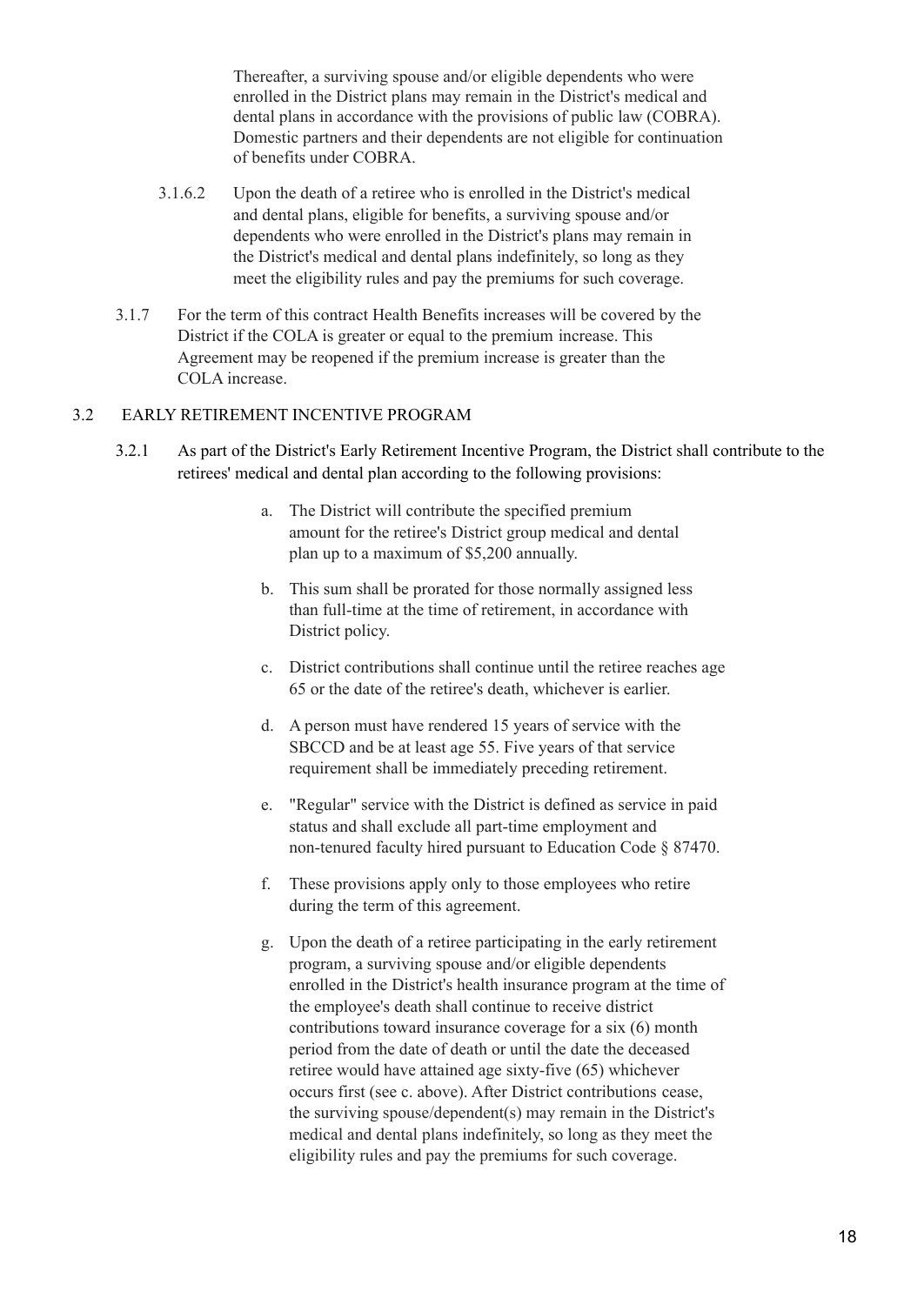#### 3.3 CATASTROPHIC ILLNESS LEAVE DONATION PROGRAM AND OTHER LEAVE OPTIONS IN CASES OF LONG TERM SICK/DISABILITY

#### 3.3.1 Purpose

3.3.1.1 The purpose of this program is to allow permanent contract unit members to donate their accrued, unused sick leave to catastrophically ill or injured fellow employees (in any unit) who have completely exhausted all paid leave benefits due to their illness/injury or that of an immediate family \* member.

> \* Immediate family member means mother, mother-in-law, father, father-in law, grandmother or grandfather of the employee or the spouse or domestic partner of the employee, spouse, domestic partner, grandchild, son, son-in law, daughter, daughter-in-law, stepson, stepdaughter, step-parents, brother or sister of the employee, and any other relative living in the immediate household of the employee.

3.3.1.2 The program is voluntary.

#### 3.3.2 Contributions

- 3.3.2.1 On a case by case basis any unit member may donate up to five (5) days of accumulated sick leave to an eligible employee who has suffered a long-term catastrophic illness or injury and has exhausted all other available paid leave. Donations must be for a minimum of one day (eight (8) hours). Donations are irrevocable; unused days are retained by recipient. Terminating employees may donate up to 5 days.
	- a) The donating employee must, after the donation, retain a minimum of two years' worth of accrued, unused sick leave from prior accumulations.
	- b) The donating employee shall execute and file with the Human Resources Office a form authorizing and irrevocably assigning the donated leave to the recipient employee.

#### 3.3.3 Eligibility

- 3.3.3.1 Unit members shall be eligible to request the donation of other employees' sick time subject to the following conditions and limitations:
	- a) The unit member is an F.A. contract permanent employee; contract and temporary unit members are not eligible to participate either as a donor or recipient.
	- b) The unit member suffers from a non-industrial, catastrophic illness or injury, which is defined as an injury or illness which for a period of not less than one hundred (100) work days has caused the employee to be incapacitated from the performance of duty as an employee of the District, and is expected to continue to be incapacitated for an extended period of time (at least 30 days). Examples of such catastrophic illness or injury include life threatening injury or illness, cancer, AIDS, heart surgery, stroke, etc. *Not covered:* stress related illness; normal pregnancy , workers compensation claims, normal illness such as colds, flu, allergies, headaches, etc.
	- c) The unit member has exhausted all of their available paid leaves, including regular and extended sick leave and vacation. Any sick leave and vacation accrued while on catastrophic leave shall be used before donated leave.
	- d) The maximum number of donated days which may be utilized by one unit member for a single catastrophic illness or injury shall not exceed (100) days.
	- e) Each unit member shall be limited to one donation request per school year.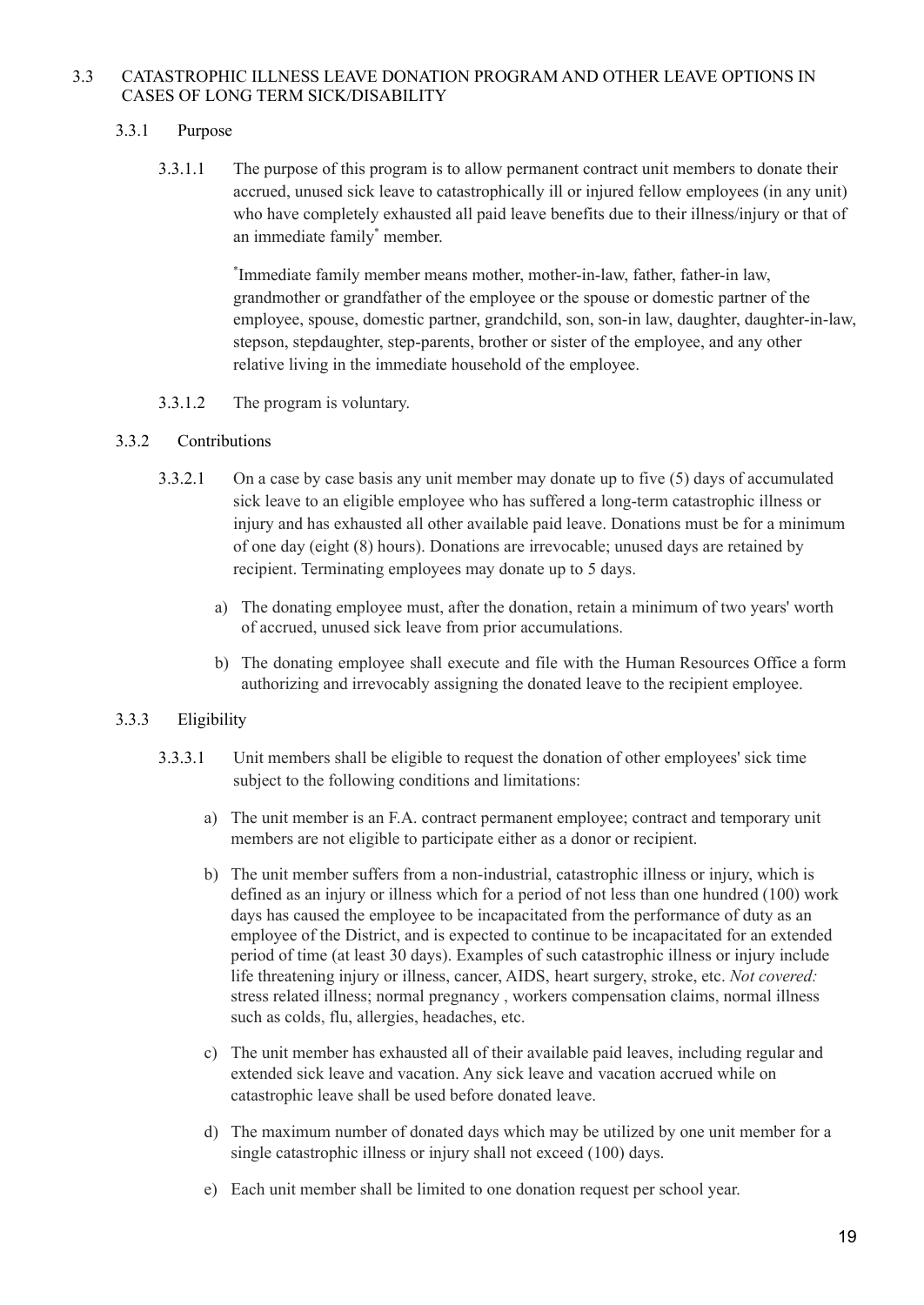f) Donations may only be accepted during a two (2) week call for donations window period. Donations received outside of this 2 week window period will not be accepted.

#### 3.3.4 Administration

- a. Applications for benefits shall be submitted to Human Resources on a District form.
- b. The applicant shall provide medical verification of catastrophic illness or injury from a physician before the application will be considered.
- c. After verifying the unit member's eligibility , the District's Human Resources Office shall notify the Faculty Association of the request , and the Association shall circulate a request for sick leave donations to be submitted to the payroll office (two week window period). A District request form must be used.
- d. Donated sick leave not used prior to the employee's return to service shall be retained by the recipient.
- e. The recipient unit member shall be solely responsible for any taxes on the hours received. Such taxes shall be withheld at the normal rate for the employee. In the event the State or Federal governments rule that a tax liability is due other than is taxed, the unit member shall be solely liable therefore.

## 3.3.5 General

3.3.5.1 No action taken under this Section shall be subject to the grievance procedure of this agreement or of any other District grievance procedure. Unit members voluntarily participating in this program shall hold the District and the Faculty Association harmless for any and all disputes arising out of this program. Use of donated sick leave is a privilege and not an entitlement.

#### 3.3.6 Disability Insurance

- 3.3.6.1 Long-term disability (income protection) insurance is included as part of the mandatory benefit package for employees eligible for district insurance. The insurance plan pays a benefit of 66.66% of an employee's regular monthly compensation up to a maximum of \$5,000.
- 3.3.7 50% Differential Pay (CA Education Code, Section 87786)
	- 3.3.7.1 When a full-time faculty member is absent from their duties on account of illness or accident for a period of five school months or less whether or not the absence arises out of or in the course of the employment of the employee they shall receive 50 percent or more of their regular salary during the period of the absence.

## 3.4 PART-TIME FACULTY SICK LEAVE AND JURY DUTY

- 3.4.1 Part-time faculty shall accrue sick leave at the rate of one (1) hour for each seventeen (17) hours of service. Such accumulated sick leave is available for use only after the member has taught thirty-six (36) hours.
- 3.4.2 Part-time faculty may claim up to 60% of their annually accrued sick leave, accumulated and carried over from the prior academic year, for use for Personal Necessity.
- 3.4.3 All unused sick leave shall be cumulative from year to year unless there is a break in service of three (3) semesters or more. If part-time employees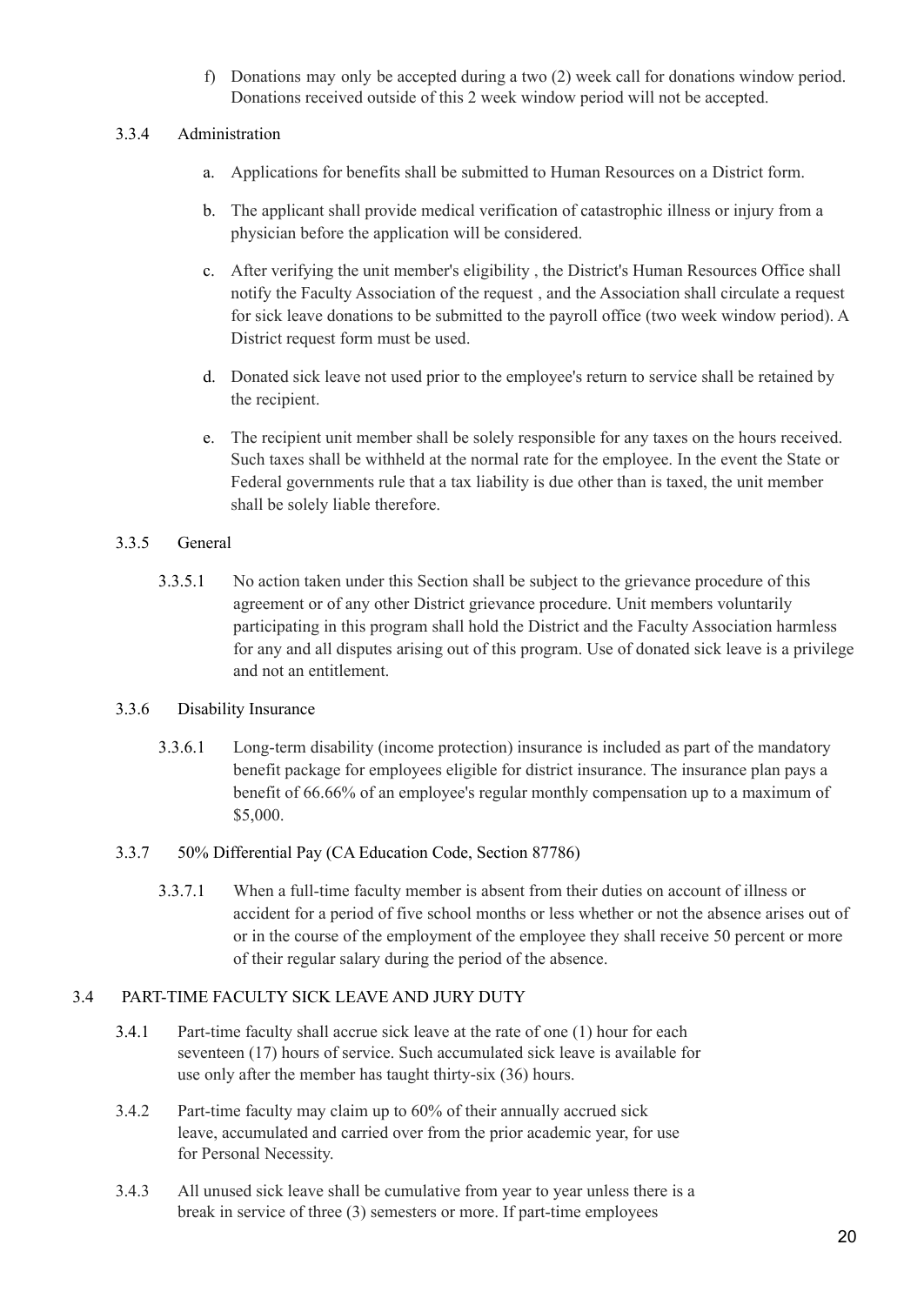become contract or regular employees, their accumulated sick leave shall remain credited to the employee.

3.4.4 Part-time faculty shall receive jury duty leave in the same manner as provided for contract/regular faculty, in accordance with the provisions of District Non-Administrative Policy 2022.9 (c) Judicial Appearances. The District shall provide substitutes for the classes of those absent on jury duty when deemed necessary by the appropriate Vice President.

#### 3.5 AUDIT/ENROLLMENT

3.5.1 Faculty Emeritus and Current Employees

The following is added to those benefits contained in the District Policy for faculty Emeritus Status:

- a. All retirees and current unit members may audit credit courses according to existing policy on auditing classes.
- b. As of the start of the 2016 trailing summer Session, all currently employed unit members will be eligible to have the district pay the enrollment fee for one credit class per term with the following stipulations: (1) the course is closely related to the Minimum Qualifications (MQs) for the faculty member's assigned discipline/service; and (2) non-District funds (i.e. Foundation for Santa Barbara City College) are available to cover such enrollment fees. The only eligible fees covered by this provision are the state-mandated enrollment fees. The amount of non-District funds available to pay the course enrollment fees will be determined by the District prior to the start of each academic year.
- c. As of the start of the 2016 trailing summer session, all currently employed unit members will be eligible to pay a set fee to join the SBCC Employee Fitness Program. Part-time faculty are eligible during any term in which they have an assignment. Part-time faculty whose class(es) are cancelled after the start of a term and no longer have an assignment for the term will be eligible to participate in the Life Fitness Center for the balance of the term. The District will determine the membership fee prior to the start of each academic year.

#### 3.6 PART-TIME FACULTY PARTICIPATION IN TAX SHELTERED ANNUITY PROGRAM (TSAs)

3.6.1 Part-time faculty who regularly work twenty (20) or more hours per week or the equivalent of half time at SBCC shall be entitled to participate in the District's tax sheltered annuity plan (403b) program.

The guidelines for participation are as follows:

- a. Section 3.6 is to permit participation of part-time faculty of the college in 403(b) programs through college payroll deductions.
- b. Part-time faculty who may participate are those who regularly work twenty hours a week or more or the equivalent of half-time.
- c. "Half-time", for teaching faculty shall be defined as  $7\frac{1}{2}$  teaching load units (TLUs) or more per semester.
- d. "Half-time", for all non-teaching faculty shall be defined as twenty hours or more per week
- e. "Regular work" is defined by Fall and Spring semester assignments exclusive of summer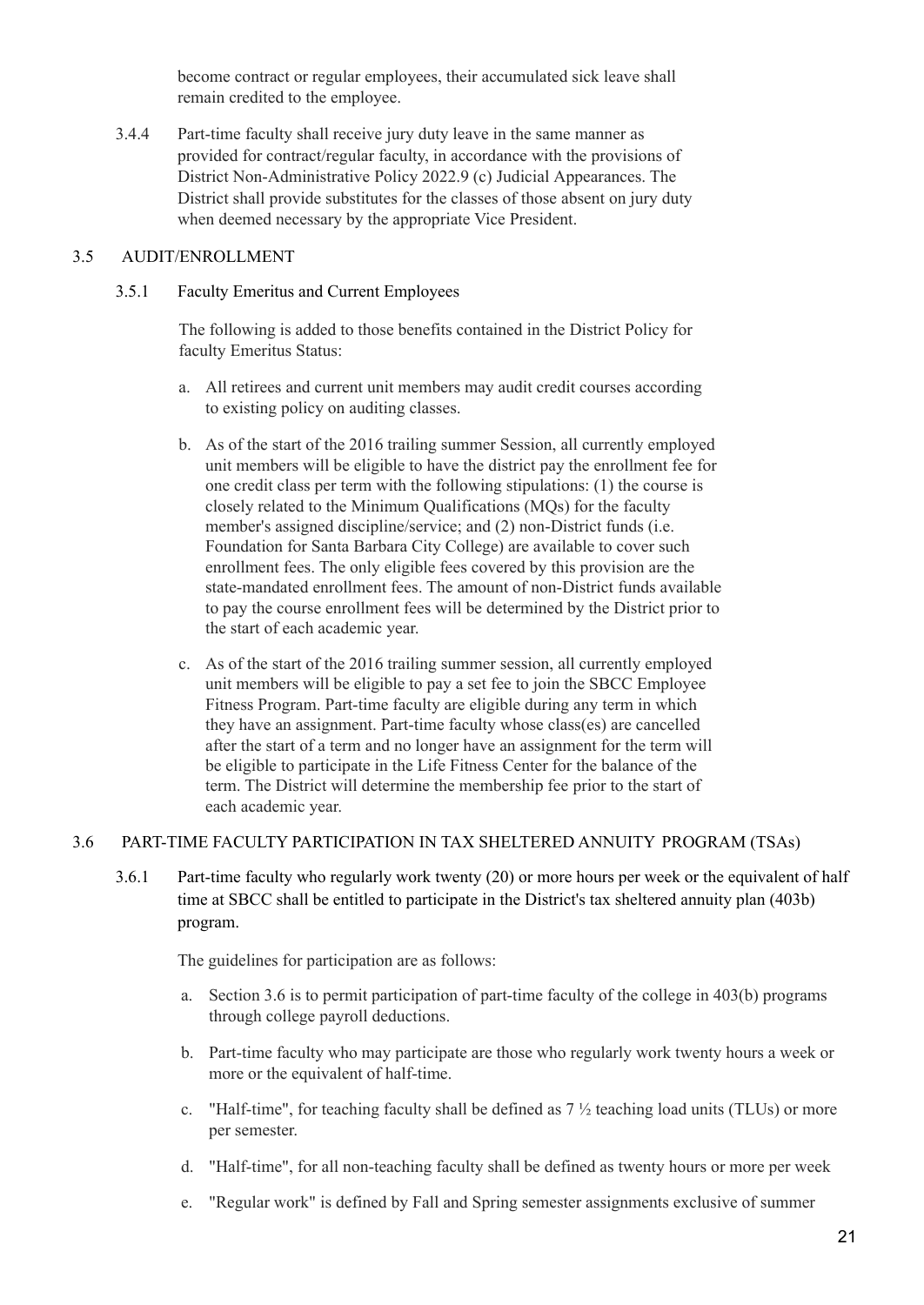school or any special assignments.

- f. "Regular work" means twenty hours or more each semester or an average load of at least  $7\frac{1}{2}$ TLUs/semester every two consecutive semesters.
- g. Initial participation for teaching faculty requires completion of two consecutive semesters of 20 hours a week or with an average of 7 ½ TLUs per semester. Participation thereafter requires 20 hours each semester or an average load of 7 ½ TLUs /semester every two consecutive semesters.

#### 3.7 SICK LEAVE AND BENEFITS WHILE ON SABBATICAL LEAVE

3.7.1 Faculty members on leave for one semester shall receive 85 percent of their normal salary, and those on leave for one year shall receive 75 percent of their normal salary, unless they opt to contribute banked TLUs as described in 3.16.2 of this contract. The member on sabbatical leave shall receive such changes in salary ratings as would have been received had the member remained in active service. Members on sabbatical leave shall receive full benefits, advance normally on the salary schedule and shall accrue sick leave in the same manner as those faculty who are not on sabbatical leave, i.e., those on full year sabbatical will accrue 10 sick leave days.

#### 3.8 PART-TIME FACULTY ELECTION REGARDING SDI COVERAGE

3.8.1 As soon as practicable after the ratification/adoption of this Agreement the District will facilitate an election among active part-time faculty to determine whether they wish to be covered by State Disability Insurance (SDI). The program will be implemented if a majority of active part-time faculty vote in favor of such coverage. If the program is implemented, any costs associated with SDI coverage will be borne by the part-time faculty (and not the District).

#### 3.9 LEAVE AND BEREAVEMENT

3.9.1 Any regular or contract faculty who is absent from assignment due to their own illness or injury, shall be allowed personal illness leave without loss of salary as follows for each school year of service. The earned but unused portion of such leave is to be accumulated from year to year.

Full-time faculty will accrue sick leave as follows:

- a. TEN sick days per 10 school month or 10 calendar month time assignment
- b. ELEVEN sick days per 11 calendar month time assignments or 10 months assignment with 20 or 25 extended days.
- c. TWELVE sick days per 12 calendar month time assignments.
- d. 10/11 months Full-time faculty do not accrue sick days during intersession teaching or work assignments. (not in contract yet).

Part-time faculty accrue sick leave according to section 3.4 of this contract.

- 3.9.2 Personal Necessity Leave
	- 3.9.2.1 The requirement to state an explicit reason for Personal Necessity Leave (PNL) is eliminated. An information sheet will be created with a numbered list of possible situations triggering eligibility for PNL. Only the corresponding number will have to be entered on the absence report form. The District will revisit PNL in a workgroup including representatives of all bargaining units and the absence report form will be updated and provided electronically once these negotiations are completed.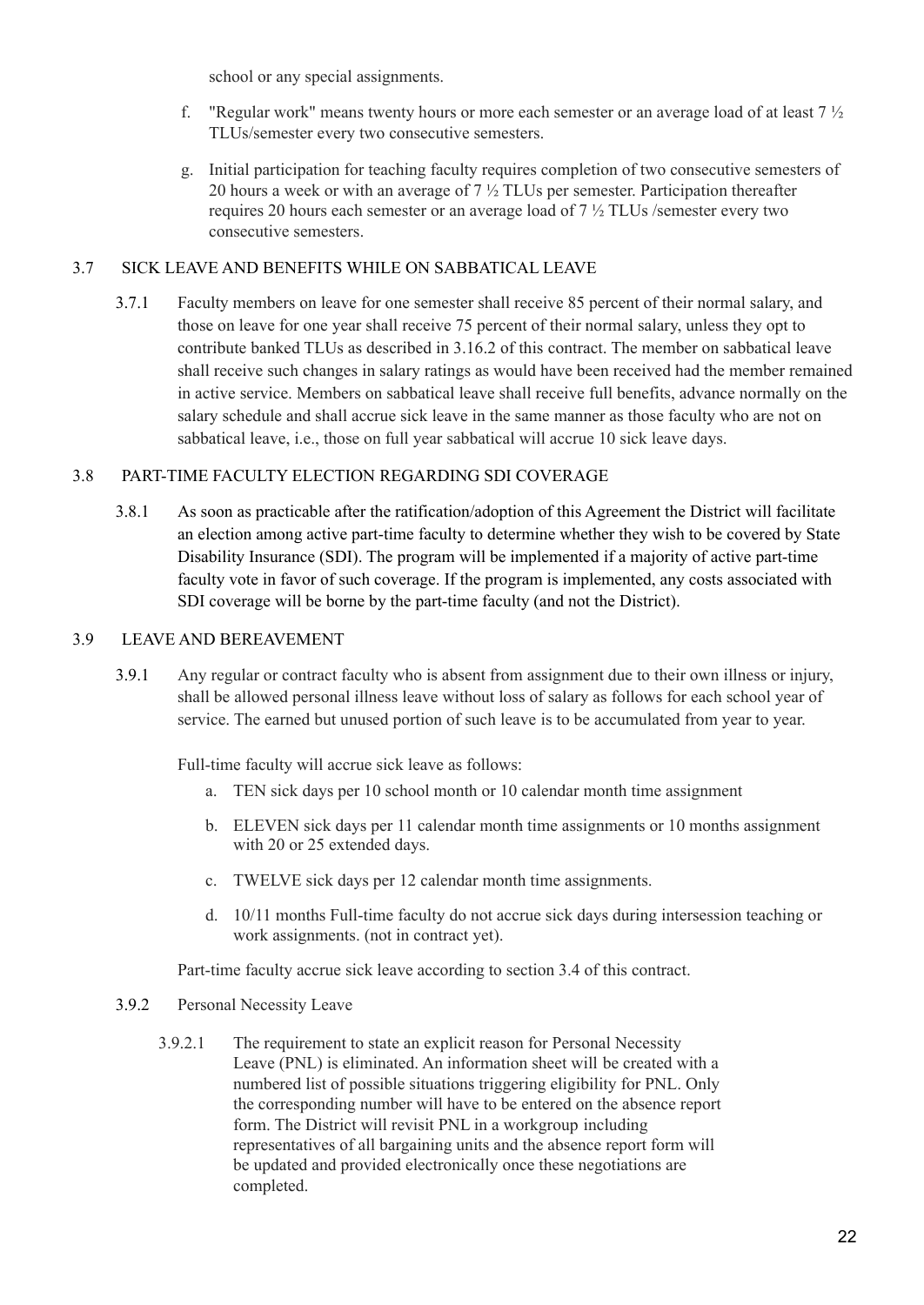3.9.2.2 Faculty may use up to six days per school year from their accumulated sick leave for reasons due to personal emergency or necessity

#### 3.9.3 Bereavement

- 3.9.3.1 For Full-time faculty a maximum of three days without loss of salary for the death of any member of their immediate family. A maximum of five days leave without loss of salary for the death of any member of their immediate family if out-of-state travel is required.
- 3.9.3.2 In the event of the death of an immediate family member, bereavement leave for part-time faculty will be granted in proportion to the part-time faculty member's teaching load, equal to 60% of the individual's weekly teaching load, or a full week if out-of-state travel is required.

#### 3.9.4 Family Leave

- 3.9.4.1 Faculty can take up to 16 weeks family leave for any reasons allowed by the Family Leave Act. This is an unpaid leave, however, the District will continue to pay for the faculty member's health benefits during this time. Also, the faculty member can opt to use up to 15 banked TLUs for up to 16 weeks (the equivalent of one semester) of family leave. If during any part of this semester the faculty member is or becomes disabled, they can use accrued sick leave to pay for the time during their disability.
- 3.9.4.2 FMLA leave (Family and Medical Leave Act) and CFRA leave (California Family Rights Act) Includes leave needed because of (1) birth of a child and to care for the child (2) placement of a child with an employee in connection with an adoption or foster care (3) leave to care for employee's spouse, child or parent who has a serious health condition, or (4) leave due to employee's own serious health condition. Faculty may take up to 16 weeks of this unpaid leave. Eligibility requires that an employee must have 12 months of service with the District, and have worked at least 1250 hours in the 12-month period before the leave period begins.
- 3.9.4.3 To remain in paid status, faculty can opt to use a maximum of 15 banked TLUs for up to 16 weeks (one semester) of family leave. If a faculty member is or becomes disabled ("own serious health condition"), they can use accrued sick leave for the period of their disability.

#### 3.10 OTHER TYPES OF LEAVES FOR FULL-TIME FACULTY

#### 3.10.1 Maternity Leave

3.10.1.1 Expectant faculty can use accrued sick leave for the time during their disability.

#### 3.10.2 Military Leave

- 3.10.2.1 Faculty of the District shall be granted military leave to which they are entitled under applicable laws.
- 3.10.3 Jury Duty Leave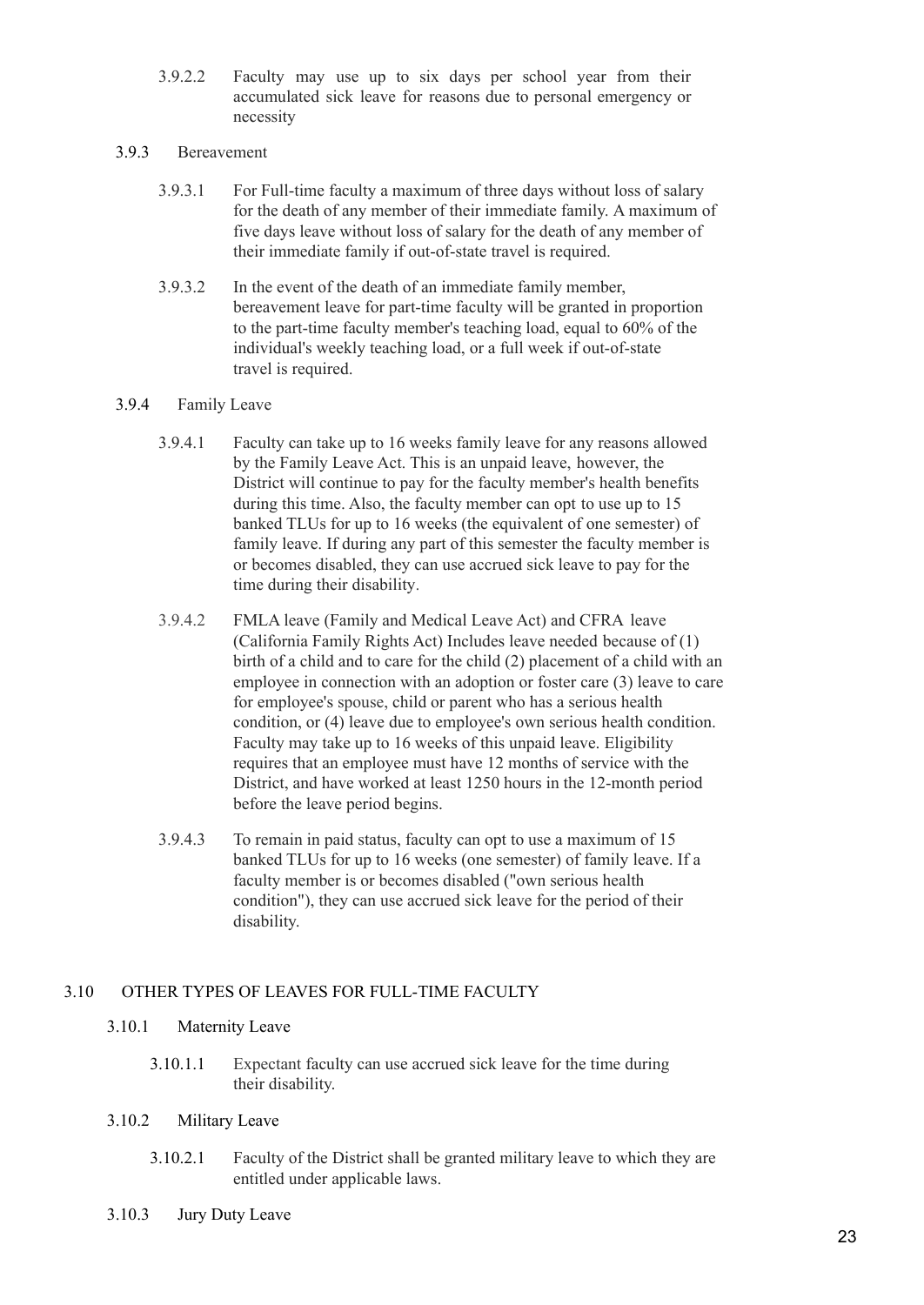- 3.10.3.1 Paid leave shall be granted when a faculty member is called to perform jury duty during their regular working hours. Employees must submit proof of attendance as provided by the court in order to receive regular full pay.
- 3.10.4 Industrial Accident or Illness Leave
	- 3.10.4.1 Faculty member shall be granted leave of absence with pay, when they are absent due to an industrial accident or illness which arose out of and in the course of employment with the District, and reported and verified according to administration guidelines and accepted by the District's Worker's Compensation Insurance carrier.

# ARTICLE 4: ASSOCIATION RIGHTS

- 4.1 The Association shall have the right of access to areas in which employees work, the right to use institutional telephones (at no cost to the District), bulletin boards, mailboxes, electronic mail services, and institutional facilities provided that such use or access shall not interfere with nor interrupt normal District operations, including classroom activities.
	- a. Arrangements for use of District facilities shall be made by an authorized Association representative in accordance with established District operations.
	- b. Fees shall be paid for public service use as established by District policy.
	- c. All postings for bulletin boards and items for distribution must contain the date of posting and the identification of the organization together with a designated authorization by the Association President and may not be defamatory.
	- d. A copy of public postings must be delivered to the Superintendent/President or their designee at the same time as the posting.
- 4.2 The District shall provide to the Association each semester, as soon as practicable, the names and addresses of all unit members.
- 4.3 The District shall distribute to the Association President all written non confidential policies, rules, regulations or procedures which relate to conditions of employment of the members of the unit, which are generally distributed to certificated unit member employees and which are generally distributed to department and/or division chairpersons. This provision is not subject to the grievance procedure unless the District's failure to distribute has been in bad faith.
- 4.4 The District shall furnish the Association President with one copy of all non confidential meeting agendas including attachments and minutes of the Board and the notice of any Board subcommittee meetings. The notice of the Boards' subcommittee meetings shall be distributed to the Association President in advance of the time and place of the meeting. Agendas, minutes and notices of subcommittee meetings shall be put in the Association President's mailbox at the same time that they are distributed to the Board members.
- 4.5 The District shall provide the Association with a copy of the Certificated Non Administrative Policies Manual pertaining to unit members, and shall provide the Association with a copy of all changes and amendments when they are distributed.
- 4.6 The District, when requested, shall make a reasonable effort to provide authorized Association representatives with access to documents of public record that the District normally compiles that are necessary for the Association to develop its collective bargaining position.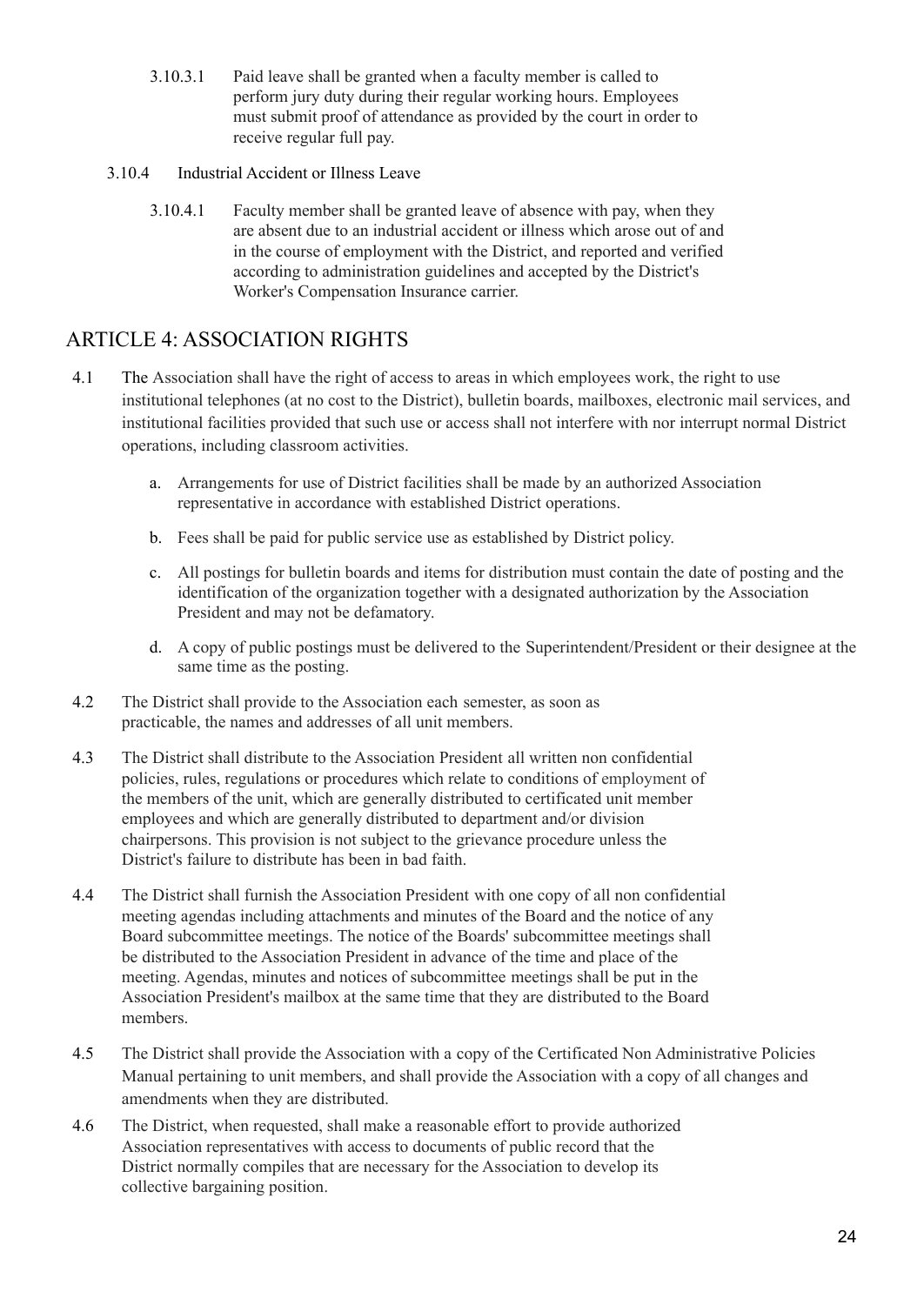- 4.7 At the time that the preliminary budget is under preparation in the spring, and from time to time thereafter as requested by the Association, the Superintendent/President or their designees shall discuss with authorized Association representatives projected income and expenditures.
- 4.8 Reasonable effort will be made to hold negotiating sessions in the daytime hours of the work week, at times when there are no teaching or committee conflicts for members of the negotiating committees. In the event the conflicts are unavoidable, negotiators shall be relieved from committee meetings involved, and teaching substitutes shall be provided at District expense for affected classes.
- 4.9 The District shall not object to the Association entering into an agreement with the Academic Senate to share the office space provided to the Academic Senate. The District will not require the Academic Senate to share their present office space with any person or organization other than the Association.
- 4.10 The District shall provide to the President of the Faculty Association, six (6) TLUs per semester release time to conduct association business. The Faculty Association shall have the right to purchase from the District a maximum of 20 TLUs per semester at the appropriate hourly lab or lecture rate and provided there is no detriment to the academic program.
- 4.11 The District shall make digital copies of the signed agreement available to the Association and its members immediately after its approval by the Board of Trustees.
- 4.12 The President of the Association has the right to send uncensored, unmonitored and undelayed campus wide emails that reach all college employees. District email usage policies and procedures apply. The President of the Association is also included as a recipient and authorized sender in all official group email lists that include active and/or retired faculty.
- 4.13 The President of the Association or Association Designee is a voting member of the College Planning Council. The Association has the right to appoint one non-voting member to the following committees: Budget Resource Allocation Committee, Board Policies And Procedures Committee, the Program Evaluation Committee, and Planning & Resources Committee. The Association has the right to appoint up to three voting members to the Benefits Committee, and the Association may request membership in other District-wide committees which may affect wages, hours, employment and/or working conditions of members of the bargaining unit.

# ARTICLE 5: MAINTENANCE OF MEMBERSHIP

- 5.1 Faculty Association shall have the sole and exclusive right to have membership dues deducted for employees in the bargaining unit by the District.
- 5.2 The District shall deduct in accordance with the Faculty Association dues schedule from the wages of all employees who are members of Faculty Association fifteen (15) working days after the date of the execution of this Agreement, and who have submitted dues authorization forms to the District.
- 5.3 Once an employee has agreed to and has joined the Association, the employee retains their membership for the duration of the Agreement so long as the unit member remains a member of the bargaining unit unless the employee terminates their membership.
- 5.4 Faculty Association shall hold the District harmless in any dispute that arises with regard to the deductions authorized under this Article. It is specifically understood that failure of any Faculty Association member to pay monies to the Faculty Association or to comply with Faculty Association rules, regulations or by-laws will be a dispute between the Faculty Association and the member and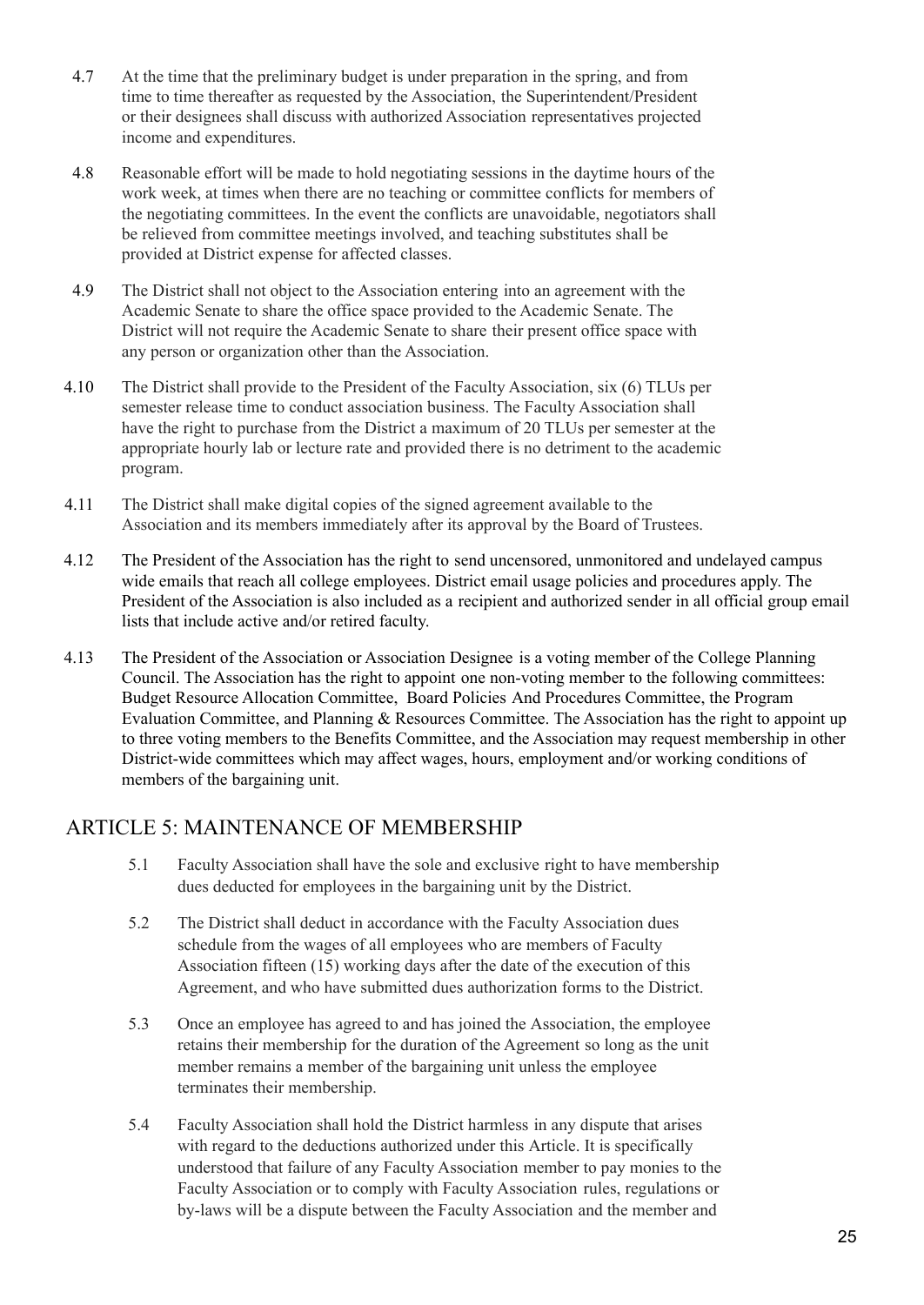# ARTICLE 6: GRIEVANCE PROCEDURE

## 6.1 DEFINITIONS

- 6.1.1 A "grievance" is a formal written allegation by a grievant that they or the Association has been adversely affected by a violation of the specific provision of this Agreement. Actions to challenge or change the policies of the District not covered by this Agreement must be undertaken under separate legal processes. Other matters for which a specific method of review is provided by law, by the rules and regulations of the Board of Trustees, or by the Administrative regulations and procedures of this college district and not covered by this Agreement (unless they address Faculty Association items delegated to the Academic Senate according to Article 13.3) are not within the scope of this procedure.
- 6.1.2 A "grievant" is any one or more unit members covered by the terms of this Agreement who pursues a grievance or the Association acting in pursuit of a grievance. It is agreed that the Association may pursue a grievance on behalf of three (3) or more unit members who are in substantially similar positions and have been adversely affected by a violation of the same specific provisions of the agreement. In such cases the unit member has the option to be included within the group represented by the Association; having chosen to be included, the unit member relinquishes the right to pursue their own grievance.
- 6.1.3 A "day" is any day in which the central administrative office of the Santa Barbara Community College District is open for business. The timelines set forth herein may be extended by mutual agreement between the District and the grievant. A request by either party to extend the time lines will not be unreasonably denied.
- 6.1.4 The "immediate supervisor" is the lowest level non-unit certificated supervisor(s) designated by management to administer grievances and having immediate jurisdiction over the grievant. When the Association is the grievant acting on its own behalf rather than on the behalf of a unit member or members, then the immediate supervisor is the appropriate Vice President or Vice President, Human Resources, depending upon who has jurisdiction over the subject covered by the grievance.
- 6.1.5 The "appropriate administrator" is the Vice President of the area concerned.
- 6.1.6 "Conferee" is any person whom either party wishes to have as an advisor.

#### 6.2 REPRESENTATION

6.2.1 Either party may have a conferee present at any or all levels of the Grievance Procedure.

#### 6.3 INFORMAL LEVEL

- 6.3.1 The District and the FA are committed to resolving grievances at the earliest stage. Every effort will be made to resolve complaints through informal conferences between the parties involved. The FA president or designee will be available to assist in conciliation.
- 6.3.2 Before filing a formal grievance the grievant shall attempt to resolve it by an informal conference with the immediate supervisor.

## 6.4 FORMAL LEVEL

6.4.1 STEP ONE: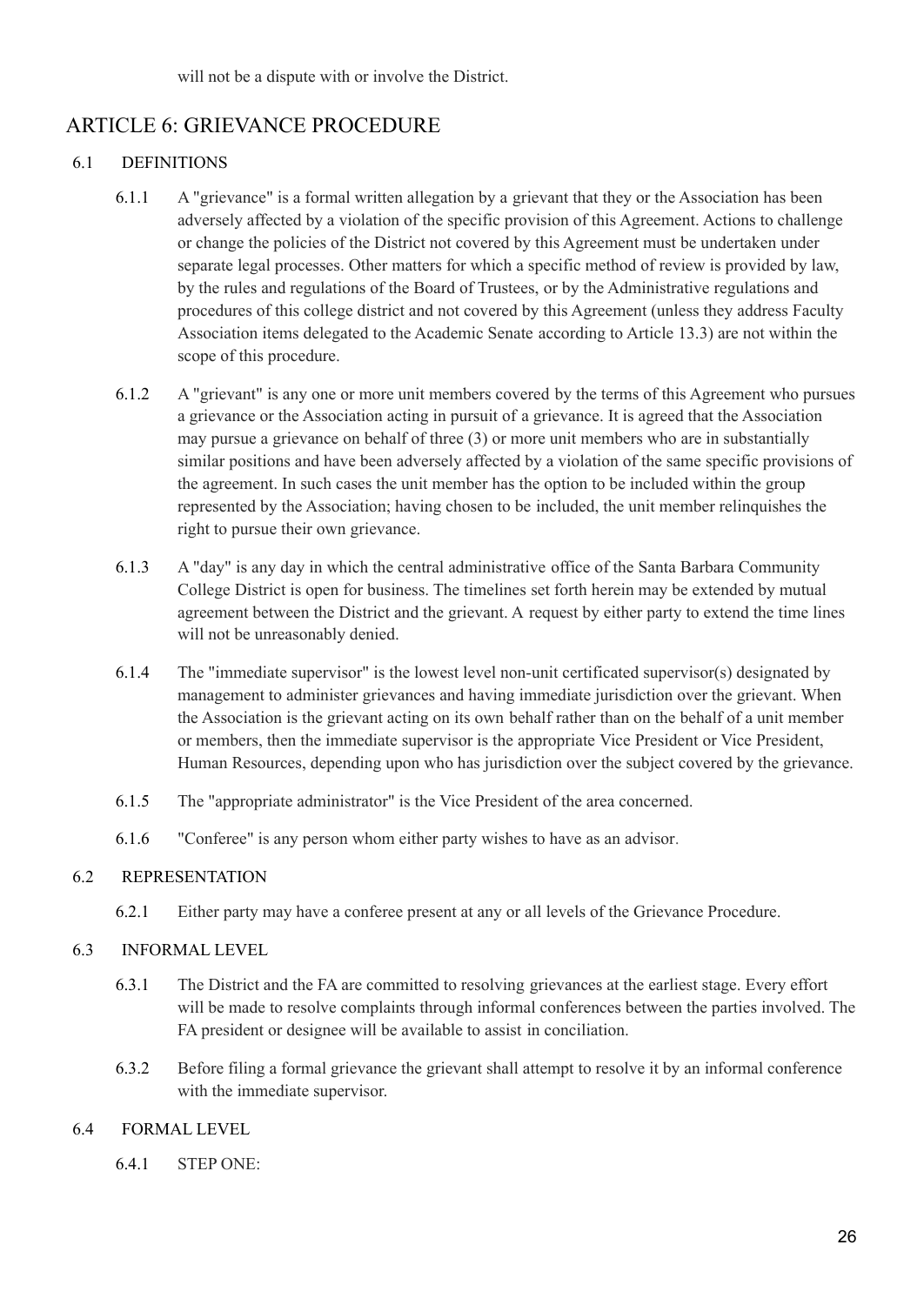- 6.4.1.1 Within twenty (20) days after the grievant knew or by reasonable diligence should have known of the occurrence of the act or omission giving rise to the grievance, the grievant must present their grievance in writing on the appropriate District form to their immediate supervisor with a copy to the Grievance Officer of the Faculty Association.
- 6.4.1.2 This statement shall be a clear, concise statement of the grievance, indicating which provision of the Agreement is alleged to have been violated or misapplied, the circumstances involved, the decision rendered at the informal conference, and the specific remedy sought.
- 6.4.1.3 Upon the request of either party, a face to face meeting will be held.
- 6.4.1.4 The supervisor shall communicate their decision to the unit member in writing within ten (10) days after receiving the grievance. The time for this response may be modified in advance by mutual agreement of the parties. If the supervisor does not respond within the time limits, the grievant may appeal to the next level. If the grievant is the Association acting on its own behalf, the grievant appeals directly to Step Three, by passing Step Two.

#### $6.4.2$  STEP TWO:

- 6.4.2.1 In the event the grievant is not satisfied with the decision at Step One, they may appeal the decision in writing to the appropriate administrator within ten (10) days.
- 6.4.2.2 This statement shall include a copy of the original grievance, the decision rendered, and a clear, concise statement of the reasons for the appeal.
- 6.4.2.3 Upon the request of either party, a face to face meeting will be held.
- 6.4.2.4 The appropriate administrator shall communicate their decision within ten (10) days after receiving the appeal. The time for this response may be modified in advance by mutual agreement of the parties. If the appropriate administrator does not respond within the time limits, the grievant may appeal to the next level.

## 6.4.3 STEP THREE:

- 6.4.3.1 If the grievant is not satisfied with the decision at Step Two, they may within ten (10) days appeal the decision on the appropriate District form to the Superintendent/President or their designee, provided that their designee is not the same person as at Step Two. This statement shall include a copy of the original grievance and appeal, the decisions rendered and a clear, concise statement of the reasons for the appeal.
- 6.4.3.2 Upon the request of either party, a face to face meeting will be held.
- 6.4.3.3 The Superintendent/President or their designee shall communicate their decision to the grievant within ten (10) days. The time for this response may be modified in advance by mutual agreement of the parties. If the Superintendent/President does not respond within the time limit provided, the grievant may appeal to the next level.

#### 6.4.4 STEP FOUR:

6.4.4.1 If the grievant is not satisfied with the decision at Step Three, they may within ten (10) days file a written appeal regarding the decision on the appropriate District form to the Board of Trustees.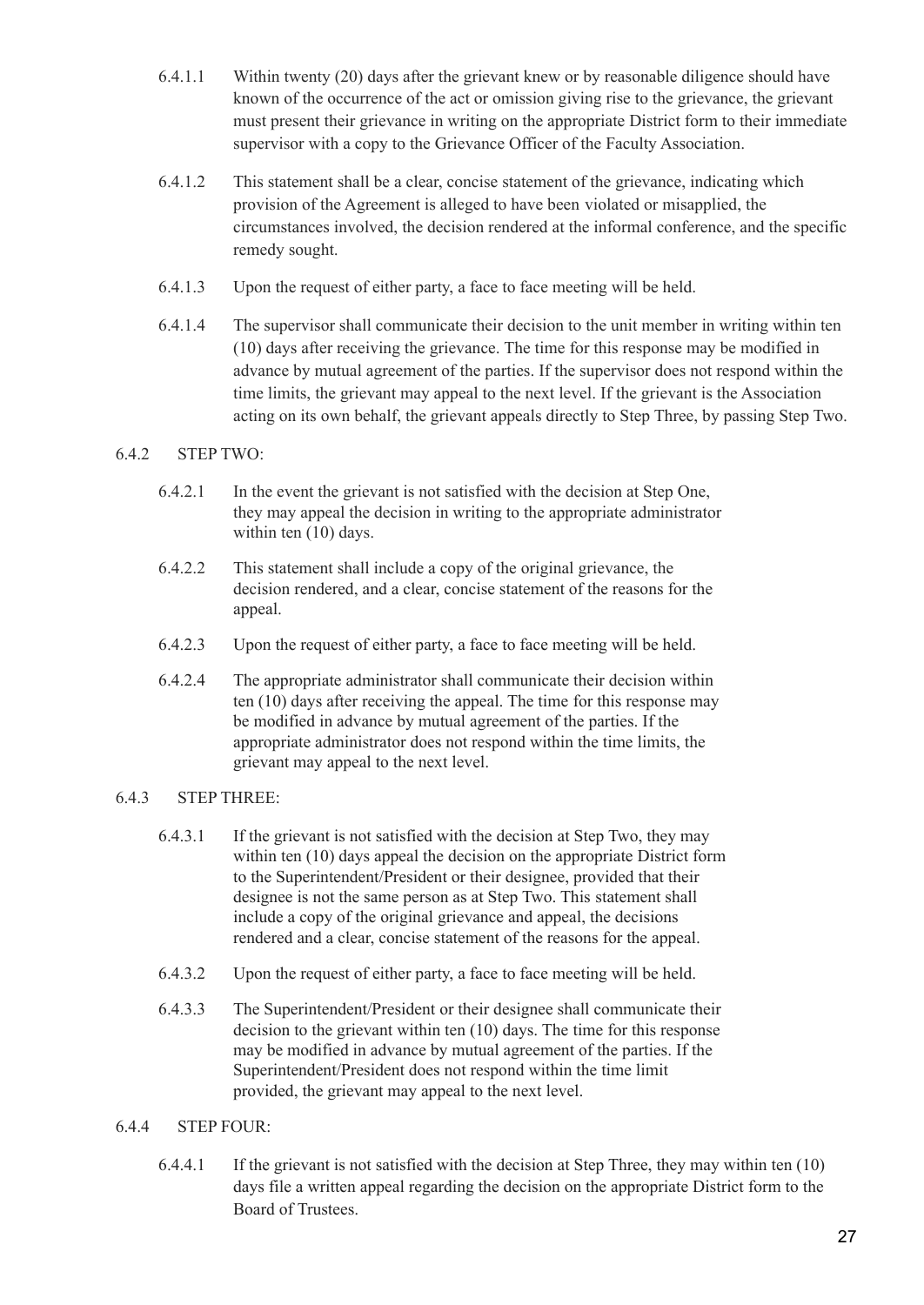6.4.4.2 This statement shall include a copy of the original grievance and appeal, the decisions rendered, and a clear, concise statement of the reasons for the appeal. The Board of Trustees, or their designee, shall communicate their decision to the grievant within ten (10) days. The decision of the Board of Trustees shall be final.

# ARTICLE 7: PERSONNEL FILE INSPECTION

Official certificated personnel files shall be maintained under the following circumstances:

- 7.1 Upon appropriate advance written request by the employee, they shall be permitted to examine their file.
- 7.2 No derogatory material relative to an employee's conduct, service, character or personality shall be placed in the file unless the employee has had an opportunity to read the material and comment thereon. An employee shall have the right to enter, and have attached to any derogatory material, their own comments. An employee shall receive a copy of all evaluations put in their file.
- 7.3 The employee shall be permitted to request that any such derogatory material in their file be reproduced.
- 7.4 Nothing in this policy shall allow the employees access to confidential references.

# ARTICLE 8: PAYROLL

# 8.1 PAY PERIODS

- 8.1.1 Pay Periods
	- 8.1.1.1 Contract and regular faculty receive their salary in ten payments, with the first payment received on the last working day of September. Subsequent payments are received on the last working day of each month, except December which will be received on the first working day of January.
- 8.1.2 Summer Savings
	- 8.1.2.1 At the election of a contract or regular faculty member, an after tax deduction "Summer Savings "may be elected wherein a portion of the salary is placed into a non-interest bearing trust account for each of the months that are paid. In July and August that savings is returned in two equal payments. (When requested by a unit member, to the extent permitted by law in accordance with Section 13519 of the Education Code, an amount equal to 16 ⅔ percent of each monthly payment shall be withheld and the total amount so deducted shall be paid in two equal installments, one installment to be paid not later than the 5th day of August next succeeding and one installment to be paid not later than the 5th day of September next succeeding. Pay dates shall be the last working day of each month.)

## 8.2 PAYROLL DEDUCTIONS

## 8.2.1 Federal Income Tax

- 8.2.1.1 Federal income tax will be withheld on the basis of information furnished by the employee on Form W-4.
- 8.2.2 Retirement Fund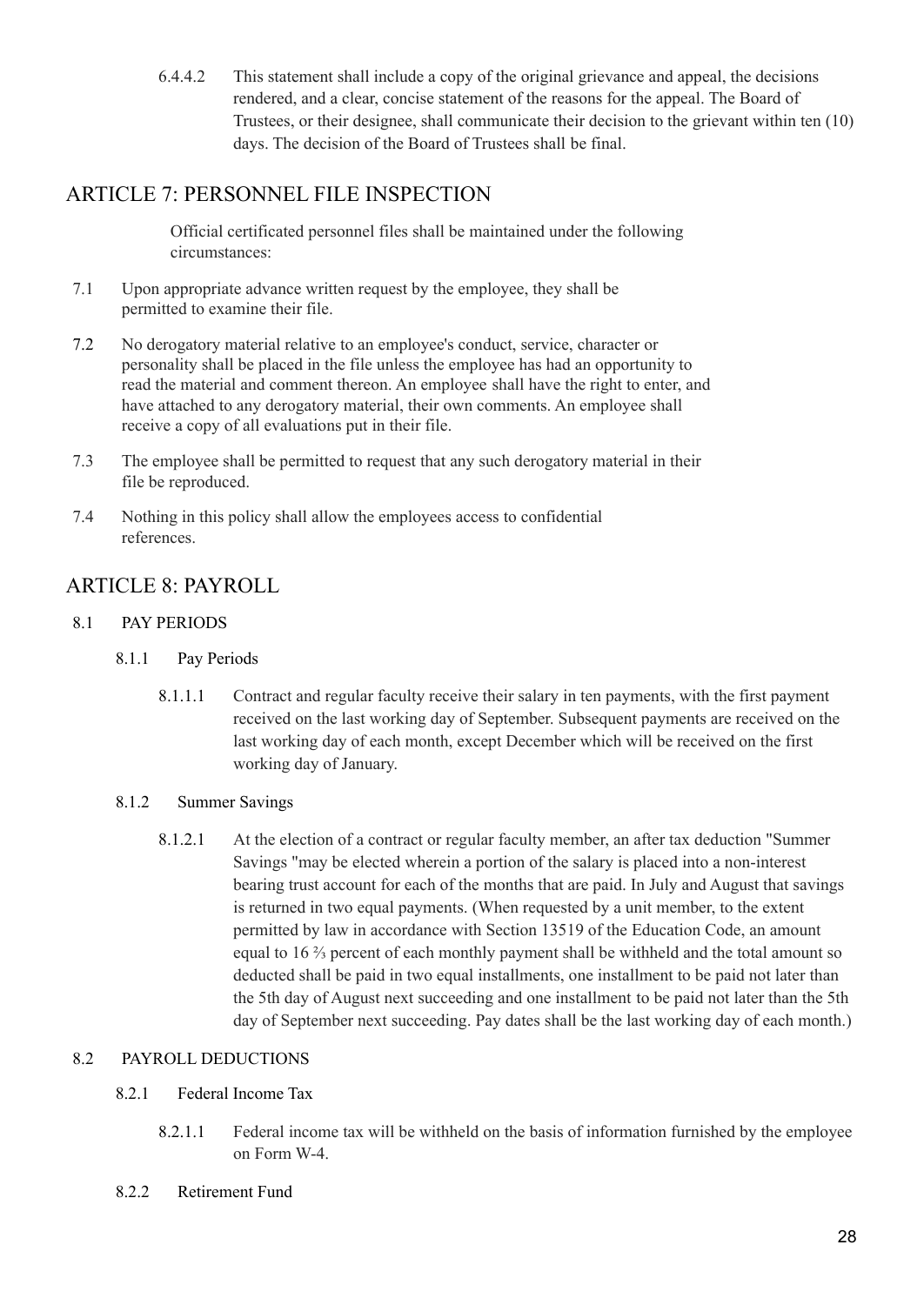- 8.2.2.1 All contract and regular certificated employees will be required to participate in the California State Teachers Retirement System.
- 8.2.2.2 All contract and regular certificated employees will be required to participate in the California State Teachers Retirement System.
- 8.2.2.3 Deductions will be made for the actual months of active employment.

#### 8.2.3 Other Deductions

8.2.3.1 When authorized by the employee, deductions will be made for insurance, tax sheltered annuity programs, income protection plans, and credit payments approved by the Board of Trustees.

#### 8.3 PART-TIME FACULTY - AUTOMATIC DEPOSIT OF PAYCHECKS

- 8.3.1 The District will process automatic paycheck deposits for part-time faculty provided the following conditions have been met:
	- a) To be eligible, part-time faculty must have worked at least four complete consecutive semesters teaching semester-long courses each semester.
	- b) A summer session, if worked, will count toward the four complete consecutive semesters but will not constitute a break in service if not worked.
	- c) Employee must submit to Payroll a completed affidavit attached as Appendix E
	- d) Employees have an obligation to initiate the request for automatic deposit by submitting a completed affidavit.

# ARTICLE 9: REDUCTION IN STAFF

- 9.1 When any reduction in the faculty may be required, the applicable provisions of the Education Code shall be followed. No permanent or probationary faculty member can be laid off while any employee with less seniority is retained or render a service in a faculty service area in which the senior employee is both qualified and competent to perform. (Ed. Code §§ 87743- 87761, inclusive, and 87414-87415).
- 9.2 Since the Education Code provides for a specific method of review during the reduction in staff process, the grievance procedure set out in Article 6 herein will not be applicable to this Article.

# ARTICLE 10: DISCIPLINE

- 10.1 All formal disciplinary action will follow normal District policies.
- 10.2 If a faculty member is called to meet with the District, the faculty will be notified of the meeting's specific purpose. If a faculty member is called to a meeting with administration and the topic or outcome of the meeting could potentially adversely affect their employment, the District will advise the faculty member of their right to bring FA representation to the meeting.
- 10.3 The President of the Faculty Association or designee shall be notified by the Administration within five (5) working days after the initiation of any complaint that could adversely affect their employment, lead to disciplinary action, and/or is part of a formal investigation.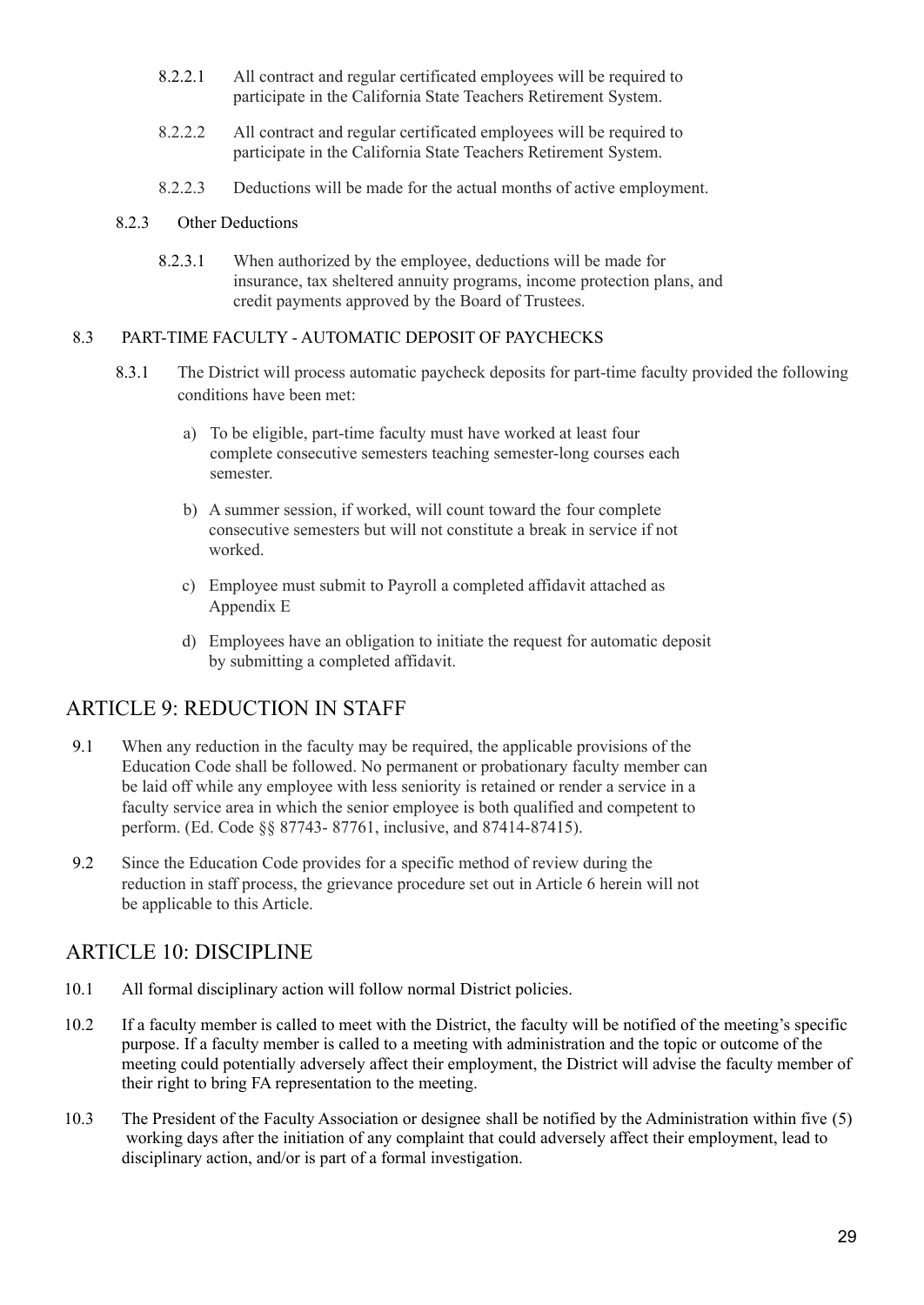- 10.4 In the event that the District places a faculty member on administrative leave, regardless of paid status, the District will notify the Faculty Association within 24 hours but preferably prior to the administrative leave being initiated.
- 10.5 In the case of a complaint that could lead to an adverse impact on employment against a faculty member, the FA is provided full complaint information (whatever is available at that time) in advance of the faculty member's meeting with the administration or an investigator.

# ARTICLE 11: REDUCED WORKLOAD PROGRAM

- 11.1 In accordance with provisions of Education Code Section 87483, faculty may, when approved by the District, reduce their workload from full-time to part-time and receive credit for retirement as if employed on a full-time basis, if the following conditions are met:
	- a. The employee has reached the age of 55.
	- b. The employee has been employed full-time in a position requiring certification for at least 10 years in the Santa Barbara Community College District of which the immediately preceding five years were full-time employment.
	- c. The minimum part-time employment is the equivalent of one-half of the number of days of service required by the employee's contract of employment during their final year of service in a full-time position.
	- d. The employee intends to retire within three years.
- 11.2 The option of part-time employment to be credited for retirement, as if employed full-time, may be exercised only at the request of the employee and may be revoked only with the mutual consent of the Board of Trustees and the employee.
- 11.3 Part-time employment credited for retirement, as if employed full-time, shall be limited to a period of three years.
- 11.4 During the period the employee works with a reduced workload credited for retirement as if employed full-time, the District shall do the following:
	- a. Pay the employee a salary which is the pro rata share of the salary they would be earning had they not elected to exercise the option of part time employment, and continue all other rights and benefits for which the employee makes payments that would be required if they remained in full-time employment.
	- b. Provide benefits for the employee in the same manner as for full-time employees.
	- c. In addition to its regular STRS contribution for a full-time employee, the District pays a stipend to the employee equal to the difference between the STRS contribution proportional to the employee's reduced actual workload percentage and the amount the employee would have contributed if they were employed on a full-time basis.
	- d. Maintain the necessary records to separately identify each employee receiving credit pursuant to this policy.
- 11.5 The participating employee shall sign a Reduced Workload Program Agreement outlining the terms and conditions of participating in the Reduced Workload Program.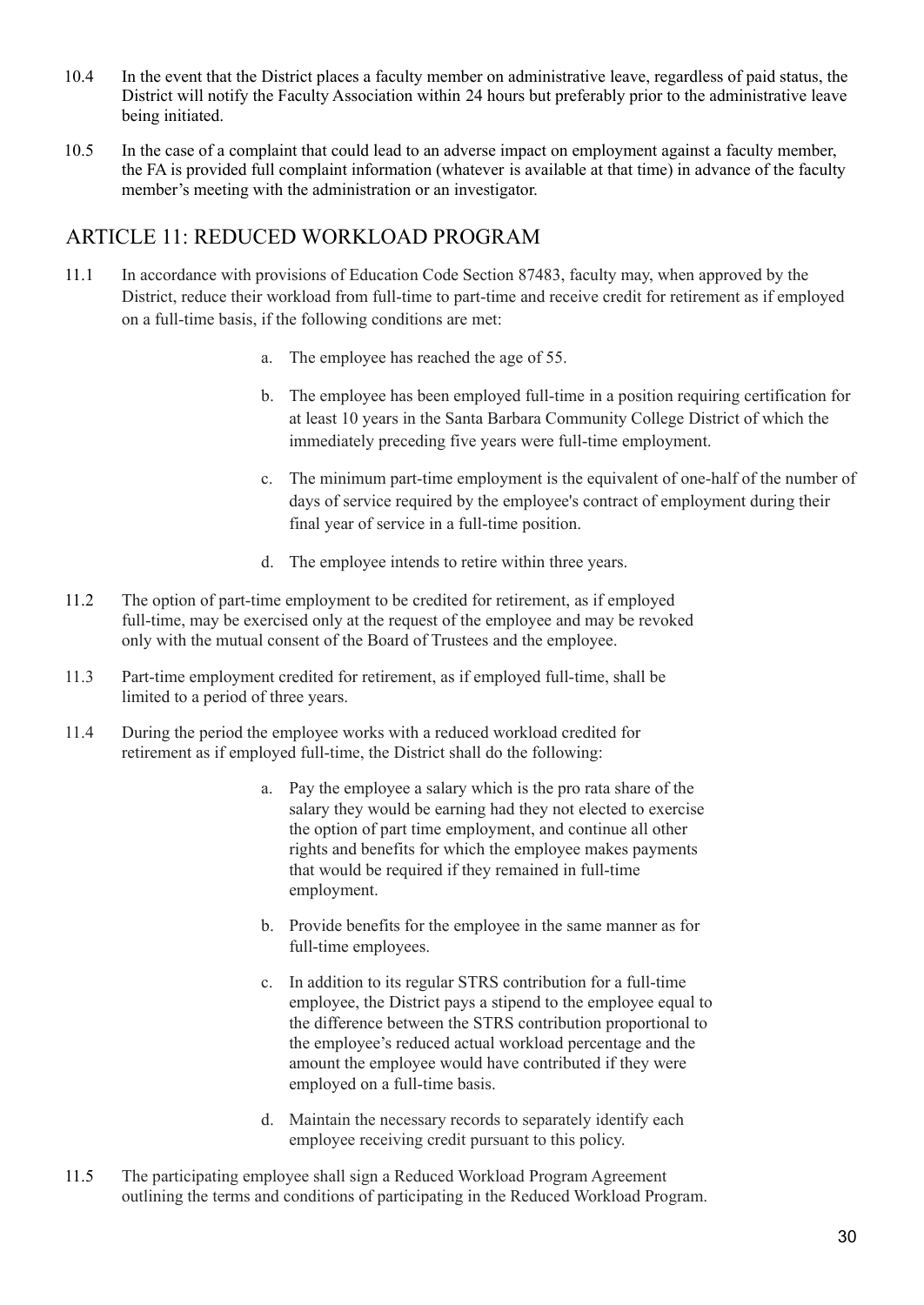# ARTICLE 12: PROCEDURES FOR PART-TIME FACULTY REASSIGNMENT RIGHTS

#### 12.1 BASIC SCHEDULING PRIORITIES

- a. Course offerings/assignments are created according to what will best serve student needs.
- b. Full-time faculty are assigned classes/assignments first in the order determined by the department.
- c. The department chair has the primary responsibility for determining part-time assignments for any remaining classes/assignments.

#### 12.2 ASSIGNMENT OF PART-TIME FACULTY

- a. The objective is to assign the most qualified faculty member for each course taught/assignment in the department. For the purposes of this article only , "qualified" shall mean (1) meeting the state minimum qualification for the discipline (2) having adequate preparation for the specific course or assignment through appropriate education or experience, and (3) possessing effective skills and other criteria relevant to the specific class or assignment.
- b. Such criteria may include the following, listed in no particular order:
	- i. Education
	- ii. Discipline-specific professional development
	- iii. Scope and recency of experience
	- iv. Evaluations
	- v. Diversity
	- vi. Currency in area or subject(s) taught
	- vii. Previous assignments within the department
	- viii. Professional certification where appropriate
- c. When professional certification is necessary to ensure student safety and/or subject matter currency, possession of certification supersedes all other criteria when determining class(es)/assignments.
- d. The department chair in consultation with full-time faculty has the prerogative to establish a list of qualified candidates for any or all classes/assignments based on course-specific or assignment-specific qualifications. Part-time faculty members will be responsible for submitting any required documentation in order to be considered for inclusion on course-specific/assignment-specific eligibility lists.
- e. If a part-time faculty member's available days and times do not match the department's unmet need at their point of assignment distribution, that faculty member will not receive an assignment. Lack of availability with respect to the needs of the department for any two semesters within a three year period constitutes a break in service. (See section IV.a.)
- f. Reassignment procedures do not guarantee a load or provide tenure,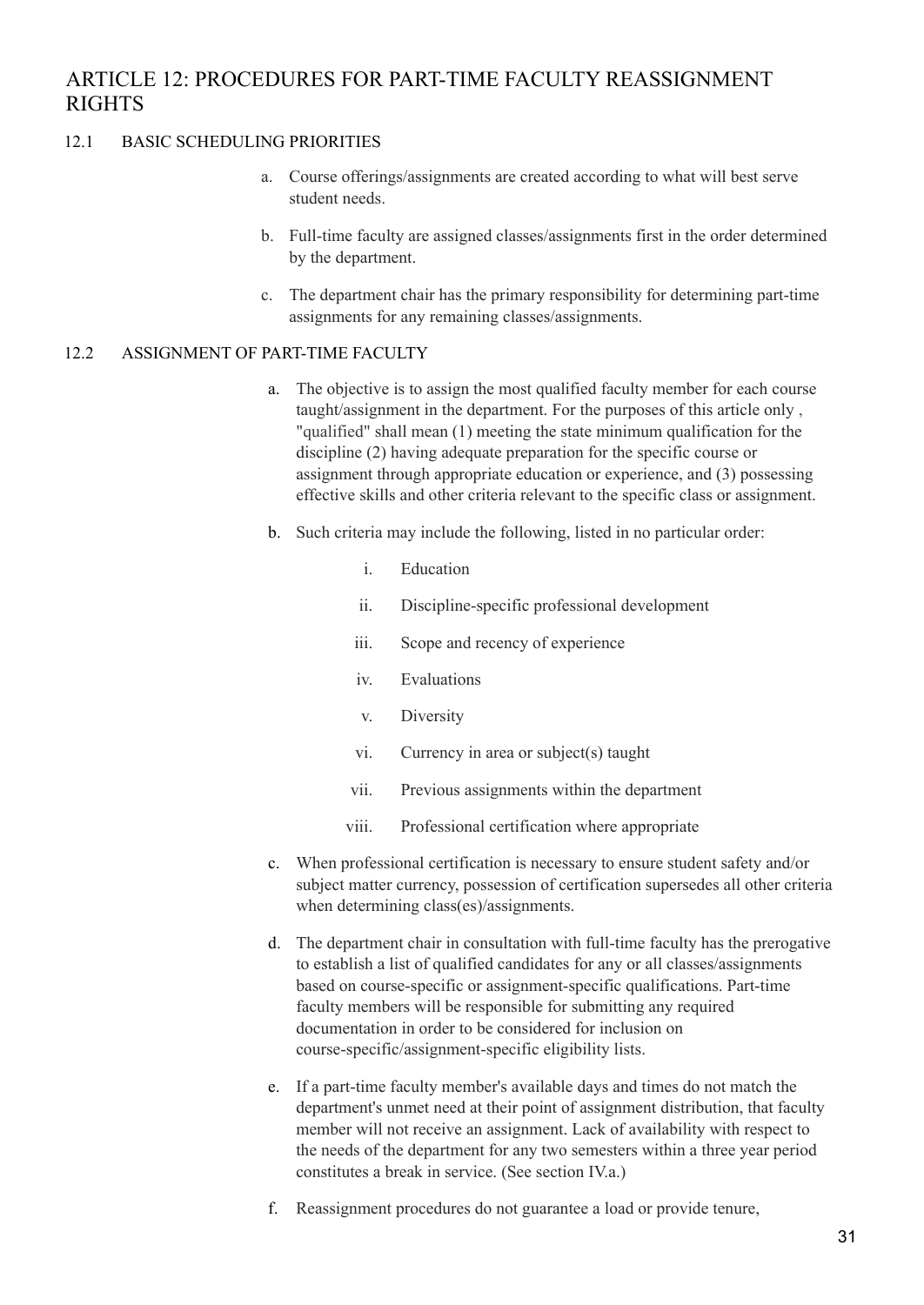permanent status or any employment rights greater than those provided under Education Code 87665.

#### 12.3 SENIORITY REHIRE PREFERENCE (SRP)

- a. After 4 consecutively offered semesters of service (not including Summer session) with 3 satisfactory evaluations, a part-time faculty member will attain seniority rehire preference (SRP). While taking into account criteria 1- 8, as listed in section II.b (and II.d if applicable), part-time faculty with SRP will be offered l class - or the equivalent for educational support faculty - if available.
- b. Should a part-time faculty member receive one "Substandard" evaluation or two consecutive "Needs Improvement" evaluations, that faculty member will lose their SRP.
- c. For the purposes of determining placement on the seniority list, a retired full-time faculty member's original full-time hire date will be used.
- d. A temporary contract will be treated as part-time employment.
- e. Breaks in Service will apply to retired faculty only after the STRS mandated wait period of 180 days.

#### 12.4 BREAKS IN SERVICE

- a. Part-time faculty will lose SRP status if the part-time faculty member is unavailable with respect to the needs of the department for two semesters within a three-year period. (See section II.e). This refers to the part-time member's submission of availability prior to the start of scheduling.
- b. Once the schedule has already been made, a part-time faculty member will lose SRP status if an assignment is declined in any particular semester. This refers to declining an initial offer or at any point prior to or after that scheduled class begins.
- c. When SRP is lost, it must then be reestablished by following the process specified in section III.a. Exceptions shall be made for verified illness or extenuating personal or professional circumstances that are approved as an exception by the department chair and area dean. The acceptance of another work assignment at another institution shall not constitute a compelling personal or professional reason.
- d. Part-time faculty shall not lose SRP if the class/assignment was cancelled, not offered by the department, or lost due to "bumping" by a full-time faculty member.

#### 12.5 DISTRIBUTION OF CLASS(ES)/ASSIGNMENTS

- 12.5.1 Scheduling will be done as follows: Using criteria 1-8 as listed in section II.b (and the lists described in 11.d. if applicable), one class - or the equivalent for educational support faculty will be assigned to all part-time faculty members with SRP in order of longevity, as long as a suitable class/assignment is available for each of those part-time faculty with SRP.
	- 12.5.1.1 If any class(es)/assignments remain after this first step (V.l ), those remaining class(es)/assignments will be distributed according to criteria 1-8 in section II.b above. Nothing precludes these remaining class(es)/assignments from being distributed to part-time faculty with less seniority.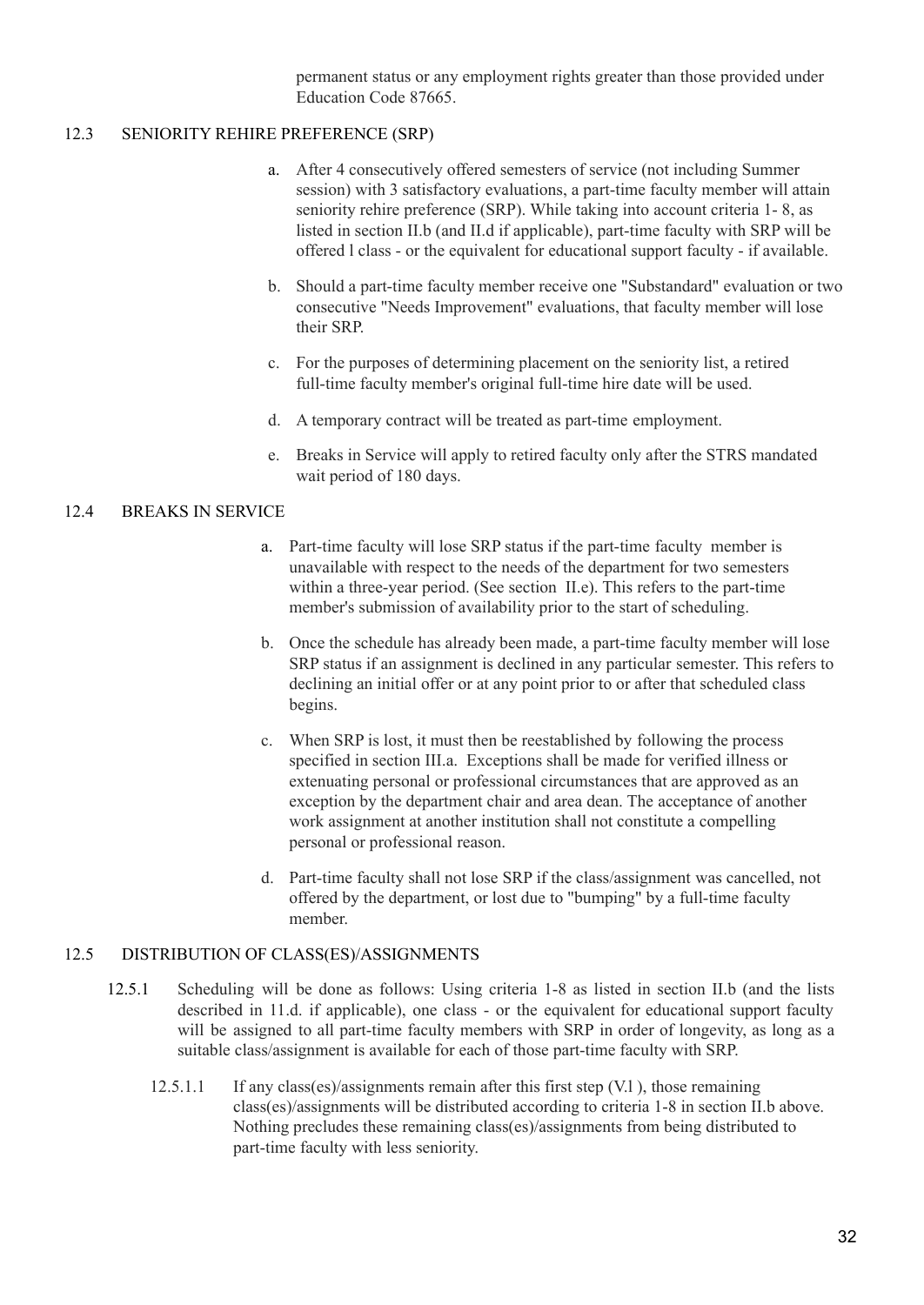### 12.6 OTHER

- 12.6.1 During any particular semester, once initial part-time faculty assignments have been submitted to the scheduling office, SRP will no longer be a factor for class(es)/assignments.
- 12.6.2 For non-instructional assignments, SRP will no longer apply after the schedule has been submitted to the area dean.
- 12.6.3 Full-time faculty have the right to "bump" part-time faculty members.

#### 12.7 NEW HIRES

12.7.1 The aforementioned procedures (II.A-VI.C) will not preclude a department chair from hiring a new part-time faculty member in order to address an emerging, changing, or unmet departmental need.

#### 12.8 CONFLICTS

12.8.1 If a part-time faculty member believes that this procedure has been violated, they may file a grievance pursuant to Art. 6, up to Level II of the contract grievance procedure (i.e., the decision of the Executive Vice President of Educational Programs is final and binding).

#### 12.9 SUMMER SCHOOL ASSIGNMENT

12.9.1 Summer school is not part of the regular academic year. Summer assignments will be given to full-time faculty first, and remaining assignments will be made at the discretion of the department chair.

# ARTICLE 13: COMPLETION OF MEET AND NEGOTIATION

- 13.1 If any provisions of this Agreement are held to be contrary to law by a Court of competent jurisdiction or of any administrative agency or is invalidated by state law, such provisions will not be deemed valid and subsisting except to the extent permitted by law, but all other provisions will continue in full force and effect. In the event of suspension or invalidation of any article or section of this Agreement by a Court or by state law or if a state law is enacted or amended requiring that the parties hereto are mandated to negotiate then, under such circumstances, the parties agree to meet and negotiate within sixty (60) days after such determination for the purpose of arriving at a mutually satisfactory replacement for such an article or section.
- 13.2 During the term of this Agreement, the parties expressly waive and relinquish the right to meet and negotiate with respect to any subject or matter referred to or covered in this Agreement, except as otherwise agreed upon by the District and the Association.
- 13.3 During the term of this Agreement, the Association expressly reserves the right to delegate to the Academic Senate the formulation of policy and procedures regarding any matter with respect to the following subjects: evaluation of salary class transfer requests; ranking and evaluation of sabbatical leaves; standards for employee conduct and discipline; academic calendar; and workload (working days, office hours, student contact hours, overloads and class size). The Academic Senate shall consult with the Association on all such matters. Any such delegation is revocable by the Association in its sole and exclusive discretion by written notice to the District by U.S. Mail and by written notice presented to the Academic Senate at a meeting of the full Senate by the President of the Association or designee.
	- 13.3.1 Any alleged violation of any policy and procedure adopted hereto shall be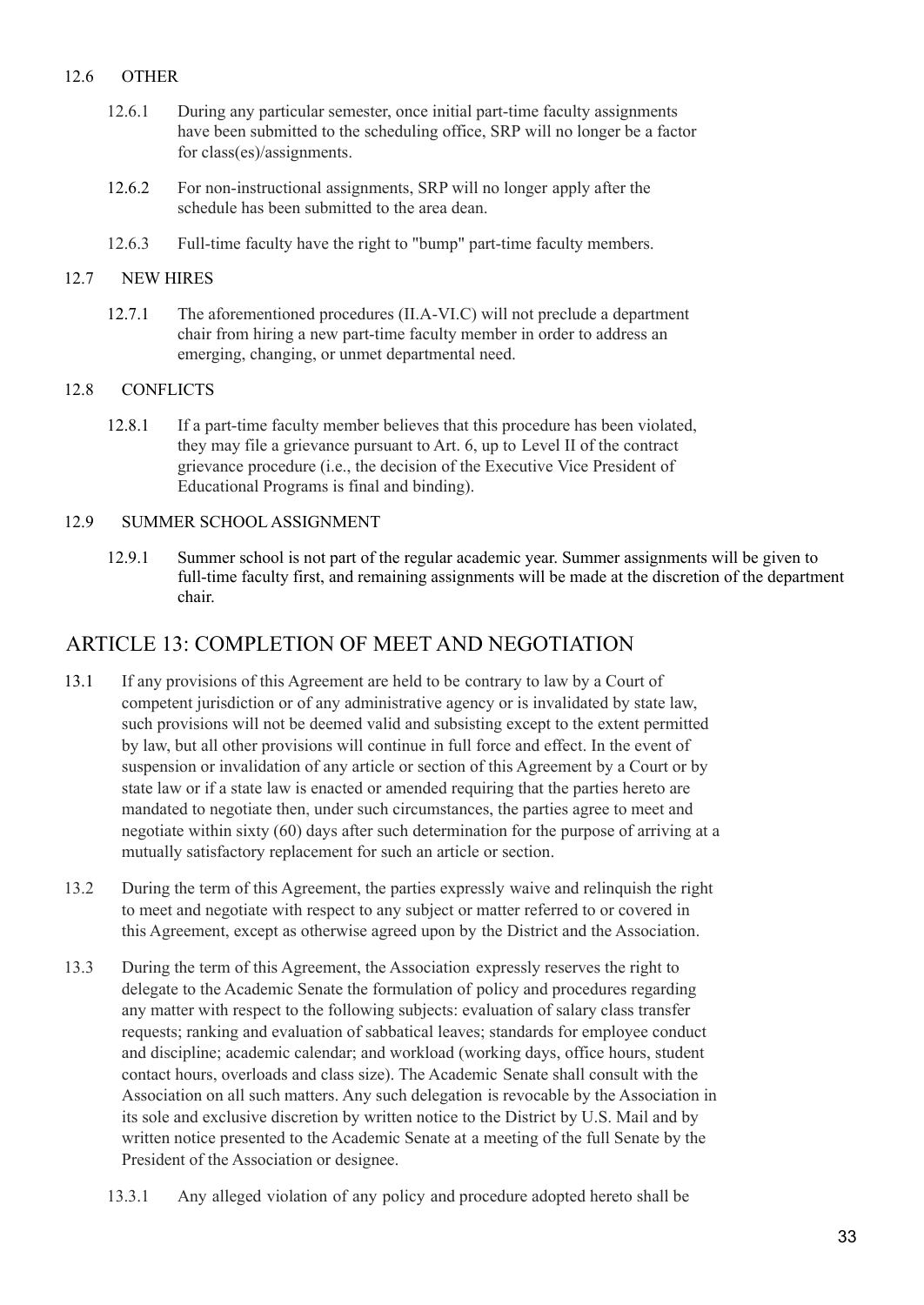addressed as a grievance under this collective bargaining Agreement.

- 13.3.2 During the term of this Agreement, the District and the Association will not develop or amend policy with respect to the academic and professional matters described in Title 5 Sections 53200 through 53204 of the California Code of Regulations (inclusive), nor the District's faculty hiring processes, without following collegial consultation with the Academic Senate.
- 13.3.3 During the term of this Agreement, the District shall not add to, delete from, modify, repeal, adopt, change, or amend any policies and procedures as set forth in Article 13.3 without written consent of the Association and, upon request, negotiations with the Association to the extent the rule, regulation, policy or procedure is within the scope of representation under the Educational Employment Relations Act (EERA).
- 13.3.4 The District shall meet and negotiate on matters within the scope of representation only with the Association, as the representative of the bargaining unit. The Association may authorize the Academic Senate to act on its behalf in regard to specified matters, such as those described in Article 13.3, provided that any agreements on these matters are approved in writing by the Association.
- 13.3.5 Excluding from the Agreement any subjects or matters within the scope of representation under the EERA shall not create a precedent for or presumption that they will be excluded from future contracts.
- 13.4 Except as provided to the contrary hereinabove, it is the express intention of the parties to limit the scope of this Agreement so that the District shall continue to maintain all of its present policies including the present method of adopting and amending District policy, granted that such policies are not inconsistent with this Agreement, and subject to the restrictions set forth in 13.3.2, 13.3.3, 13.3.4 and 13.3.5.
- 13.5 This Agreement shall not be added to, deleted from, modified, repealed, adopted, changed, or amended except through the mutual written and signed agreement of the District and the Association.

# ARTICLE 14: TERM

14.1 This Agreement shall remain in full force and effect up to and including June 30, 2021, and thereafter shall continue in effect year-by-year unless one of the parties notifies the other in writing no later than March 15, 2021, or March 15 of subsequent years, of its request to modify, amend or terminate the Agreement.

Date of Board Approval: May 27, 2021 [\\_\\_\\_\\_\\_\\_\\_\\_\\_\\_\\_\\_\\_\\_\\_\\_\\_\\_\\_\\_\\_\\_\\_\\_\\_\\_\\_\\_\\_\\_\\_\\_\\_\\_\\_\\_\\_\\_\\_](https://na2.documents.adobe.com/verifier?tx=CBJCHBCAABAAaCGwd_Klyma1O3sle-aNTJXyiCKrW3_E)\_\_\_\_\_\_\_\_\_\_\_\_\_\_\_\_\_ Peter O. Haslund

President, Board of Santa Barbara Community College District  $\mathcal{L}$  and  $\mathcal{L}$  and  $\mathcal{L}$  are the set of the set of the set of the set of the set of the set of the set of the set of the set of the set of the set of the set of the set of the set of the set of the set of the se

Superintendent/President, Santa Barbara Community College District ( Aleben

 $\mathcal{L}_\text{max} = \frac{1}{2} \sum_{i=1}^n \mathcal{L}_\text{max}(\mathbf{z}_i - \mathbf{z}_i)$ 

President, Faculty Association for Santa Barbara Community College District

 $\mathcal{A}$ 

Vice President, Human Resources, Santa Barbara Community College District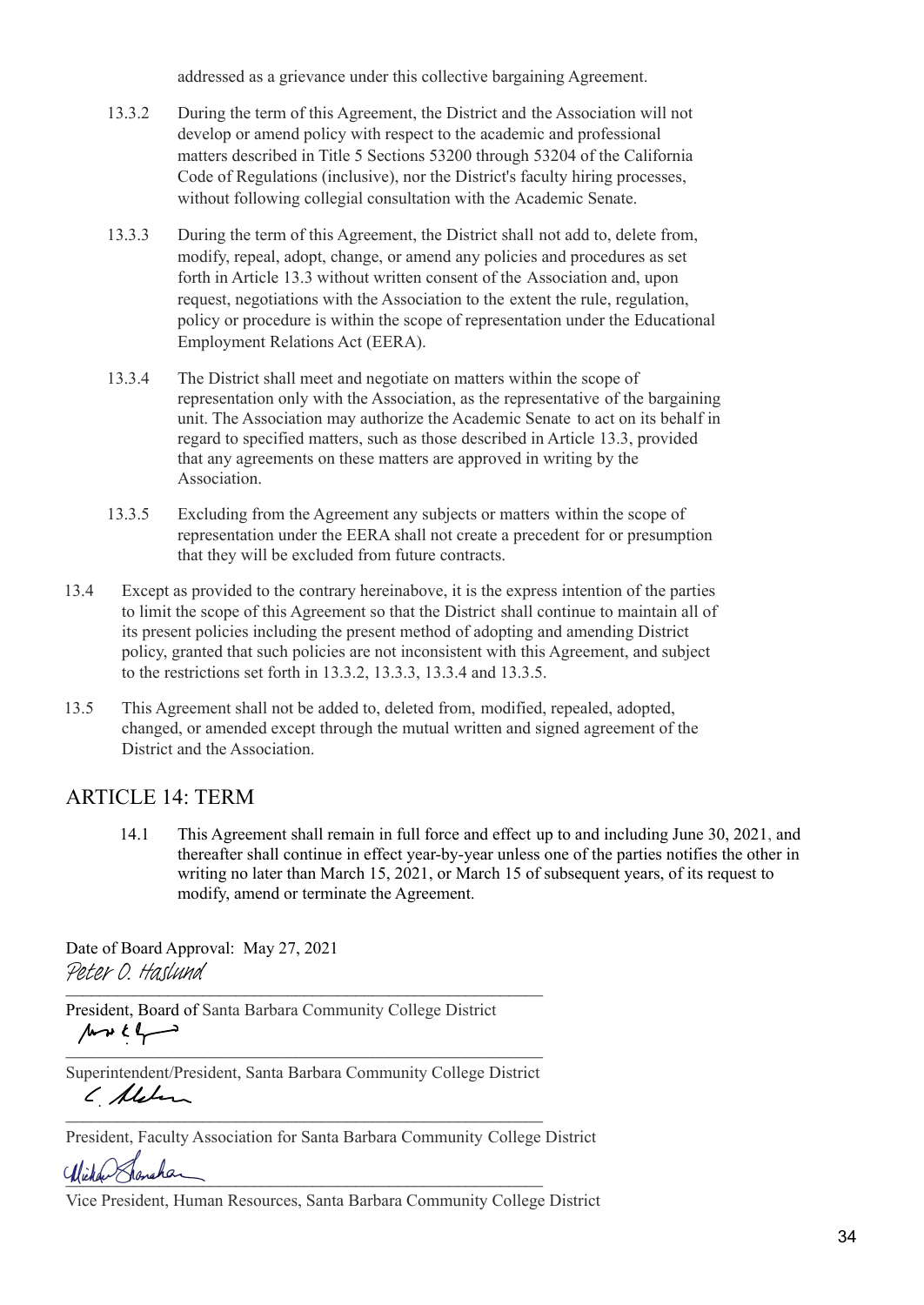# APPENDIX A: HEALTH AND WELFARE BENEFITS

A.1 The District will provide for each full-time eligible unit member up to the following annual sum of money for payment of premiums for existing unit members for mandatory health and welfare benefits. Such amount shall be prorated for eligible contract unit members who work less than full-time, but halftime or more.

2020/2021 Medical Coverage Rates

| Single    | \$9,234.00  |
|-----------|-------------|
| Two-party | \$17,730.00 |

Family \$24,738.00

The Medical Coverage Waiver will remain at \$2,000 for the duration of the Agreement.

- A.2 Mandatory Health and Welfare benefits will include:
	- A.2.1 The District medical plan (except for verified comparable spousal coverage);
	- A.2.2 The District life insurance plan;
	- A.2.3 The District income protection plan, which will be provided at a payment rate of two-thirds of an employee's regular salary, up to a maximum of
	- A.2.4 \$5,000 per month;
	- A.2.5 The District dental plan (minimal coverage is employee only), provided however, dental insurance is not required if the employee waives medical insurance (per section 2(a) above.
- A.3 If the total cost of the mandatory benefits is less than the District's contribution, the unit member relinquishes that unused amount (except for waivers).
- A.4 A flexible benefits plan (as defined in Internal Revenue Code Section 125) consisting of options for premium conversion, unreimbursed medical expenses, and dependent care will be available for employees choosing to participate. Monthly service fees for each employee's flexible benefit plan accounts will be paid by that employee.
- A.5 The College Benefits Committee is responsible for the selection of the different benefit programs. If the total cost of the mandatory benefits is more than the District's contribution limits set forth above, then the eligible unit member shall be individually responsible for the difference.
- A.6 Bargaining unit members who regularly work more than twenty (20) or more hours per week shall be eligible to participate in the District's tax sheltered annuity plan (403b) program and a 457(b) plan (when established). The District shall as permitted by law continue to permit employees on medical plan waivers to purchase tax-sheltered annuities from District funds after mandatory benefits are purchased.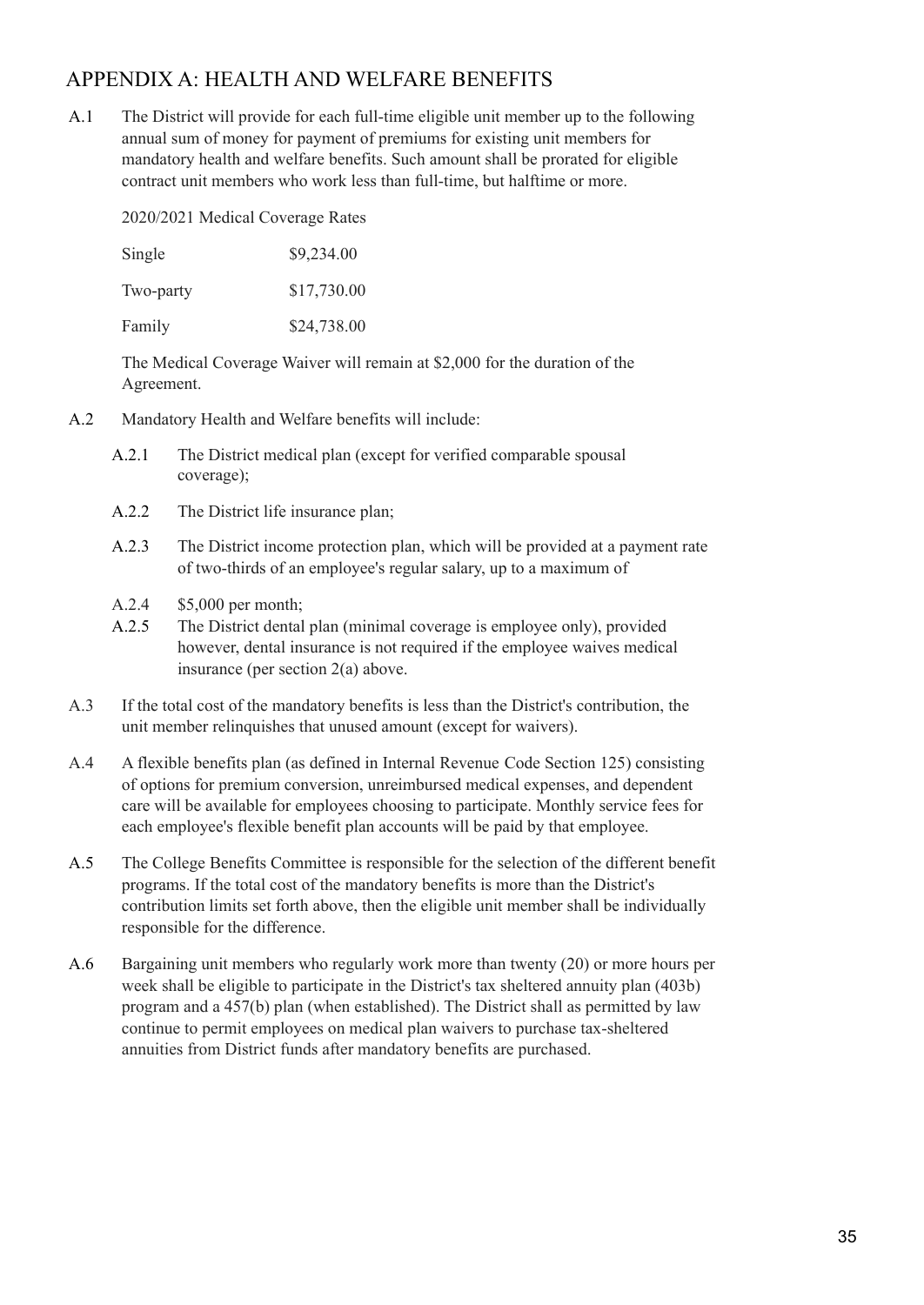# APPENDIX B: PART-TIME FACULTY INSURANCE

## B.1 Participation of Part-time Faculty in SBCC Health Insurance Program

- B.1.1 Scope of Participation
	- B.1.1.1 Certain credit part-time faculty are eligible to participate in the District health insurance program.
	- B.1.1.2 Participation shall be limited to medical insurance only. Dental, vision, life insurance, disability protection or any other insurance benefits for regular employees are not available to part-time faculty through the District.
	- B.1.1.3 Participation is limited to SISC approved health insurance. Only part-time faculty who meet the eligibility requirements described below are able to receive a District contribution toward medical insurance premiums. Part-time faculty who meet the eligibility requirements described below may cover a spouse, domestic partner and/or dependents at their own cost.
- B.1.2 Administration of Part-time Faculty Health Insurance
	- B.1.2.1 Participation in the above plan shall be voluntary.
	- B.1.2.2 Part-time faculty will not be eligible for any "waiver" amount.
	- B.1.2.3 Participation must be administered by the college through payroll deductions and can be done on a pre-tax basis.
	- B.1.2.4 COBRA Statement: A part-time faculty member covered by the district part-time faculty medical plan has the right to choose continuation coverage for up to 18 months if they lose this group health coverage because of loss of eligibility or termination of employment (other than for reasons of gross misconduct.)
- B.1.3 Levels of Participation

There are two levels of participation:

- B.1.3.1 Tier I: Credit part-time faculty eligible to participate in the medical insurance program entirely at their own expense.
- B.1.3.2 Tier II: Credit part-time faculty eligible to receive an allocation of up to 40% of the premium (employee only portion) toward SISC approved SBCC part-time faculty health insurance as defined above for those who teach at least 40% of a full-time credit load, and up to 50% of the insurance premium (employee only portion) for those who teach at least 50% of a full-time credit load, provided the District's costs will not exceed \$40,000 per year or the minimum yearly dollar contributions set forth below per employee, whichever is greater. In the event the \$40,000 cap is breached at the time of the yearly open enrollment, the District will prorate its contribution, provided however, that such contribution will not be less than: \$800 per year (\$80/month) per eligible employee for those part-time faculty who teach a least 40%; and \$ I ,000 per year (\$100/month) per eligible employee for those part-time faculty who teach at least 50%.
- B.1.4 Eligibility for Initial Participation
	- B.1.4.1 Tier I Employee must meet (a), (b) and (c).
		- a. An individual must be currently employed by SBCC as a part-time faculty with a credit load of at least 40%, to initially enroll in the District's part-time faculty health insurance program.
		- b. (i) For those who work at least a 50% credit load each semester, initial participation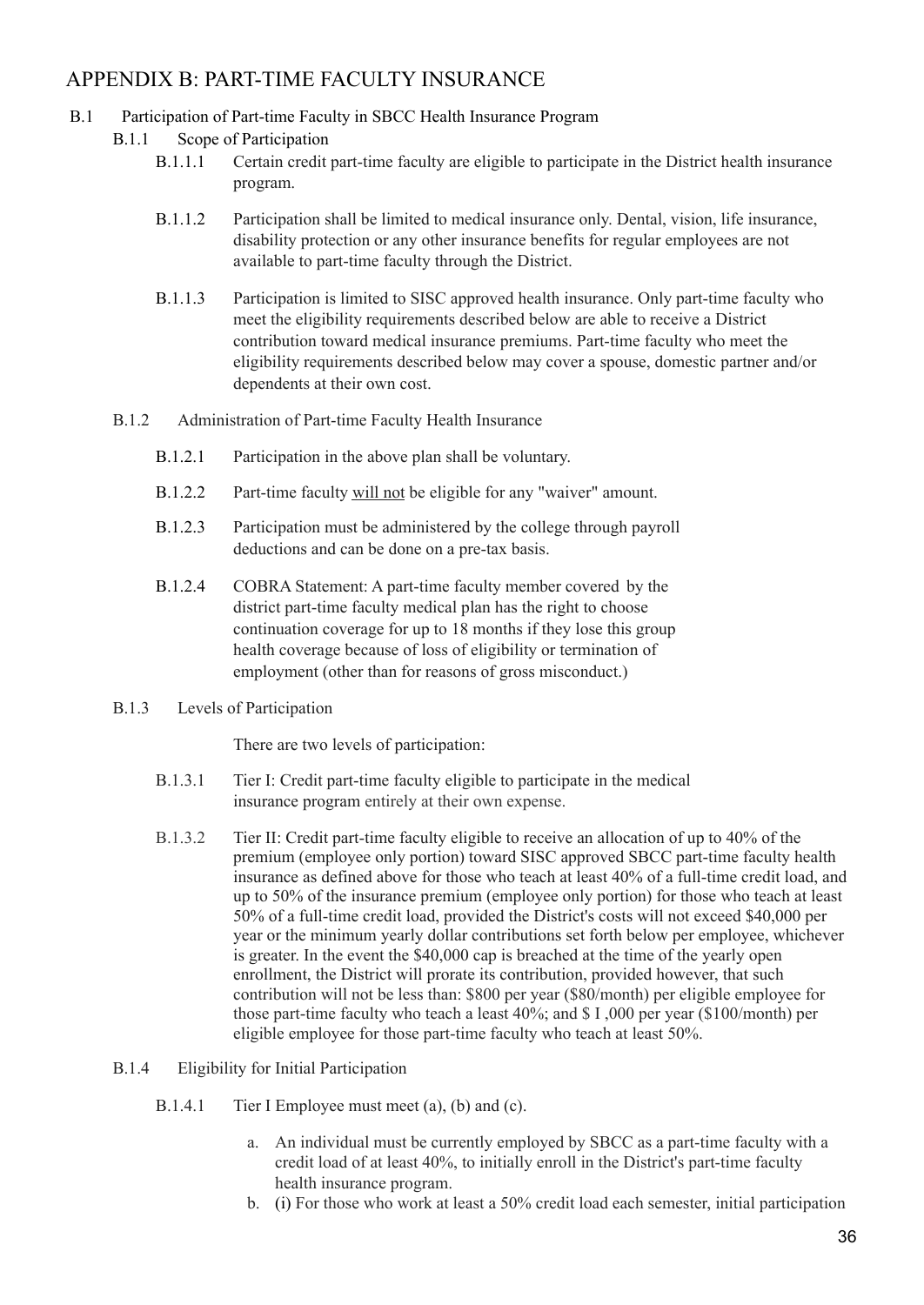requires completion of six (6) of the eight (8) fall or spring credit semesters preceding enrollment at SBCC; or

(ii)For those who work at least a 40% credit load (but less than 50%) each semester, initial participation requires completion of eight (8) of the ten (10) fall or spring credit semesters preceding enrollment at SBCC.

- c. Initial participation requires completion of the two consecutive credit semesters (fall/spring or spring/fall) of regular 40% (or more) part-time credit employment at SBCC in the academic year immediately preceding the enrollment semester. The additional years of employment required for Tier II can be met by completion of at least 15, respectively 12 credit TLUs or the equivalent of half, respectively 40% time credit instruction or more each academic year. Summer session credit part-time employment will be included for purposes of this requirement.
- B.1.4.2 Tier II
	- 1.4.2.1. Initial participation for part-time faculty in Tier II requires, in addition to all the criteria for Tier I (a, b, and c), completion of: six  $(6)$  out of the eight  $(8)$  years (excluding summer teaching) preceding the implementation of this contract at half-time credit instruction or more; or eight (8) out of the ten (10) years (excluding summer teaching) preceding the implementation of this contract at 40% credit instruction or more.
	- 1.4.2.2. The additional years of employment required for Tier II can be met by completion of at least 15 credit TLUs or the equivalent of halftime credit instruction or more each academic year, or 12 credit TLUs or the equivalent of at least 40% credit instruction each academic year. Summer session credit part-time employment will be included for purposes of this requirement.
	- 1.4.2.3. Credit instruction, credit load and credit employment include classroom teaching, counseling, and librarian services in the credit program at SBCC.

#### B.1.5 Continued Participation

B.1.5.1 After enrollment, continued participation requires completion of at least 12 credit TLUs or the equivalent of 40% or more regular credit part-time employment at SBCC each academic year (and those who qualify with at least 50% workload must maintain at least 15 credit TLUs or the equivalent of half time or more regular credit part-time employment at SBCC each academic year). Summer session credit part-time employment will be included for purposes of this requirement. The academic year begins with the fall semester of initial enrollment.

#### B.1.6 Open Enrollment Period

B.1.6.1 Open enrollment for part-time faculty will begin the third week of each fall semester after adds/drops.

#### B.1.7 Temporary Contracts

B.1.7.1 For the purpose of Appendix C, a temporary contract should be considered equivalent to part-time employment.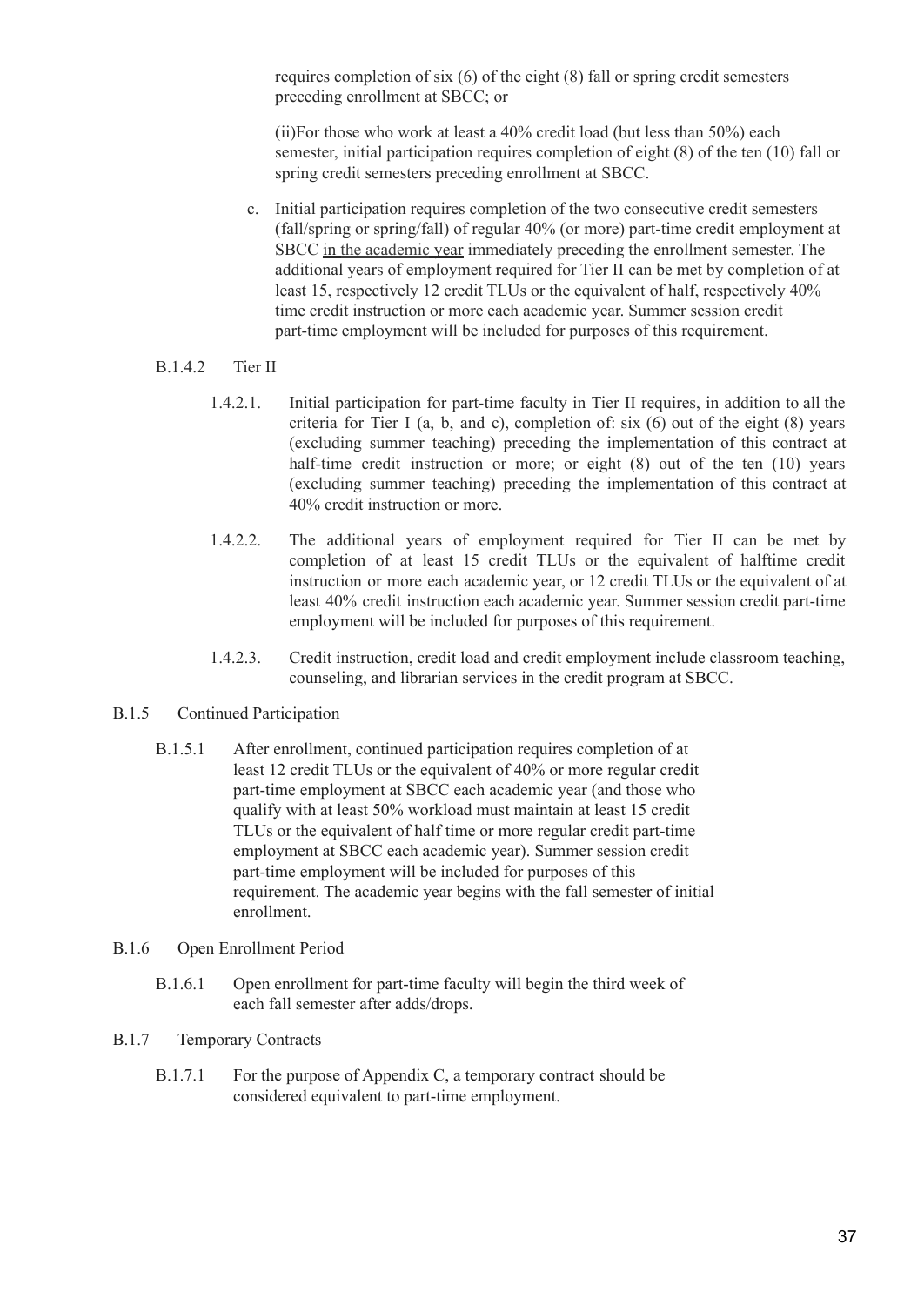# APPENDIX C: DOMESTIC PARTNERS

#### C.1 Domestic Partners Coverage Procedures

- C.1.1 Eligibility
	- C.1.1.1 Santa Barbara City College (SBCC) will provide benefits for Domestic Partners of the same or opposite sex and dependent children of Domestic Partners as follows:
	- C.1.1.2 A domestic partnership shall be established when both persons sign and notarize an Affidavit of Domestic Partnership with SISC and, at the time of filing, all of the eligibility and documentation requirements are met as set forth below:
		- 1. Both persons have a common residence.
		- 2. Neither person is married to someone else or is a member of another domestic partnership with someone else that has not been terminated, dissolved, or adjudged a nullity.
		- 3. The two persons are not related by blood in a way that would prevent them from being married to each other in this state.
		- 4. Both persons are at least 18 years of age.
		- 5. Both persons are capable of consenting to the domestic partnership.

Children of a Domestic Partner are eligible for enrollment on the same basis, and subject to the same requirements as stepchildren of eligible employees.

- C.1.2 Documentation Required to Receive Domestic Partner Coverage:
	- C.1.2.1 In order to receive benefits as a Domestic Partner, the employee and the Partner must:
		- 1. Sign and notarize an Affidavit of Domestic Partnership with SISC
		- 2. Complete and sign Domestic Partner medical and/or dental enrollment form(s).
- C.1.3 Documentation Required for Change in Status of Domestic Partner Coverage
	- C.1.3.1 The employee must notify Human Resources in writing within thirty (30) calendar days of any change in the status of a Domestic Partnership.
	- C.1.3.2 In the event the facts attested to in the *Declaration of Domestic Partnership* no longer hold true due to termination of the relationship, death of a Domestic Partner, marriage to the Domestic Partner or any other cause, for Domestic Partners who are age 62 and over, the employee must file a State of California Termination form with Human Resources for adjustment in coverage, and mail a copy of that affidavit to the Domestic Partner. For Domestic Partners who are under age 62, a SISC form, AFFIDAVIT OF TERMINATION OF DOMESTIC PARTNERSHIP, must be completed and submitted to Human Resources, SISC, and a copy mailed to the Domestic Partner.
	- C.1.3.3 After a termination of an existing Domestic Partner's coverage, a subsequent Declaration of a new Domestic Partner cannot be filed until six (6) months after written notification of termination has been filed.
	- C.1.3.4 Domestic Partners and their dependents are eligible for continuation of coverage under the federal COBRA law or state law regarding continuing coverage under California Labor Code Section 2800.2 and attendant California statutes.
- C.1.4 Enrollment Deadlines
	- C.1.4.1 Employees currently employed, who later establish a Domestic Partnership eligible for coverage, have thirty (30) calendar days after becoming eligible to apply for coverage or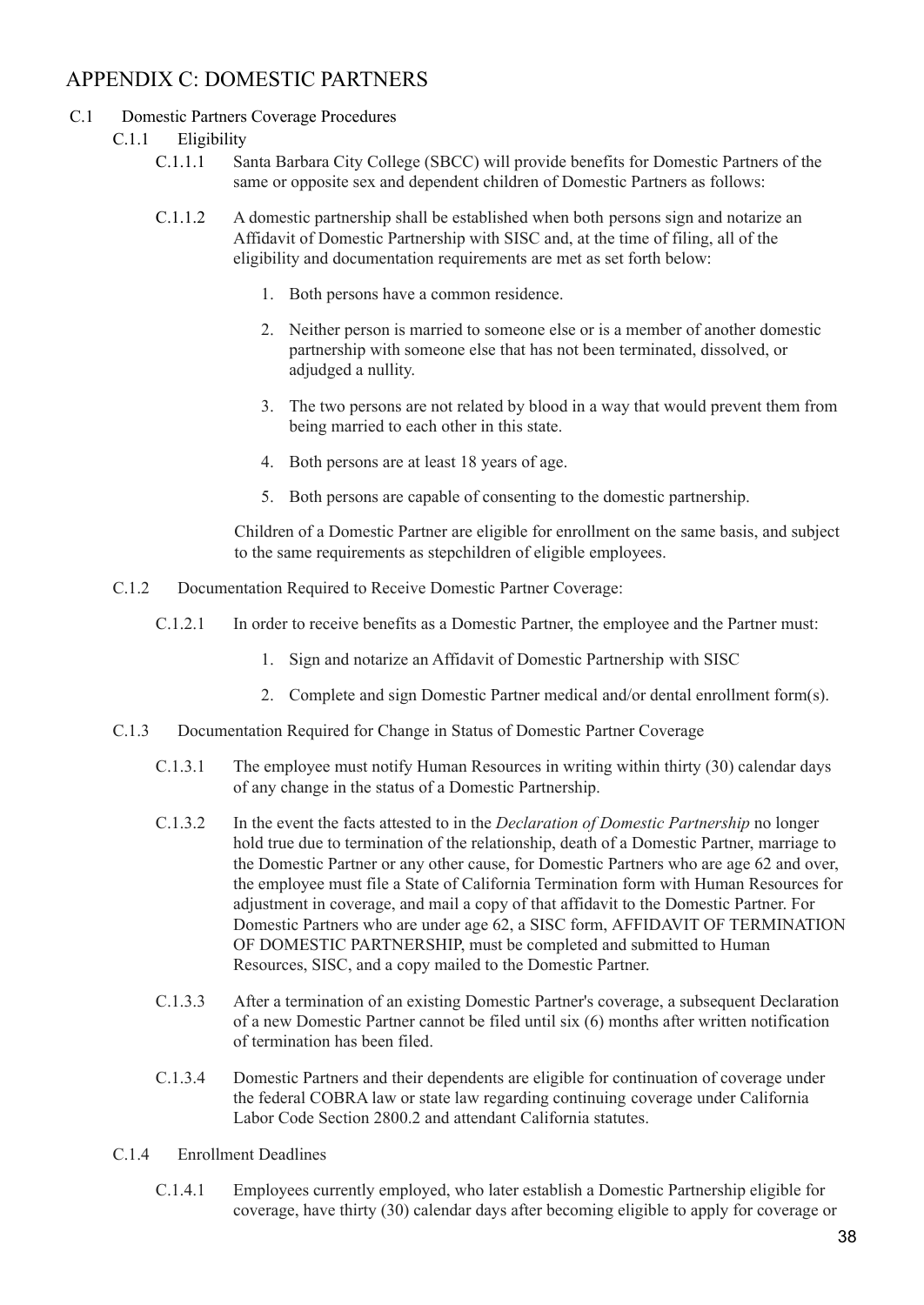must wait until the next open enrollment period to apply.

New employees hired after the original effective date of these Procedures, who have a Domestic Partner eligible for coverage, have thirty (30) calendar days after applying for coverage in which to submit required paperwork or must wait until the next open enrollment period to apply.

- C.1.4.2 An employee will not be required to wait until the next open enrollment period if the employee can demonstrate that they are applying late because the Domestic Partner lost coverage previously applicable on a different benefit plan.
- C.1.5 Premium Payment/Tax Consequences
	- C.1.5.1 The value of the Domestic Partner coverage is considered additional compensation to the employee. Therefore the value of that additional coverage is subject to federal and state taxes as well as all other payroll deductions. STRS / PERS will not be withheld from or credited to this additional amount.
	- C.1.5.2 The employee is responsible for covering the cost of the premium of the Domestic Partner and the Domestic Partner's child(ren). If covering the Domestic Partner and the Domestic Partner's child(ren) increases the premium, the difference will be paid from the employee's wages as an after-tax payroll deduction. If the addition of the Domestic Partner and the Domestic Partner's child(ren) does not increase the current premium, then the value of the health coverage for the Domestic Partner and the Domestic Partner's child(ren) will be reported as taxable income to the employee. If the difference between the increase in the three-tier rate structure is less than the value of the health coverage for the Domestic Partner, the increased amount will be an after-tax payroll deduction and the difference will be included in the employee's includible income. The includible income will be reported on the employee's W-2.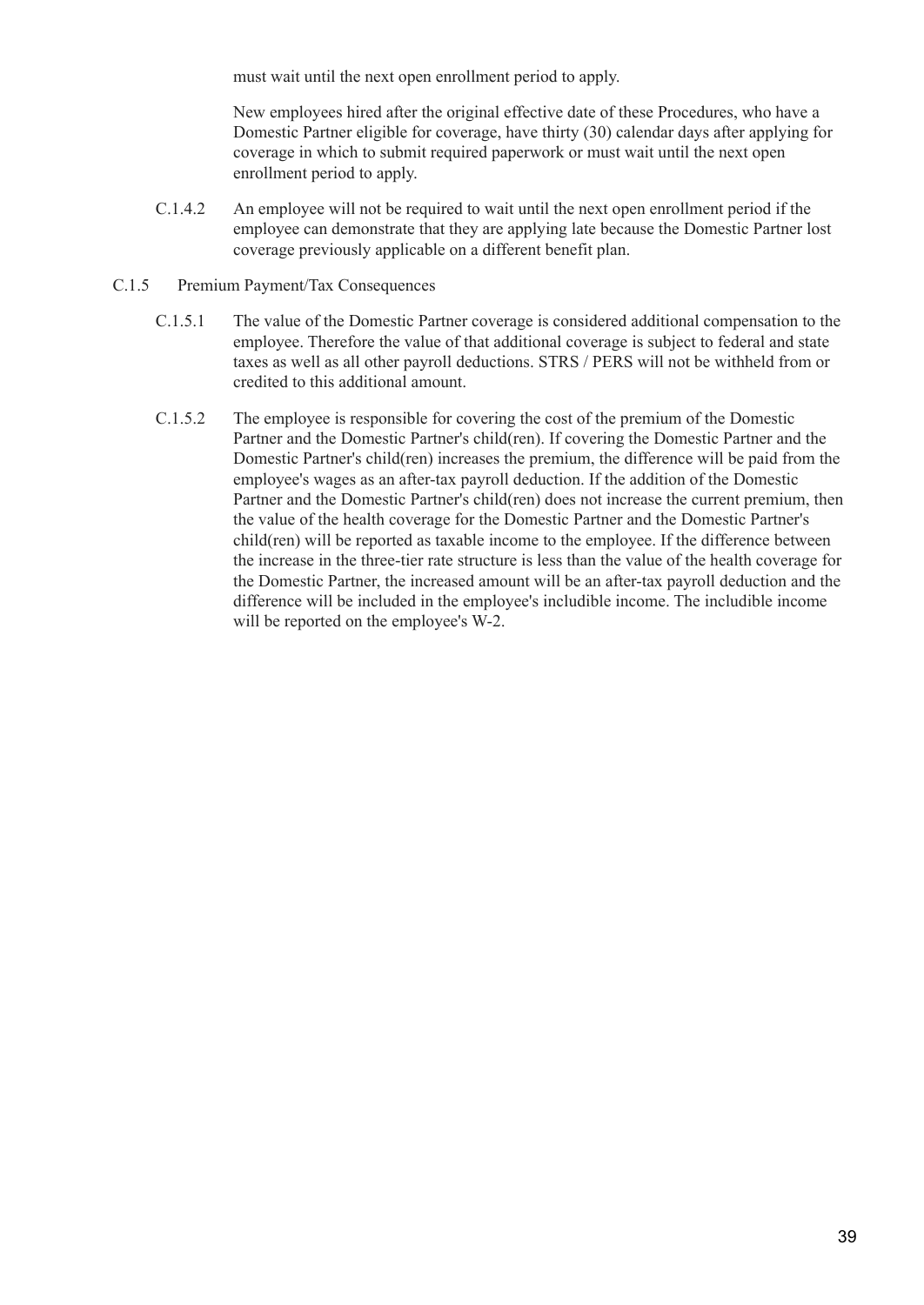# APPENDIX D: LIST OF COMPARISON COLLEGES

# D.1 List of Comparison Colleges

- D.1.1 Agreed Upon Comparison Colleges for Salary and Benefits Related Comparisons
	- Cabrillo College
	- Cerritos CCD
	- Glendale CCD
	- Mira Costa CCD
	- Monterey Peninsula CCD
	- Palomar CCD
	- San Luis Obispo CCD
	- Santa Clarita CCD
	- Santa Monica CCD
	- South Western CCD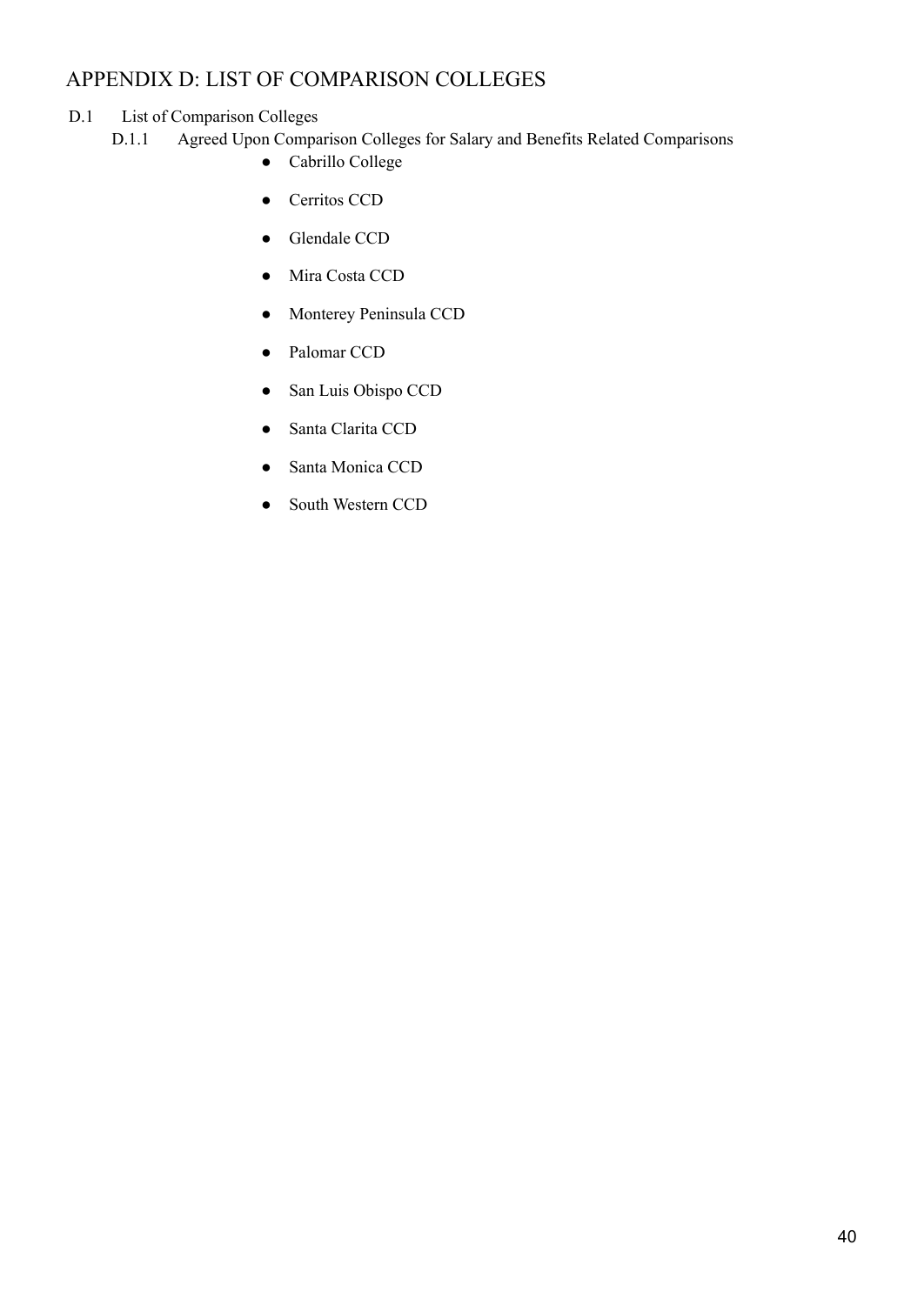# APPENDIX E: SALARY TABLES

[https://www.sbcc.edu/hr/salary\\_schedules\\_certificated.php](https://www.sbcc.edu/hr/salary_schedules_certificated.php)

#### SALARY TABLE 9

NON-TEACHING PART-TIME FACULTY SALARY TABLE

# Salary Table 9 **Credit Non-Instructional Overload/Summer/Part-Time** 2018-19

Effective July 1, 2018

|             |         |       | With Ph.D. |       |
|-------------|---------|-------|------------|-------|
| <b>Step</b> | Lecture | Lab   | Lecture    | Lab   |
|             |         | 45.06 |            | 47.23 |
|             |         | 46.64 |            | 48.81 |
| 3           |         | 48.21 |            | 50.39 |
|             |         | 49.8  |            | 51.98 |
| 5           |         | 51.38 |            | 53.55 |
| 6           |         | 52.97 |            | 55.14 |
|             |         | 54.54 |            | 56.71 |
| 8           |         | 56.13 |            | 58.3  |
| 9           |         | 57.71 |            | 59.88 |

Includes 2.71% COLA increase + additional 4.29%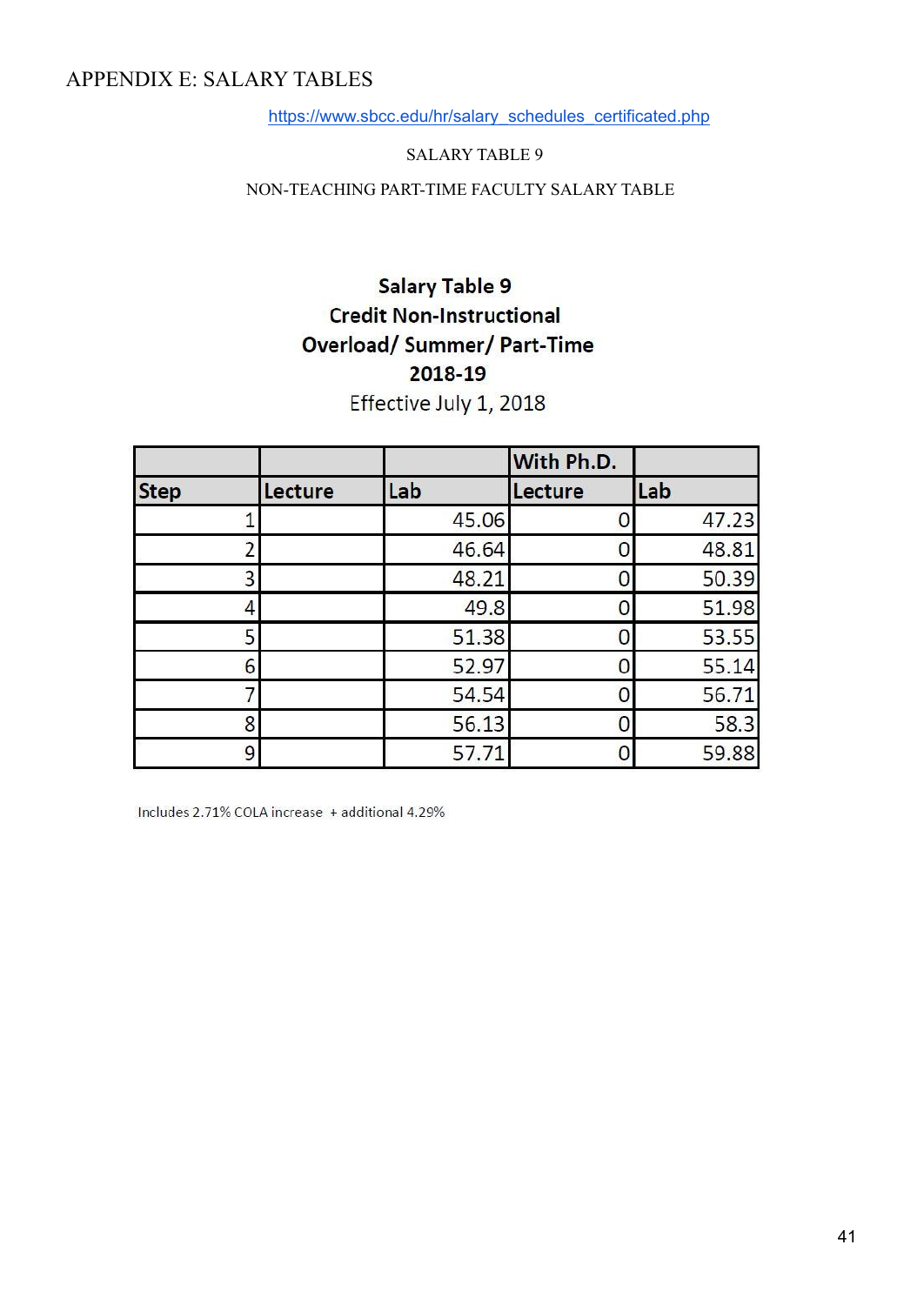# CREDIT CONTRACT AND REGULAR CERTIFICATED FACULTY

| Step                    | <b>CLASS I</b> | <b>CLASS II</b> | <b>CLASS III</b> | <b>CLASS IV</b> | <b>CLASS V</b> |
|-------------------------|----------------|-----------------|------------------|-----------------|----------------|
| 1                       | 60,856         | 63,071          | 65,285           | 67,498          | 69,713         |
| $\overline{\mathbf{c}}$ | 63,071         | 65,285          | 67,498           | 69,713          | 71,927         |
| 3                       | 65,285         | 67,498          | 69,713           | 71,927          | 74,142         |
| 4                       | 67,498         | 69,713          | 71,927           | 74,142          | 76,356         |
| 5                       | 69,713         | 71,927          | 74,142           | 76,356          | 78,570         |
| 6                       | 71,927         | 74,142          | 76,356           | 78,570          | 80,784         |
| 7                       | 74,142         | 76,356          | 78,570           | 80,784          | 82,998         |
| 8                       | 76,356         | 78,570          | 81,691           | 84,811          | 87,932         |
| 9                       | 78,570         | 80,784          | 83,964           | 87,145          | 90,325         |
| 10                      | 80,784         | 82,998          | 86,283           | 89,567          | 92,852         |
| 11                      | 82,998         | 85,213          | 88,610           | 92,009          | 95,406         |
| 12                      | 85,213         | 87,427          | 90,945           | 94,464          | 97,981         |
| 13                      | 87,427         | 89,641          | 93,281           | 96,920          | 100,558        |
| 14                      | 87,427         | 91,855          | 95,402           | 98,949          | 102,496        |
| 15                      | 87,427         | 91,855          | 97,200           | 100,331         | 103,462        |
| 16                      | 87,427         | 91,855          | 97,200           | 102,502         | 105,613        |
| 17                      | 87,427         | 91,855          | 97,200           | 102,502         | 105,613        |
| 18                      | 87,427         | 91,855          | 97,200           | 102,502         | 105,613        |
| 19                      | 89,613         | 94,152          | 99,631           | 105,066         | 108,253        |
| 20                      | 89,613         | 94,152          | 99,631           | 105,066         | 108,253        |
| 21                      | 89,613         | 94,152          | 99,631           | 105,066         | 108,253        |
| 22                      | 91,798         | 96,448          | 102,060          | 107,629         | 110,892        |
| 23                      | 91,798         | 96,448          | 102,060          | 107,629         | 110,892        |
| 24                      | 91,798         | 96,448          | 102,060          | 107,629         | 110,892        |
| 25                      | 93,984         | 98,744          | 104,491          | 110,190         | 113,533        |
| 26                      | 93,984         | 98,744          | 104,491          | 110,190         | 113,533        |
| 27                      | 93,984         | 98,744          | 104,491          | 110,190         | 113,533        |
| 28                      | 96,170         | 101,042         | 106,919          | 112,754         | 116,173        |
| 29                      | 96,170         | 101,042         | 106,919          | 112,754         | 116,173        |
| 30                      | 96,170         | 101,042         | 106,919          | 112,754         | 116,173        |
| 31                      | 98,355         | 103,337         | 109,350          | 115,315         | 118,813        |
| 32                      | 98,355         | 103,337         | 109,350          | 115,315         | 118,813        |
| 33                      | 98,355         | 103,337         | 109,350          | 115,315         | 118,813        |
| 34                      | 100,541        | 105,633         | 111,780          | 117,878         | 121,454        |

## Salary Table 10 **Credit Contract & Regular Certificated Faculty** 2018-19

Doctoral Bonus based on 5% of Class I, Step 1  $PHD = 3,042.80$ 304.28 10thly

253.57 12thly

Includes COLA increase of 2.71% + additional 4.29% for a total increase of 7% effective 7/1/18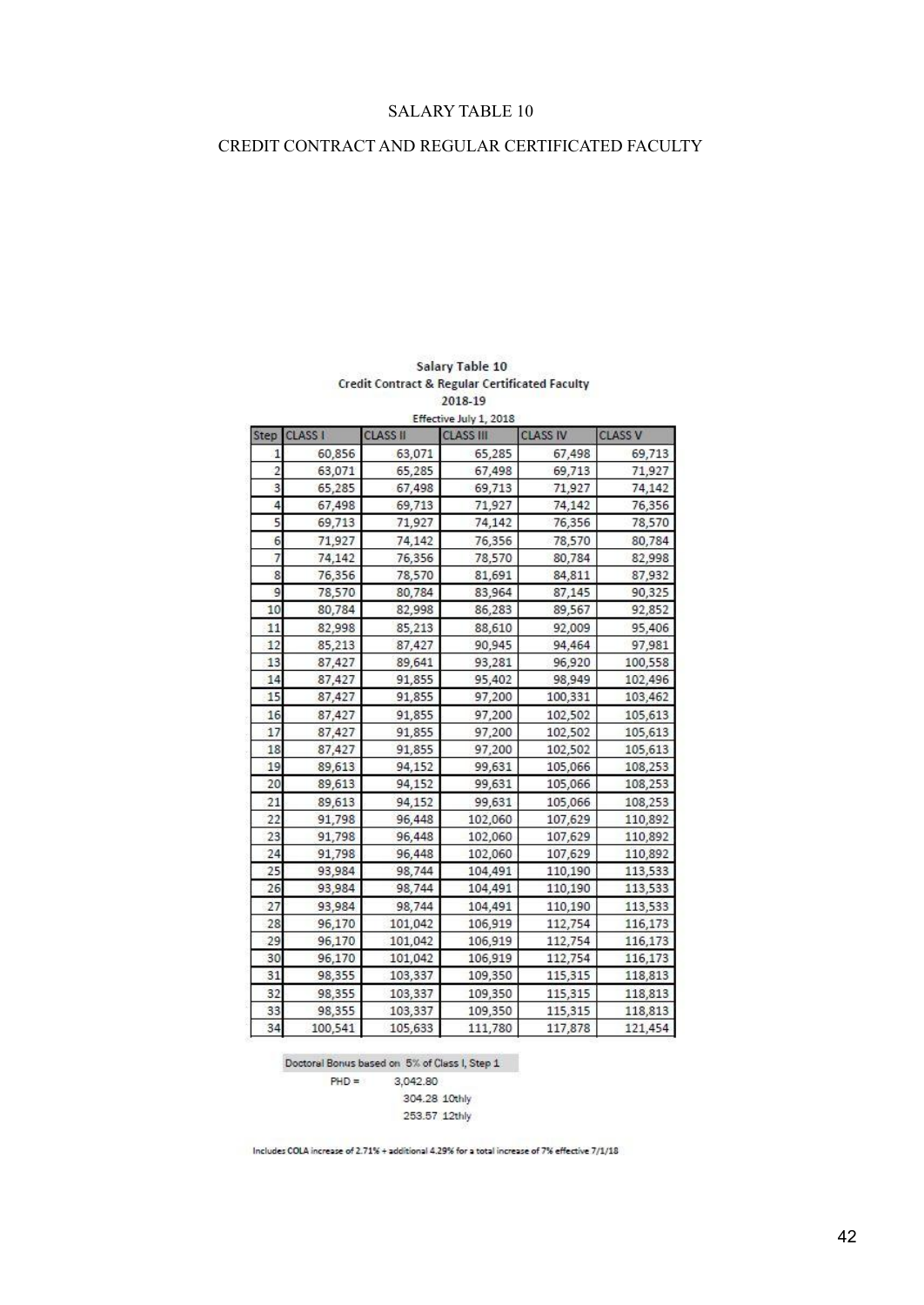# CREDIT PART-TIME CERTIFICATED INSTRUCTOR SALARY TABLE

# **Salary Table 11**

# **Credit Instructional Salary Table** (Overload / Summer/ Part-Time) 2018-19

|             |         | 0.8   | With Ph.D. | 0.8   |
|-------------|---------|-------|------------|-------|
| <b>Step</b> | Lecture | Lab   | Lecture    | Lab   |
| 1           | 84.09   | 67.28 | 88.15      | 70.52 |
| 2           | 87.05   | 69.64 | 91.10      | 72.88 |
| 3           | 90.00   | 72.00 | 94.05      | 75.24 |
| 4           | 92.95   | 74.36 | 97.01      | 77.61 |
| 5           | 95.90   | 76.72 | 99.96      | 79.97 |
| 6           | 98.86   | 79.08 | 102.91     | 82.33 |
| 7           | 101.81  | 81.45 | 105.87     | 84.69 |
| 8           | 104.76  | 83.81 | 108.82     | 87.05 |
| 9           | 107.71  | 86.17 | 111.77     | 89.42 |

Effective July 1, 2018

Includes COLA increase of 2.71% and additional 4.29%

Effective 7/1/18 - Salary table 11 lecture rate increases to 70% of Table 10, Class II, steps 1-9

Lab rate remains 80% of lecture hourly rate on table 11.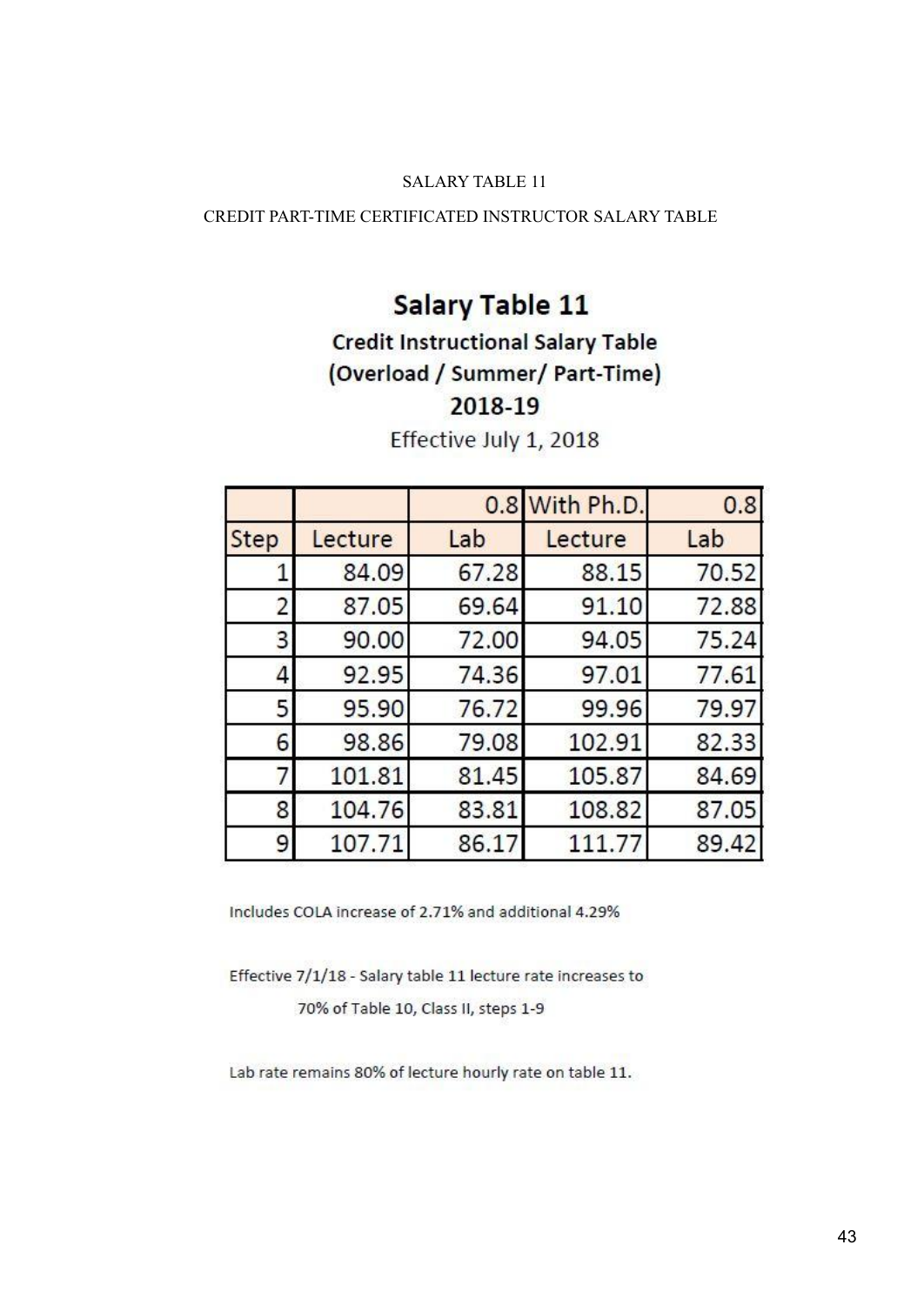FULL-TIME FACULTY INSTRUCTIONAL SUMMER

# **FT Faculty Instructional Summer Schedule (Table 12)**

|                | Non-Doctorate |                    | Doctorate          |         |  |
|----------------|---------------|--------------------|--------------------|---------|--|
|                |               | <b>Instruction</b> | <b>Instruction</b> |         |  |
| <b>Step</b>    | Lecture       | Lab                | Lecture            | Lab     |  |
|                | \$75.79       | \$60.64            | \$79.44            | \$63.56 |  |
| $\overline{2}$ | \$78.44       | \$62.76            | \$82.10            | \$65.69 |  |
| 3              | \$81.11       | \$64.89            | \$84.76            | \$67.81 |  |
| 4              | \$83.78       | \$67.02            | \$87.42            | \$69.94 |  |
| 5              | \$86.43       | \$69.14            | \$90.08            | \$72.07 |  |
| 6              | \$89.09       | \$71.26            | \$92.74            | \$74.19 |  |
| 7              | \$91.76       | \$73.40            | \$95.41            | \$76.32 |  |
| 8              | \$94.41       | \$75.54            | \$98.07            | \$78.44 |  |
| 9              | \$97.32       | \$77.86            | \$100.73           | \$80.59 |  |
| 10             | \$100.17      | \$80.13            | \$0.00             | \$0.00  |  |

Effective July 1, 2017

Includes COLA increase of 1.56% effective 7/01/17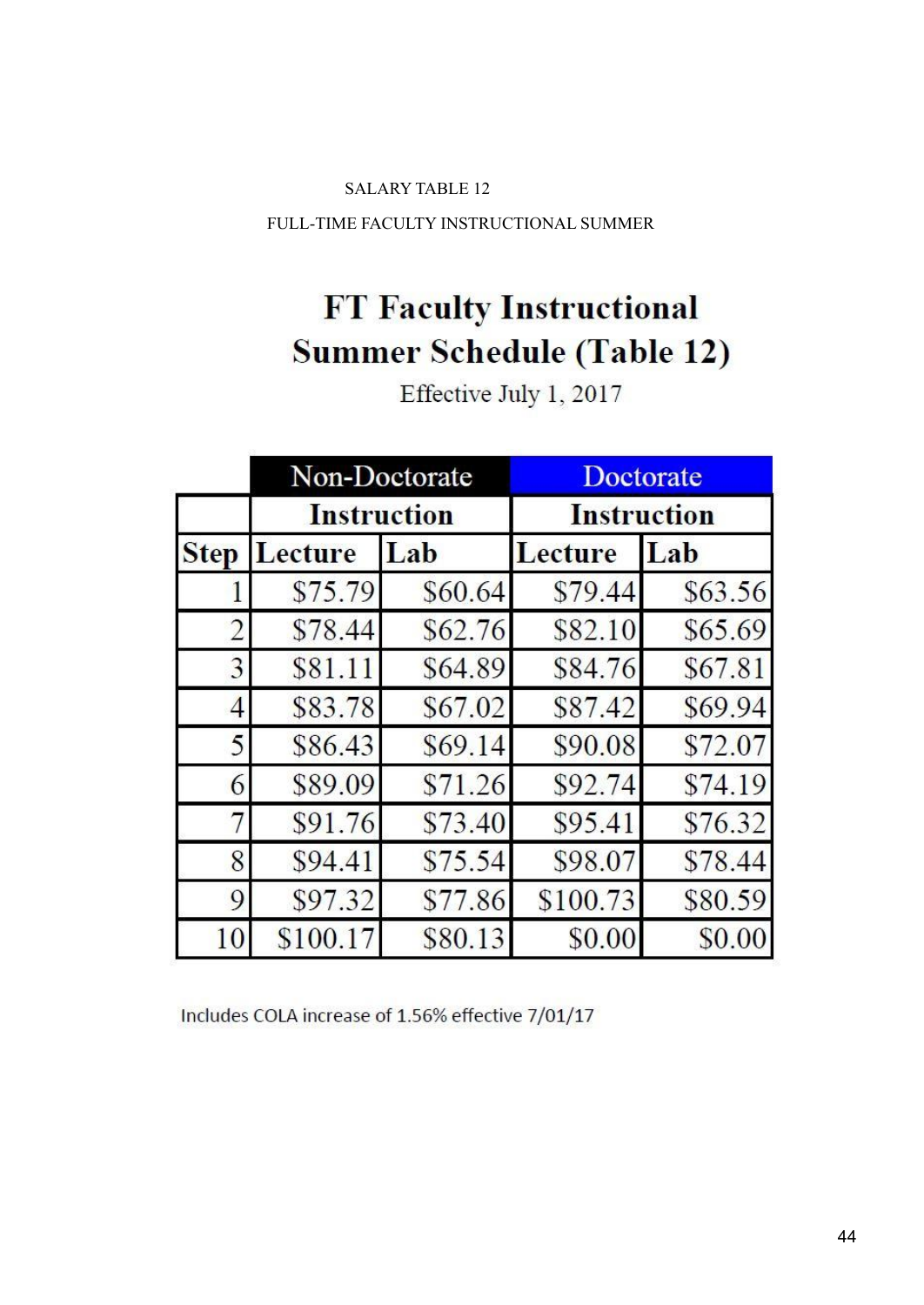## ORFALEA EARLY LEARNING CENTER INSTRUCTOR SALARY

# **Salary Table 13 Contract Instructors - Orfalea Early Learning Center** 2017-2018

| <b>Step</b>    | Class I |        |             | <b>Class II</b> |             | <b>Class III</b> |
|----------------|---------|--------|-------------|-----------------|-------------|------------------|
| $\mathbf{1}$   | \$      | 38,436 | $\varsigma$ | 39,965          | $\varsigma$ | 41,493           |
| $\overline{2}$ | \$      | 39,742 | \$          | 41,266          | \$          | 42,789           |
| 3              | \$      | 41,034 | \$          | 42,559          | \$          | 44,105           |
| $\overline{4}$ | \$      | 42,339 | \$          | 43,861          | \$          | 45,490           |
| 5              | \$      | 43,643 | \$          | 45,162          | \$          | 46,682           |
| 6              | \$      | 44,945 | \$          | 46,468          | \$          | 47,987           |
| 7              | \$      | 46,239 | \$          | 47,685          | \$          | 49,290           |
| 8              | \$      | 47,530 | \$          | 49,070          | \$          | 50,599           |
| 9              | \$      | 48,848 | \$          | 50,357          | \$          | 51,878           |
| 10             | \$      | 50,140 | \$          | 51,670          | \$          | 53,175           |

Effective 7/1/17

Includes COLA increase of 1.56% effective 7/01/17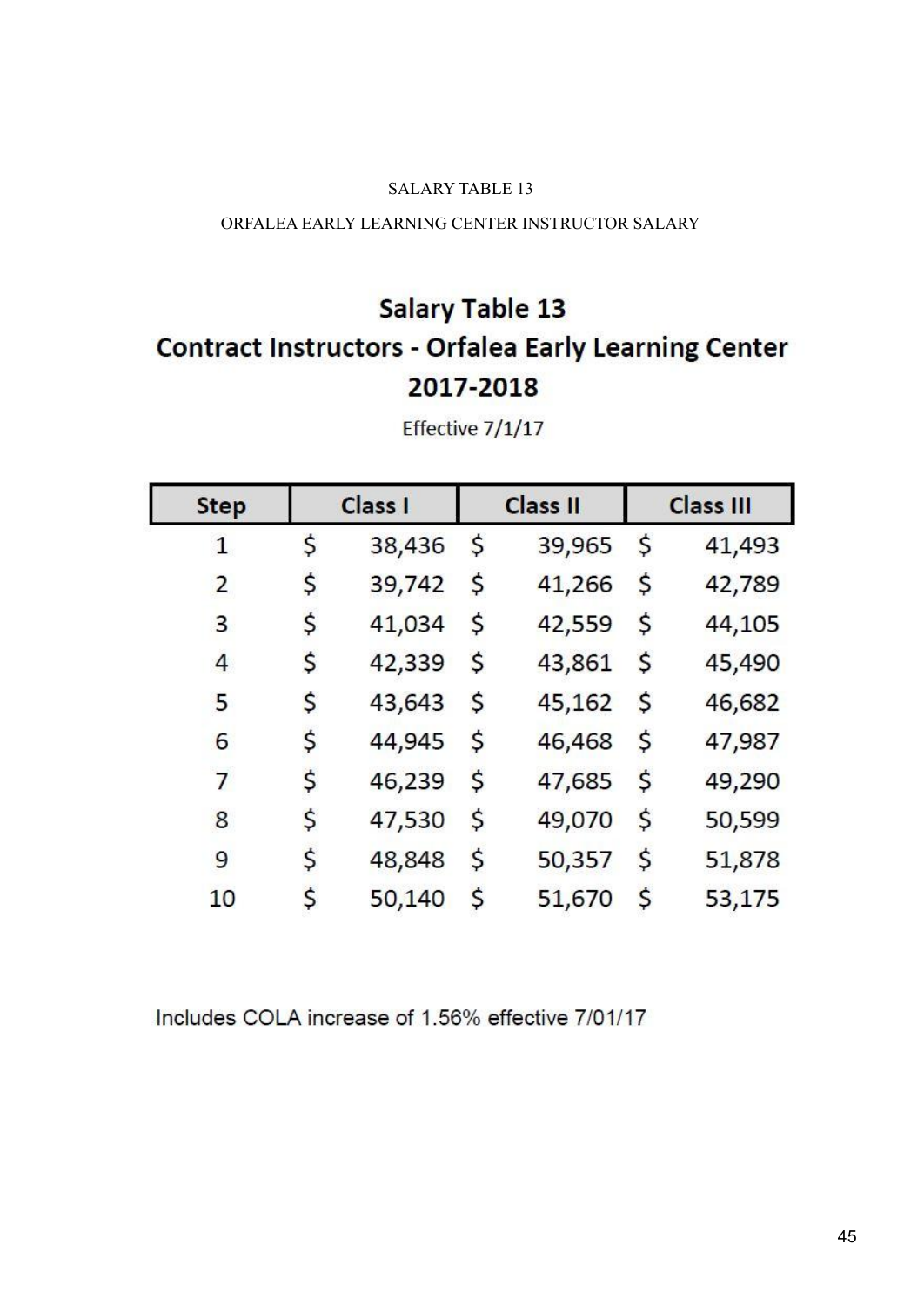# FA Contract 2018-2021\_Final

Final Audit Report 2021-07-09

| Created:        | 2021-06-14                                   |
|-----------------|----------------------------------------------|
| By:             | Rachel Walsh (rewalsh1@pipeline.sbcc.edu)    |
| Status:         | Signed                                       |
| Transaction ID: | CBJCHBCAABAAaCGwd_Klyma1O3sle-aNTJXyiCKrW3_E |

# "FA Contract 2018-2021\_Final" History

- **D** Document created by Rachel Walsh (rewalsh1@pipeline.sbcc.edu) 2021-06-14 - 10:49:53 PM GMT- IP address: 24.254.80.179
- Document emailed to Michael Shanahan (mshanahan@pipeline.sbcc.edu) for signature 2021-06-14 - 10:50:37 PM GMT
- Email viewed by Michael Shanahan (mshanahan@pipeline.sbcc.edu) 2021-06-15 - 3:30:08 PM GMT- IP address: 66.249.84.71
- $\mathcal{O}_0$  Document e-signed by Michael Shanahan (mshanahan@pipeline.sbcc.edu) Signature Date: 2021-06-15 - 3:30:33 PM GMT - Time Source: server- IP address: 76.90.35.65
- Document emailed to Cornelia Alsheimer-Barthel (cmalsheimerb@pipeline.sbcc.edu) for signature 2021-06-15 - 3:30:36 PM GMT
- **Email viewed by Cornelia Alsheimer-Barthel (cmalsheimerb@pipeline.sbcc.edu)** 2021-06-26 - 5:55:27 PM GMT- IP address: 66.249.81.30
- **B** Email viewed by Cornelia Alsheimer-Barthel (cmalsheimerb@pipeline.sbcc.edu) 2021-06-28 - 7:38:18 PM GMT- IP address: 79.207.84.161
- **Email viewed by Cornelia Alsheimer-Barthel (cmalsheimerb@pipeline.sbcc.edu)** 2021-07-05 - 3:55:58 AM GMT- IP address: 66.249.81.11
- **Document e-signed by Cornelia Alsheimer-Barthel (cmalsheimerb@pipeline.sbcc.edu)** Signature Date: 2021-07-05 - 3:57:19 AM GMT - Time Source: server- IP address: 79.207.84.161
- Document emailed to Utpal Goswami (ugoswami@pipeline.sbcc.edu) for signature 2021-07-05 - 3:57:21 AM GMT
- **Email viewed by Utpal Goswami (ugoswami@pipeline.sbcc.edu)** 2021-07-06 - 3:45:02 PM GMT- IP address: 66.249.84.73